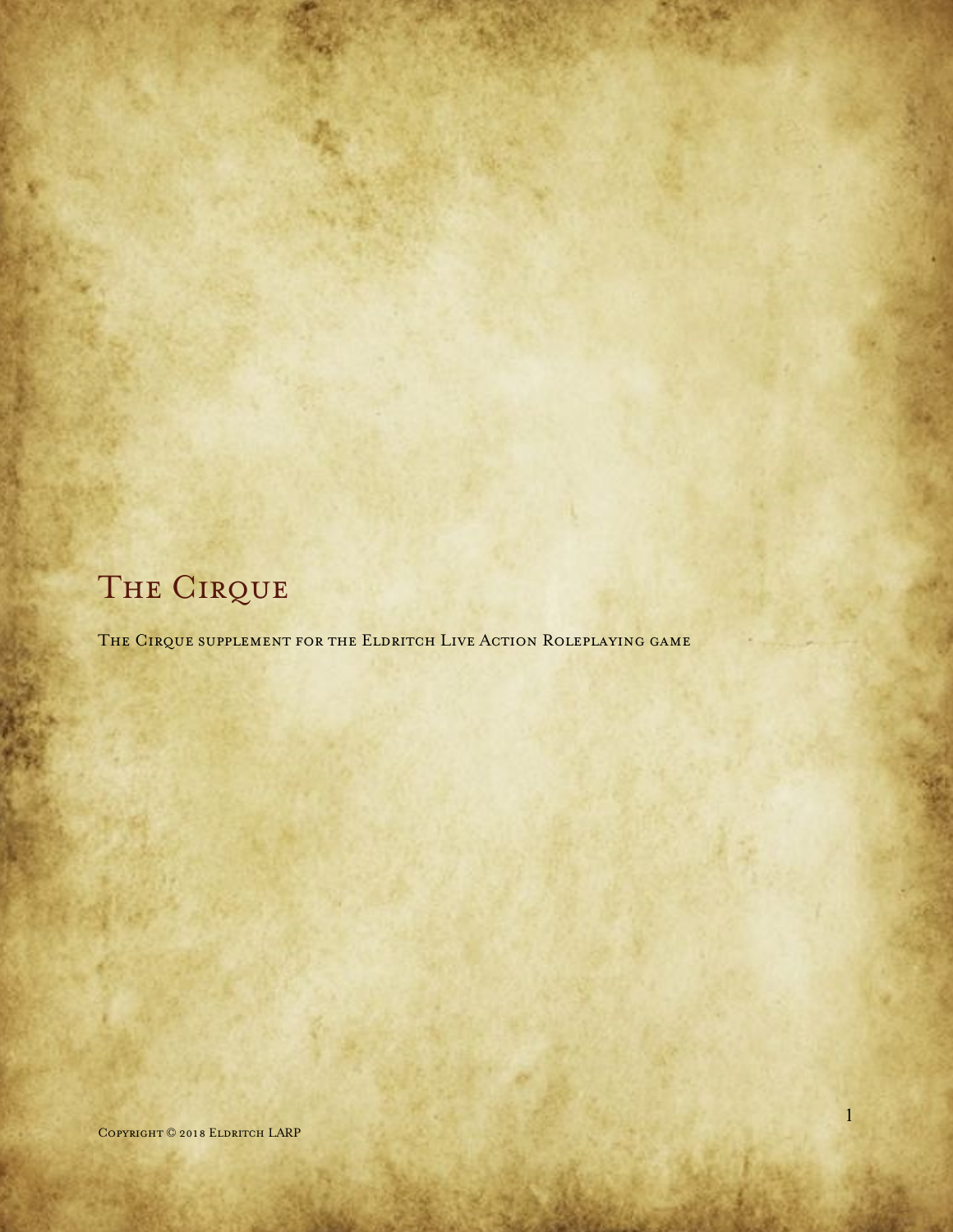The ELDRITCH Live Action Roleplaying game is a lovingly crafted work of fiction created by John Kozar, Faye Ferguson, and Spencer McGhin, with additional input from, and content created by Megan Durham, Jessica Sills, Thomas Marshbanks, Galen Hall, and Joe Meyer. Special thanks to Lehanna Allen, Carl Holzbog, and anyone else who ever listened to us prattle on about the project. Thanks to everyone who helped to make this strange dream a reality.

A very special thank you to our Kickstarter backers: Jillian Bendixen, David Paul, Charles Cadwallader, Sam Fitterman, Megan Durham, Todd Branch, Jospeh Walterbach, Mark Cockerham, Edward Febish, Aaron Alberg, Talieson C. Solmon, Josh Fryer, Alex Gardipe, Adrian Lippy, Chris Pozsgai, Tony Davis, Amanda Pink, Mario Medina, Sarah Robicheau, Josh Dillard, Jeff Kramer, Thomas McFarland, Stephan Empson, Alexander West, Jenna Montgomery, Erika Shaffer, Kathy Empson, Kerry Beckett, Kevin Bryan, Gabriel Taylor, David Hollingsworth, Joseph Klas, Nick Reno, Jen Coghill, Edite Forman, Will Bishop, Phillip Brown, Daniel Slentz, Russ Skurski, Tony DeFrancisco, Mark Butler, Cefyn Shryock, Sethron Bowman, Marc Schiermeier, Elyssa Lind, Jenna Jennings, James Yarton, Julie Iaccarino, Luke Barker, Mae Empson, Cass McQueen, and Peter Whale.

All art William Weird, Mel De Carvalho

Art direction by Spencer McGhin and John Kozar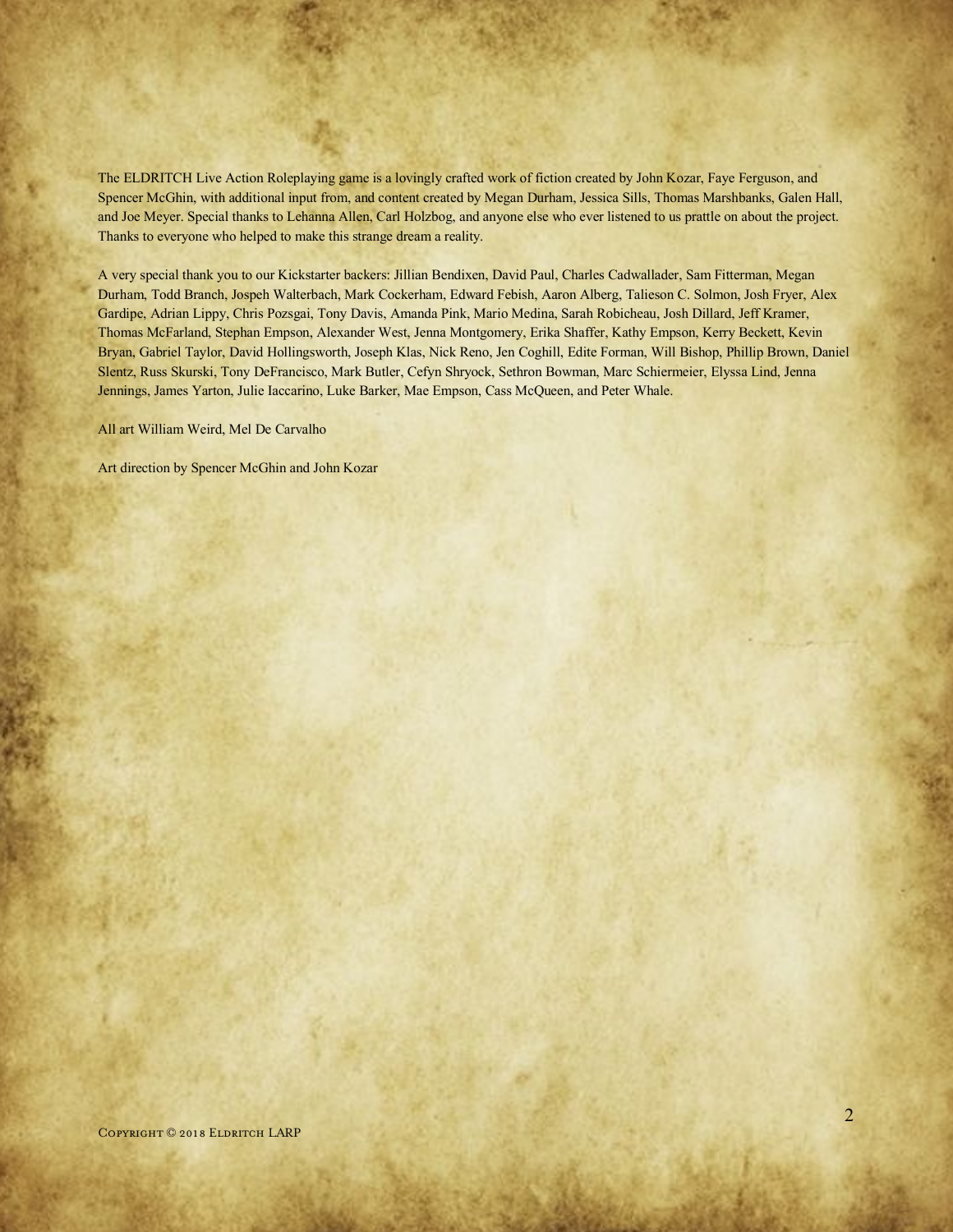## THE CIRQUE



## WELCOME TO ARNESSE...

Eight great houses vie for control amidst a world in ruin after centruies of conflict and war. Ancient institutions scheme amongst the rulership of the land for their own small piece of the empire. This is the world of Eldritch. With this guide, you hold the key the gates of a world rife with bitter conflict, political turmoil, and mysteries both arcane and unseen. Ancient alliances are broken as quickly as they are forged. Lines are blurred between ally and enemy. Heroes are found in the most unlikely of places. The world is awakening anew. Where will you find your place in this forgotten dream?

### Using This Guide

The player supplements for Eldritch are intended to provide detail information beyond that which is known to the general player population. All information in this guide is to be taken as in-play information, known by you and others in your corresponding faction. You may over the course of Eldritch events discover new information that corresponds to your faction, however you will be able to share this information as you wish.

#### **HISTORY**

The following section details that common historical information known to the members of the faction. While there is certainly more history to the faction, it will need to be discovered via the proper in-game channels.

The Cirque is the name for the crafting and merchant guild in Arnesse. They were granted an absolute monopoly over all crafting and trade by the monarchy early in the Age of Kings and have used this monopoly to make themselves one of its wealthiest and most powerful organizations. The Cirque is powerful, but in practice they act more like a consortium than a single, unified guild. The origins of the Cirque is found in its many separate merchant and craft guilds who banned together for physical and financial protection from nobles in the days following the Great War. As the Cirque grew, the separate guilds ceased to exist as independent entities and were replaced by a number of factions which developed within the main guild itself. Calling themselves troupes, each staked their claim over territories in major trade hubs wherein they established large guildhalls. In time, the strongest of these troupes dominated their respective region and began to enforce the Cirque's monopoly for both the benefit of the organization and their own.

Two powerful forces have been instrumental to the rise Cirque since its formation. The first are the nobility of Arnesse and their game of diplomacy. The Cirque has maintained a strict non-interference policy concering politics and noble houses. For this reason, the guild has prohibited those of noble blood from joining their ranks; simply said, they don't want the risks or entanglements that come with their lineage. In addition, the Cirque are keenly aware of the fact that many nobles want merchants and craftsmen to work for them so that they might leverage their status and influence to reap the benefits at a fraction of the cost. As a compromise to what otherwise might result in a trade war, the Cirque invented the concept of Privilege. Much like a tax, Privilege is coin paid to the Cirque in a fixed amount by any crafter or merchant in their sphere of influence in specific intervals. This allows the Cirque to work for a noble on retainer, acquire something for them, or craft an item at their request, but still ensure the Cirque guild gets paid for the individual's efforts with a minimal amount of haggling, bookkeeping, or worse.

The second powerful force is that of illegal or illicit goods. There have always been goods or services that have been outlawed in Arnesse just like there have been those willing to pay those to acquire them. The Cirque has been in a unique position to procure said goods but did not want to do so under the pretenses of their existing monopoly for fear that any obvious connection could invalidate it. Out of this need the Menagerie was born. It nearly became an autonomous organization, with whole different leaders and different troupes, referred to as menageries. The only point at which the two converged was the vast guildhall in the Free City of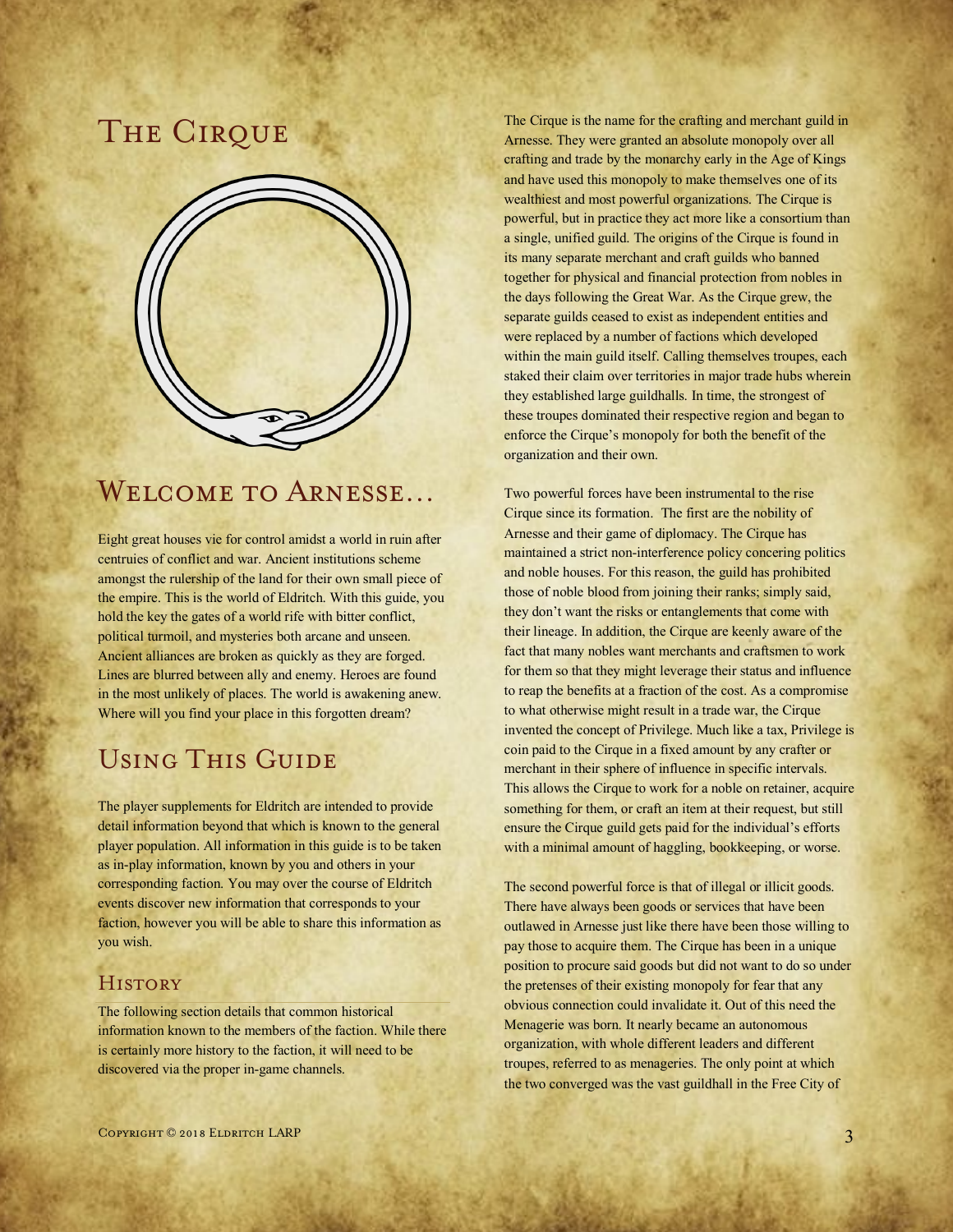Orn to whom they both paid Privilege. The menageries are vastly different from the troupes given their status as powerful gangs who run the underworld and Black Markets of Arnesse. They do not heed a word of the King's Laws unless it suits their needs. They cultivate arrangements with the wealthy and powerful such that they might look the other way when extortion or other extreme methods are required. While slavery is outlawed in Arnesse, the Menagerie hosts a thriving trade in human flesh for those discerning markets that wish to acquire it. They are indeed the dreadmongers of the kingdom, even performing the grim task of collecting Privilege from those craftsmen and traders unwilling to pay.

Over the ages, the Cirque has moved further and further away from the concept of a true guild of artisans and merchants, resembling something more akin to territorial gangs who oversee merchant, trade, and underworld operations. The Cirque has rightly figured out that organizations who cannot defend themselves or are unable to project power and influence, will always be victims of the wealthy and the nobility. The Cirque has built itself around three primary pillars: 1) the ceaseless acquisition of wealth 2) the ability to project power both financially and militarily 3) to construct a decentralized power structure that is hard to confront by traditional means. The last point has enabled the Cirque to avoid even the most determined noble who has sought to undo their operations. The Cirque is one of the largest guilds in Arnesse with major guildhalls in ten cities and minor ones in at least a dozen others. It is almost exclusively populated by commonfolk, making it one of the best ways for those of low birth to acquire position, status, and wealth. The Cirque itself is a duality; it does not have many enemies and while it has no true friends, the wealthy and powerful line up to become allies. But the winds of change are in the air. As the Aurorym faith rises, tolerance for the immoral and uncivil behaviors often exhibited by members of the Cirque has reached an alltime low. While posing no immediate threat, the passing of the morality laws by King Giles II three years ago has many within the Cirque concerned that they may either have to change the way they do business or find a way to stem the general rise in social justice and moral turpitude that has risen in the Kingdom.

#### Before the Great War

In the earliest days of Arnesse, long before the Great War, crafting and trading was done in a very informal way. The myths of old speak of legendary crafters who worked with fantastic materials to make items of incredible workmanship and power. Today, there are only stories and a precious few

legacy artifacts from that time; the stuff of dreams that the craftsmen of the Age of Kings long to reproduce.

As the ages wore on and governments became established, it quickly became clear that without the backing of a powerful social figure or noble, crafters and merchants would quickly be pressured or manipulated to sell their goods for less, labor under unfair conditions, or not work for certain causes. Thus, the crafting and merchant guilds arose, with each discipline forming its own organization. At one time there were dozens of them, with everything from blacksmithing to the guilds representing the more niche crafts of the cobblers and furriers.

While this system worked well and the guilds were largely respected for what they represented, they were still very disparate. It did not bode well that their sole form of protection was also controlled by those who sought to gain the most from its undoing. Guilds were also prohibited from taking substantial steps to protect themselves from the predations of the nobility. While they may have been largely successful in their respective trades, those who defied the often unjust wiles of the nobility were sometimes persecuted or worse.

#### The Great War - 451 A.S. – 760 A.S.

The state of the guilds persisted until the early days of the Great War. The events leading up to the conflict began in 440 A.S. with an explosion that rocked the Magistrat Council; the esteemed body of nobles who governed Arnesse. With the legislative body nearly destroyed, many of the agreements and arrangements put into place within the realm started to unravel, placing those who built their livelihoods around the trade and craft monopolies in a precarious position. Most who plied their trade as a merchant or crafter could only stand idly by as the Prime Consul of the Magistrat, Edric Bannon decried religious factions as the cause of all this civil unrest and declared war on the very Gods of Arnesse. But as they say, "war is good for business" and never were the guilds busier than in the next decade of nearly unending conflict. Sadly, no few artisans were pressed into mandatory service by the noble war machine; those who resisted were often accused of being religious sympathizers themselves and locked up. So too were many of the marvelous techniques of the age lost.

With the death of the last deity in 442, Edric Bannon sought to change the political dynamic of the land and declare himself King of Arnesse. All of the guilds were uncertain what that meant for the future of their organizations. Edric's reign is cut radically short by an assassin's blade but his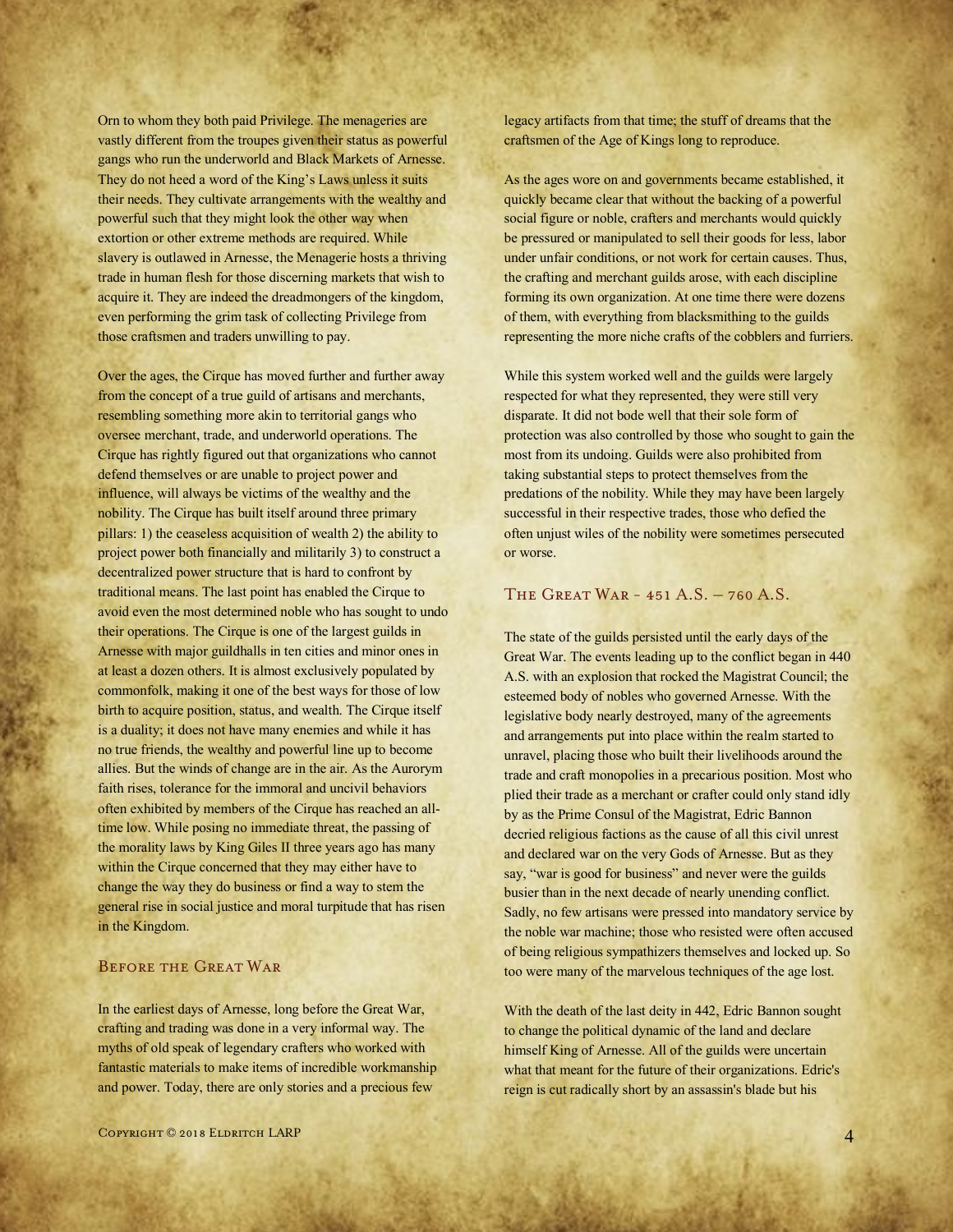daughter, Lady Catherine Bannon takes the throne in his stead. Seeking revenge for the death of her father, Queen Catherine plunged the realm into war for the next eight years, turning house against house until only four great powers remain by the war's end in 451.

The single greatest impact of the Great War on the guilds was an event known as the Eldritch Cataclysm. Near the war's end, for reasons that even the wisest scholars have not uncovered, the magic that once gave the world life and meaning, simply disappeared and ceased to function. Overnight a craftsman's life changed entirely. Whole guilds were built around the use of magic or the creation of magical artifacts. Most of them were disbanded or faded into obscurity. Many gave up on crafting altogether and for the next fifty years the land was plunged into a great Dark Age.

#### The Age of Kings - 451 A.S. – 760 A.S.

Scholars have tried to speculate at the amount of knowledge and lore that was lost in the ten years following the Great War. Known by some as the Time of Ashes, it would culminate in 455 when Queen Catherine Bannon orders the Great Library of Pharos burned. It was said that on that day "...the first 10,000 years of history were destroyed in a single fire." In the fallout from that terrible conflict, the land was ravaged by war, revolt, and chaos as those who reviled the Gods tried to stamp out the last vestiges of faith, and the newly born monarchy sought to gain control of its rebellious vassals. The remaining guilds came under siege and many of them were disbanded or destroyed entirely. For years, artisans were either forced to discontinue their work or go underground to continue their practices. Most of the art, finery, and artifacts of the old world were utterly annihilated and the secrets of their craftsmanship were taken to the grave by those who kept them. It was into this chaotic and violent landscape that the organization known as the Cirque would be born and from the most unlikely of places.

The Cirque has its origins in a performance troupe that became popular in the first century of the Age of Kings. Legends tell that the performers of the Cirque le Soir were among the finest in all the land. As they travelled from town to town and village to village, massive crowds would flock to their performances. This made the owners of the Cirque le Soir very wealthy. Those few local merchants and artisans who remained quickly learned that those who followed or attended the Cirque's shows would never want for crowds to purchase their wares. The Cirque started to take notice, collecting a small cut of those merchant's profits in what

would become the first sort of privilege. As this was a time of conflict and incredible danger, the owners of the Cirque often hired and paid for thugs and mercenaries to help defend them. When the Cirque grew wealthier, they could afford to extend that protection to those merchants and artisans who paid them tribute. In this brutal age without the protection of noble or knight, many were eager to pay the coin.

As the first century of the Age of Kings came to a head, more and more of the old guilds fell to obscurity and their numbers sought refuge and membership with the Cirque. The Cirque grew in power and as it did, it slowly ceased to become a performance troupe, transforming into a powerful mercantile and craft guild. The first true Cirque Ringmaster was the legendary Strange Man, who with rousing words and no small amount of murderous persuasion coalesced the ramshackle company into something resembling an organization. It was the Strange Man who created the first troupes and sent them to cities to take control of those markets. To honor their roots as a performance group the Cirque troupes often chose to dress festively and many used carnival acts as inspiration for their symbols and names. At first most of their business was done through strong-arming local merchants or other illegal means. This made the Cirque successful and profitable on a local level, but attained them neither wealth or true power.

This changed in 527 when King Richard I sent a missive to the strongest merchants and tradesmen in the Kingdom and asked that they meet with him in Highcourt. It said that over the four days of the summit, the Cirque either killed all of the major leaders of craft and commerce or recruited them to their ranks. What happened in the meeting was never spoken of, but rumors contend that no small amount of blackmail and promises were employed to convince the King to come to terms. There is a persistent claim that the Cirque pay a substantial amount of coin to the Throne to this very day for the monopoly they enjoy. The truth of this bloody gathering seems to be that King Richard was looking for a way to consolidate and restore the guilds of old all along and that he shrewdly played the Cirque and their rivals against each other to eliminate his foes and get the best deal for the Kingdom.

Not long after the agreement was struck, the Prophet makes their appearance for the first time in 540. Emerging out of the Badlands to the South of the Free City of Orn, this mysterious figure claims to hold the key to the future of the Cirque. They pen a series of prophecies which would come to be known as the Golden Fortunes or Hundred Years Prophecy. The Prophet claims that some of these divinations will inevitably come true over the next century, while some will come to pass only if the Cirque leaders follow the hidden messages that lie within. The Prophet says that at the end of a hundred years, a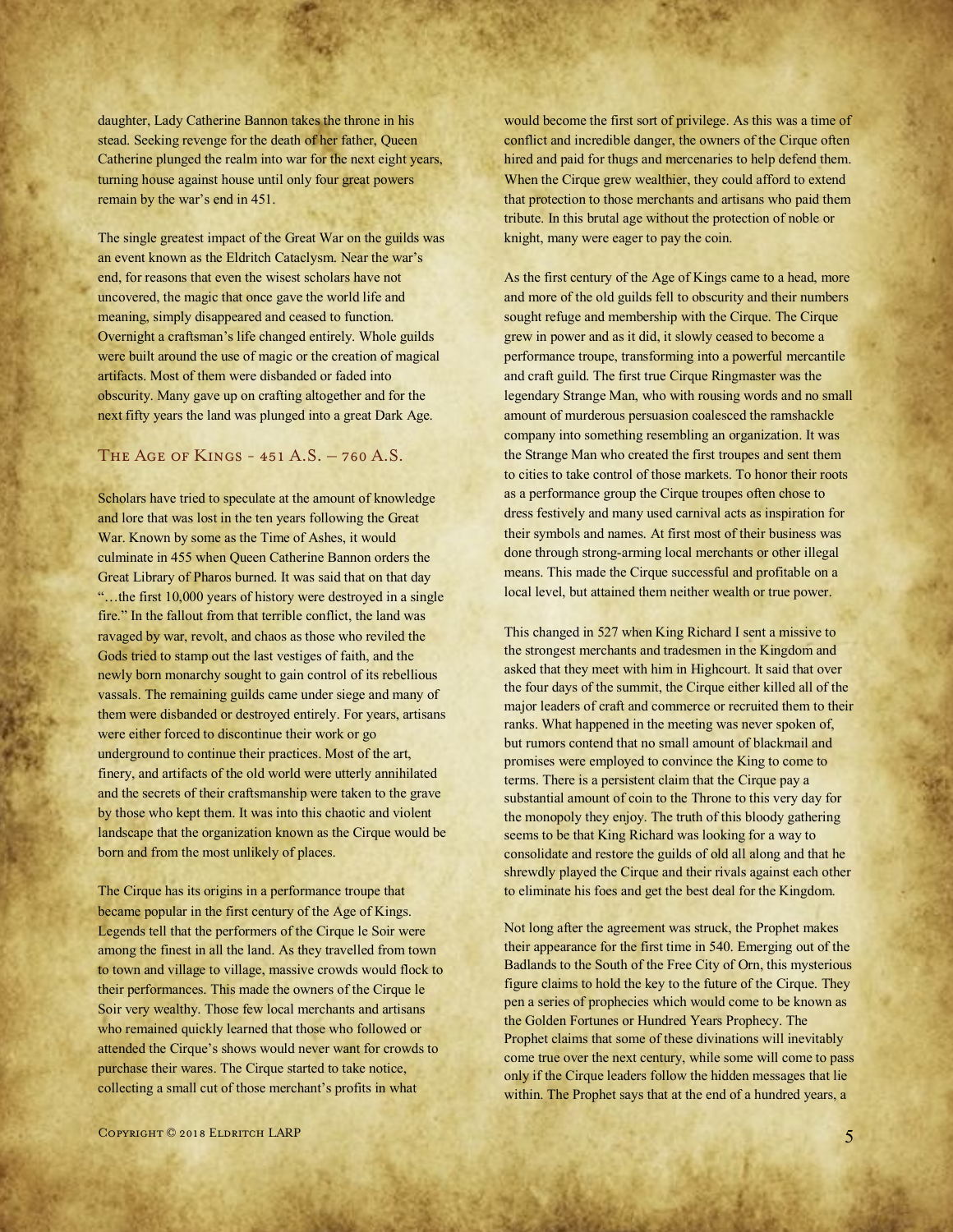great sacrifice and choice will have to be made that will change Arnesse forever, and should the Cirque exact upon them, the Prophet would return to lead them into a glorious new era.

At first, the Cirque leaders are quick to disregard the Golden Fortunes as a ploy. When the first prophecy comes true, some start to believe, but by the second and third, all are convinced. The prophecies are cryptic but seem to contain a series of predictions. Armed with these portents, the Cirque increase their influence, wealth, and standing at an astonishing rate. The Golden Fortunes also contain a series of predictions that will happen only through the undertaking of certain actions. Many of these are seemingly very minor, but several seem to call for radical decisions. A debate emerges within the ranks of the Cirque as to how political they should become. But greed drives the hearts of many and those who counsel to avoid the affairs of kings and nobles are shouted down in favor of pursuing a more dangerous and lucrative course.

The reign of King Richard I comes to an end in 595 and his son Richard II assumes the throne. Richard's reign is marked by the rise of a religion known as the Aurorym. Since the Great War, all religion had been forbidden in Arnesse, but there was a special resonance to this faith that caused it to catch fire among the people. The Golden Fortunes foretold the coming of the Aurorym and their prophet, Magnus Blayne, the Son of Dawn. The Cirque were warned about its dangers. In the lands of House Corveaux, Magnus Blayne, their messiah, sought converts to the Aurorym, but the agents of the Cirque shadowed him and sought to control the expansion of his ministry. After three years, King Richard II finally tired of Blayne and ordered him arrested, which forced the falseprophet into hiding. The Cirque were able to bribe one of his hapless followers into revealing his location. A day later Magnus Blayne was arrested and soon after, the so-called Son of Dawn was put to death.

In the wake of Magnus Blayne's death, King Richard II is murdered by an assassin that is suspected to be a religious zealot. The Cirque's informants gather little information, ascertaining that it is unlikely to be a member of the Aurorym, but another, more cunning faction. The trail runs cold when all who investigate the matter meet gruesome and untimely ends. This proves to be the start of what will become a much larger espionage in later years. Richard II names his daughter, Anne, as his heir apparent, but after his death, his brother James usurps the throne and is crowned King James I under great protest. James reign is short lived as a massive army from House Aragon, led by Hector Aragon, joins with the Corveauxs and attacks the Sovreignlands. James I is soundly

defeated at Caddock Tor and is executed as a traitor shortly after. Richard II's rightful heir and daughter, Anne, marries Hector's son, Roland, and the two ascend the throne as King Roland Aragon and Queen Anne in 611.

The Golden Fortunes predicted the rise of Roland Aragon, claiming that a great snake would come to power and that while the snakes ruled, the sun would rise on Arnesse yet set on the Cirque. From the time Roland Aragon takes the throne, doors that were once open to the Cirque, started to close. This was primarily due to two factors. First, the Aragons brought their own merchants from the South, who pushed the nobles to drive out rival guilds so they could take over the market. Second, the Aragons could be an amoral people in many regards, but were indeed opposed to the murder of innocents, slavery, and general thuggery, and the Cirque, rightly or wrongly, were accused of engaging in all three. During the reign of Roland Aragon, Tarkathi merchants flooded into the north and with them came all the exotic perfumes, spices, drugs, and poisons of Tarkath. The new king also elevates a rebellious noble house of the Corveaux family, the Ulsters, to the status of a great house under the new name of Blayne. The Blaynes are zealots and have a history of unswervingly backing the Aurorym. King Roland dissolved the Cirque's monopoly on goods and trade in 614 and almost immediately after, a silent battle in the underworld began that came to be known as the Shadow War. For almost thirty years, spies, informants, ruffians, and assassins fight back and forth, battling for control of territory. In the end, the Cirque as an organization is defeated and driven even deeper into hiding. By 640, the Cirque is close to being extinguished.

Roland I dies in 641 and the Cirque see a narrow opportunity to save themselves. His young son Doran assumes the throne with his treacherous and ambitious Uncle Falk Aragon as his advisor. House Bannon also waits in the wings, eagerly seeking a way to claw their way back into power. The Cirque contact Lord Falk and make an arrangement. Shortly after, Lord Falk offers Doran Aragon's head and the throne to Richard III, son of King James I, in exchange for concessions and the title of Lord Paragon of Tarkath. Richard III, hungry for revenge for the death of his beloved father, accepts the bargain. On the day of Doran Aragon's wedding to Katelyn Valewood, the young king is murdered in cold blood along with his bride. Historians today are firmly confident that the murder of Doran Aragon was a plot between Lord Falk and House Bannon to retake the throne. None suspected the Cirque were the hand who wielded the blade that killed the Aragon king. The Cirque have always been careful to keep this secret. As Richard III takes the throne, the Cirque plot to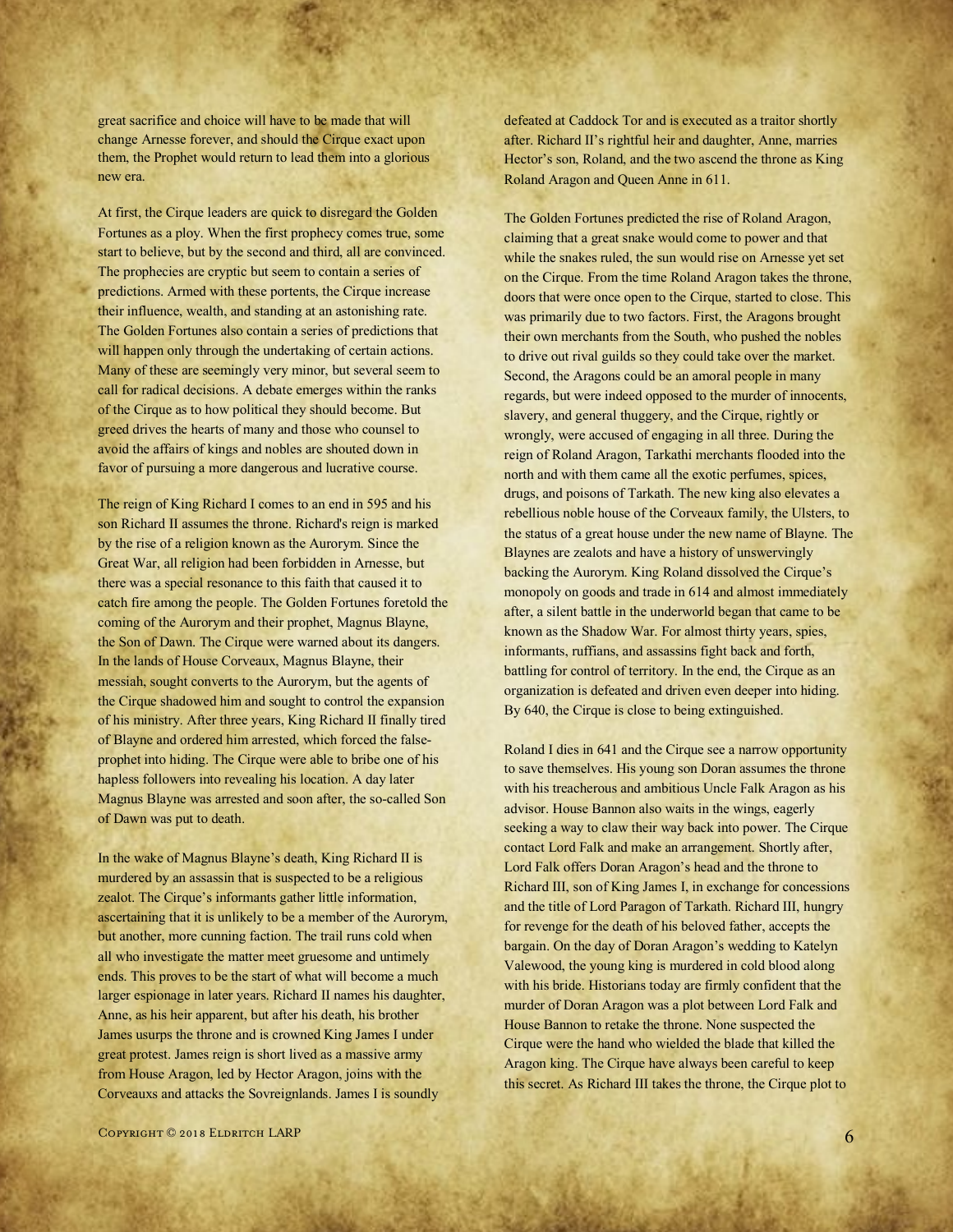retake what they have lost. The remaining Ringmasters then authorize 'total war' on the merchants of Tarkath and commit a desperate act to bolster their ranks. They invite much of the criminal underworld to join them, sanctioning a whole other branch of the Cirque – the Menagerie. With these brutal, immoral shock troops at their command, they execute a coup known as the "Red Night" and over one hundred anti-Cirque merchants and craftsmen leaders are murdered in one evening.

Just when it seems like both sides would be plunged into a second Shadow War, the Prophet returns as promised in 643. What transpires among the Cirque leadership is not known but the Ringmasters make a peace offering to the Tarkathi merchants. Having no stomach for another prolonged and bloody fight, the Tarkathi accept and while many of them flee back to the South, no small number remain in the north and assimilate into the Cirque. The Cirque that emerges from the strife of House Aragon's dominion over Arnesse is profoundly different and stronger than any previous incarnation. The Tarkathi presence opens up markets, goods, and alliances that make the Cirque a truly global organization that has a strong presence in all of the protectorates of the Kingdom. The Cirque also learns a valuable lesson that they can never again be without a viable form of defense against the aggression of a noble or monarch. It is at this point that the Cirque shift from a commerce and tradecraft guild to a paramilitary organization that support those merchants and crafters. The guild's sigil now features the serpent of Tarkath devouring its own tail to represent the fact that the new Cirque was born out of a conflict between those within its own ranks. From this point forward, the serpent symbolism becomes very popular among its members.

By 644 the Prophet has consolidated leadership within the Cirque in the Free City of Orn – a second layer of protection against the interference by the nobility of Arnesse. Lord Falk also delivers on his agreement and King Richard III signs the Artis Compact, which grants the Cirque an exclusive monopoly over tradecraft and commerce once again. Falk has his throat slit while sleeping a few months later and to this day, no one knows if it is the Aragon nobles he betrayed to earn his title or the Cirque wanting to cover up their misdeeds now that he'd outlived his usefulness. This is the first time the Nagas are seen and it is said that their company is placed on permanent retainer in exclusive service to the Cirque. Richard III dies in 663 and while his reign is marked by quite a bit of strife among the nobility, the Cirque experiences a massive resurgence in power and wealth, extending its reach and

influence far into Tarkath. By the time King Richard dies, there are few merchants who do not owe fealty to the Cirque.

In 663, John, Richard III's adopted son and heir is challenged for the throne by his half-brother, Edwin, and Arnesse is plunged into an almost decade-long conflict known as the Brother's War. This is the first time that the Cirque's power is truly put on display. They are extremely prolific in providing supplies to both sides of the conflict but still appearing to be neutral. Both would-be kings attempt to influence elements of the Cirque to their side to limited success, but the guild's rather decentralized nature allow for a troupe or menagerie in each area to appear to ally with a faction yet still have true allegiance to the main guild. At every turn, the Cirque fought and steadfastly refused to be controlled by the nobles; to remain neutral of their politics. Behind the scenes, they were content to deal with issues in their own way, ensuring the protection of their own interests. By the time Edwin emerges as the victor of the Brother's War, the Cirque is known in every part of the Kingdom and establishes itself as a true institution.

Edwin's reign lasts until 692 when a second conflict emerges between several bastards who allege to be his children, and his legitimate daughter, Eleanor. War is good for business and the Cirque once again supplies all parties involved. The Bastards' War is less profitable than the Brother's War as some of the contenders for the throne fail to distinguish friend from foe and do not recognize the Cirque as a neutral party. As a result, many caravans are destroyed or confiscated. This forces the Cirque to almost double the number of mercenaries in their employ. The Naga military forces grow from just over two thousand troops to nearly five thousand among the various guildhalls of the Kingdom. The Bastards' War ends in 700 with the ascension of Queen Eleanor, the true daughter of Edwin I, to the throne. She marries her half-brother Royce Wolf, who becomes King Miles I. The forty years between 663 and 700 are known as the Golden Years by many Cirque as the organization earns more coin than in any of the previous combined. The guild emerges from the Golden Years as one of the wealthiest in the Kingdom.

Queen Eleanor spends nearly all twenty-five of her years on the throne rebuilding Arnesse from the rubble of nearly two decades of war and the Cirque is a vital part of this undertaking. When Queen Eleanor's son Giles I takes the throne in 727, the new king is keenly interested in the revitalization of Arnesse's economy and infrastructure. The first major step he takes is to fully recognize the autonomy and power of the guilds by amending the Artis Compact to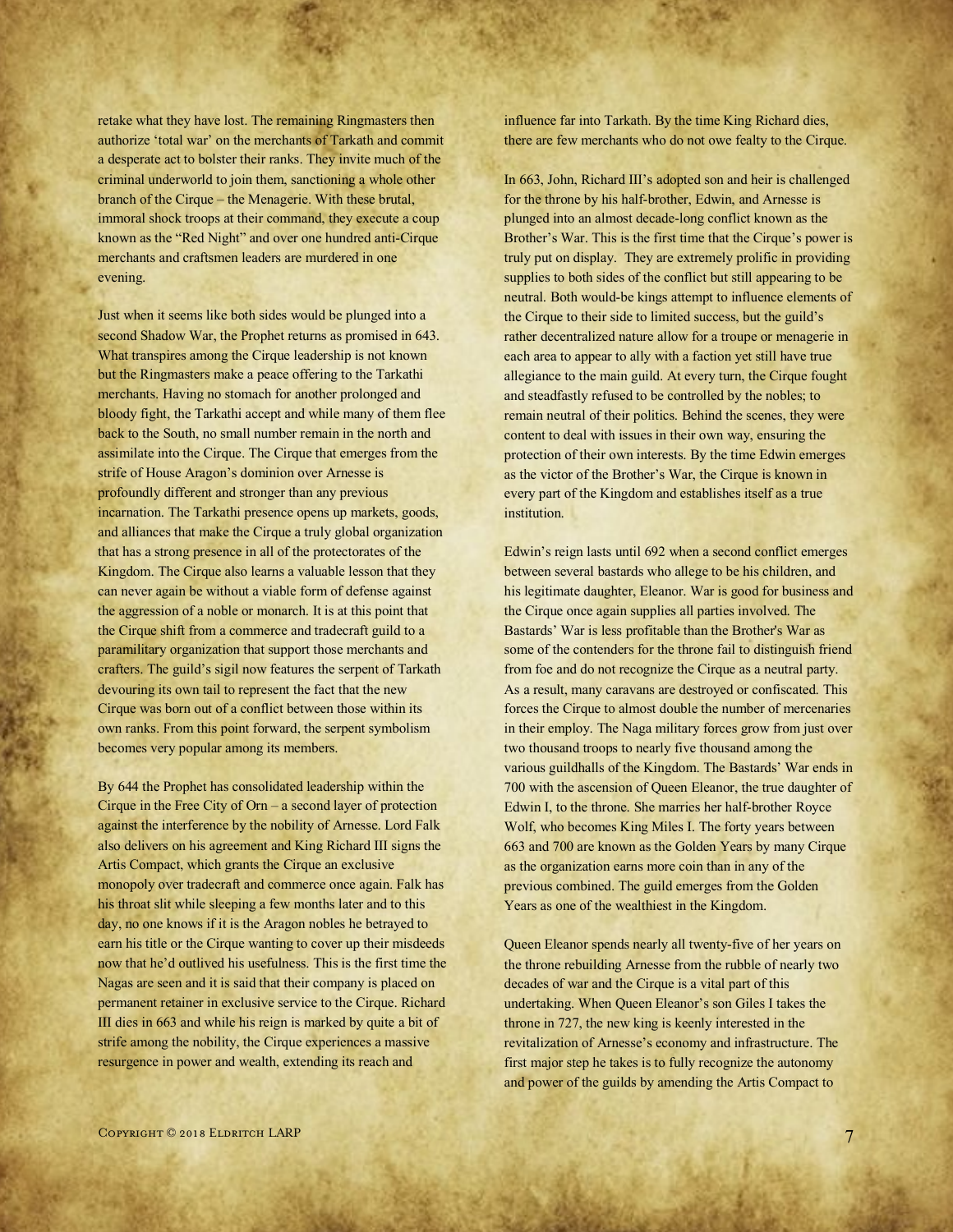include that no noble can force a member of a guild in good standing into an Oath of Fealty. King Giles I extends the Artis Compact to all guilds in the Kingdom, including the Fayne and the Apotheca, recognizing their respective monopolies. In addition, the king further breaks the protectorates of the Kingdom into boroughs and establishes the position of castellan and sheriff to help administrate these new regions. As a result of the King's actions, the economy in Arnesse booms and towns begin to emerge across the Kingdom. More towns are founded during King Giles I's reign than at any other time in modern history.

Giles I's personal life is nothing short of a disaster. He takes a Bannon bride, Rosalind, with whom he sires a son, Giles. Not long after, he annuls their marriage and she flees to hide in the North with House Hale. The king then marries Lady Elysande of House Corveaux, with whom he has another child, Emma. After several years, rumors of Queen Elysande's infidelity reach the king's ears. She is accused of adultery, tried, and executed for her crimes. A scant year later, Giles I marries another Corveaux Lady, Alice, and makes her his Queen. She dies less than a year later in childbirth. Despite his somewhat sordid personal life, the Cirque supports Giles I without fail, realizing that his policies are the key to their prosperity. During the latter years of Giles's reign, the power of the Aurorym once again begins to surge, particularly in the lands of House Blayne. Word also reaches the Cirque's ears that Giles I's son, Giles, and his mother Rosalind have converted to the faith.

Several years later, King Giles would take a fourth wife, Lady Maeve from House Innis. Whispers, likely started by the Aurorym, begin to sweep across the land that the King had been placed under a spell. When Maeve is announced to be with child, the malcontent rises to a fever pitch and the King's son forms an army to march on Highcourt and dethrone his father as a witch. The conflict that follows is swift and brutal, with the younger Giles's army moving swiftly south, joined by elements of House Hale, House Blayne, and vassals of House Bannon not loyal to the Throne. King Giles I gathers a huge force of loyal banners, including elements of House Corveaux, House Aragon, and House Richter at Lanton in the Sovreignlands but is defeated by the younger Giles's smaller army of zealots and battle hardened troops. The Cirque has little time to react to any of this, but they stage at least one attempt on the younger Giles's life as he makes his way South.

King Giles I is captured after losing the battle and put on trial for witchcraft along with Queen Maeve. They are both found

guilty and executed. Rumor has it that the Queen's son was born but secreted away before he could be killed. Though the child was said to have been murdered, persistent tales have come out of the Thornwood that he was not and instead, lies hidden there under another, secret identity. King Giles II ascends the throne in 751 A.S. and immediately takes a bride from House Blayne, Lady Aline, as his Queen. He grants the great house of Blayne the Hearthlands protectorate, a verdant swath of land that is ceded from House Corveaux.

#### The Present

King Giles II has been in power for twelve years and, in his relentless focus on morality, has neglected the general administration of the Kingdom. As a result, many of his father's accomplishments and gains have fallen by the wayside. Giles II is an Aurorym and extremely moral, seeking to puritanically enforce his world view on whomever he meets. His passing of a set of morality laws in 760 sent shock waves through the courts of Arnesse. These two facts alone have not enamored King Giles II to the Cirque. They are not naïve enough to deny that the king would become a swift enemy, regardless of however much they may bolster his coffers, should he come to discover the extent to which they are involved in the dark dealings of the back-alley economies of Arnesse. Many of the Ringmasters are thankful for the fact that the Menagerie has broken away from the Cirque proper, or is at least perceived as have done so. Yet even they have been forced to tone down or cut back their operations for fear of the King's sheriffs shutting them down. This has forced the Cirque to focus more on its legitimate business fronts, but, empowered by an influx of newfound righteousness, even the concept of Privilege has fallen under scrutiny from some houses in recent years as they feel it unfairly taxes craftsmen and merchants.

The Cirque are quick to blame the Aurorym as the culprits behind this, but are finding themselves torn about the faith in general. All their membership is drawn from the very people the Aurorym seek to aid and empower. A strong commonfolk caste only empowers the Cirque. The message of the faith at its core speaks about equality for all men and seeks to reduce the power of the nobility. The Cirque and the Aurorym have common forces they are seeking to resist but are coming at them from two very different sides. Because of this, some Ringmasters have started to speculate what their world looks like were they to accept the faith rather than trying to find ways to eliminate it. Others still remember the words of the Golden Fortunes that warn against the spread of the faith of Magnus Blayne and are actively seeking to find ways to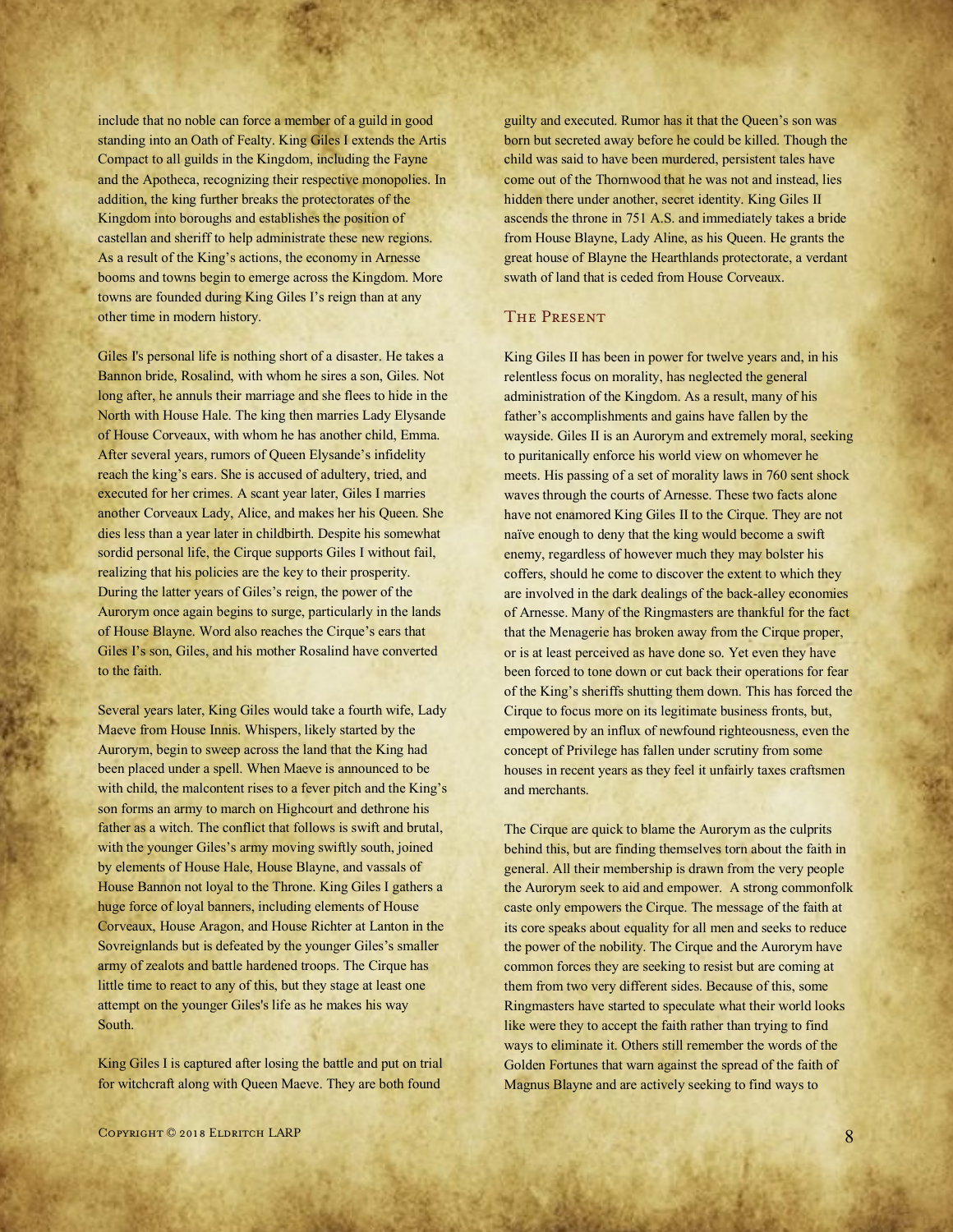monitor and undo the religion's progress. The Prophet has been strangely silent on the matter and many of the Ringmasters are now placed in a position where they must chart their own destiny and navigate treacherous waters alone.

As the King has neglected the daily affairs of the Kingdom's infrastructure and trade, the Cirque has taken the opportunity to consolidate its stranglehold on commerce. The Cirque is the most powerful they have ever been in terms of their wealth and influence. If they managed to agree on a course of action, they could cripple commerce in multiple protectorates and cause revolts in many regions among the commonfolk. But, even as the Cirque's power and wealth has grown, so have the divisions within its ranks. Driven by a combination of rivalry and geographic distance, the troupes and menageries often act as their own independent entities. It is only the powerful and mystic allure of the Prophet, the Prophet's emissaries, and the Nagas which keep the respective Ringmasters in line. The Prophet sows the same amount of terror in the Ringmasters as the Cirque sows in those who oppose it. The organization is facing some difficult choices. The Aurorym continue to grow in strength, dividing the great houses as it does. Multiple conflicts are rising in the Kingdom, including skirmishes between House Richter and Innis in the north. Rumors spread that the Aragons have once again cast their opalescent, serpentine gaze toward the north, and now a new land has emerged where there was none before – the Annwyn. The Cirque must establish a foothold there. They have always remained neutral, but there is a palpable concern among many of the Ringmasters that the land is inching close to that which has not happened in three centuries – a conflict among all the great houses. Should that happen, the Cirque may have to finally decide where it stands.

For now, many of the Ringmasters have taken a wait-and-see approach in the affairs of the realm. They are content to listen, watch and make careful, calculated moves. The Snakes have the luxury of time and perspective and none are rushing to decide when they certainly don't have to. Their grip on the commerce monopoly is still strong. There are active concerns that King Giles II may uncover information about Cirque operations and tire of his association with them. The Cirque has been careful to keep the darker side of its business away from the prying eyes of House Bannon. Should it become an issue, the matter would have to be dealt with quickly and quietly. The Cirque will do business with anyone but would not be quick to throw their support behind any great power but their own. That does not stop nobles and other powers from courting them as allies and while the Cirque refuses to join itself with any house, it remains friendly with almost

everyone. This has led many to believe the Cirque are not a threat or a consideration in the great game of politics. Yet history has proven that when this this often-underestimated faction puts its mind to an end it can have a quiet, but profound effect upon the entire Kingdom.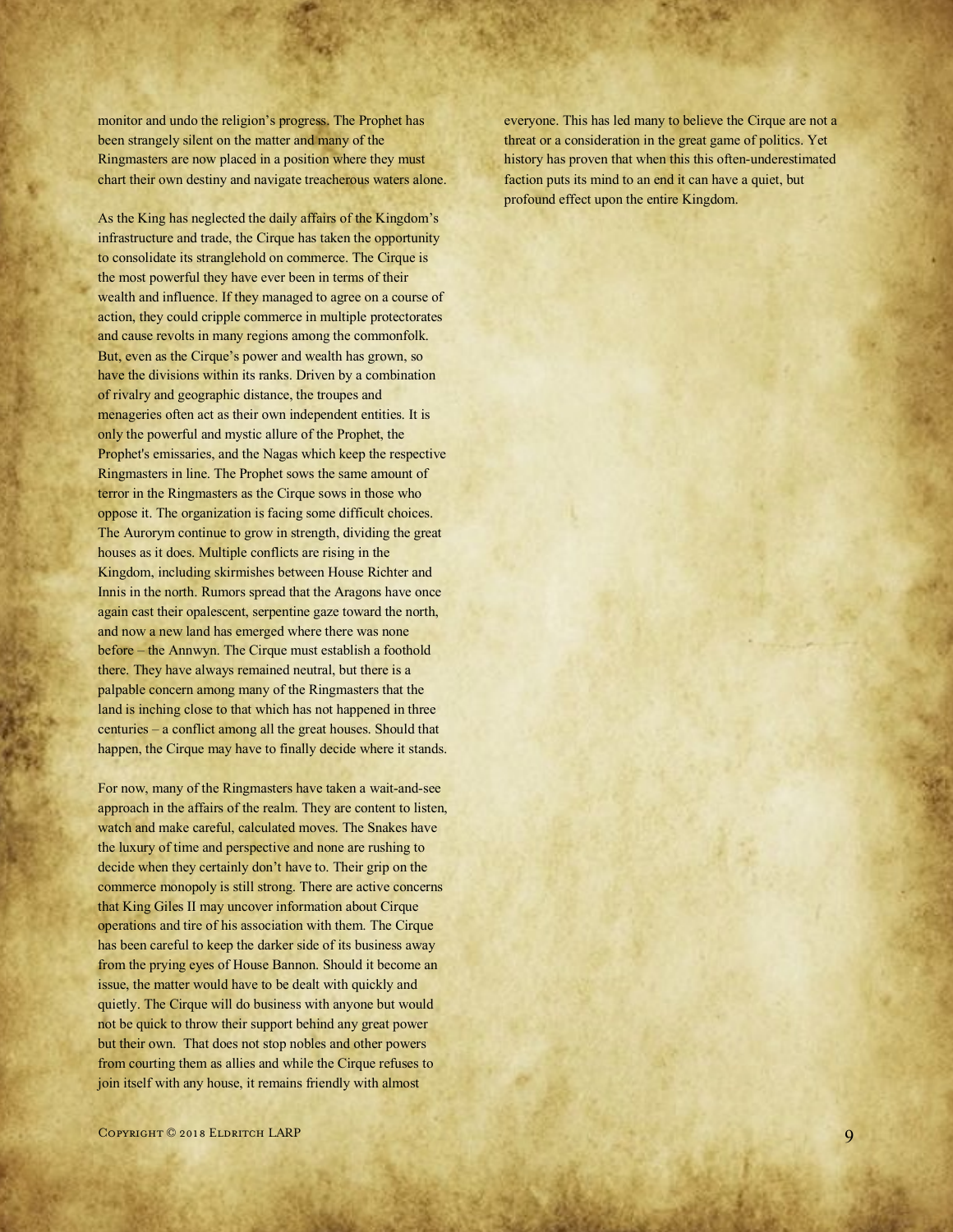# THE TROUPES

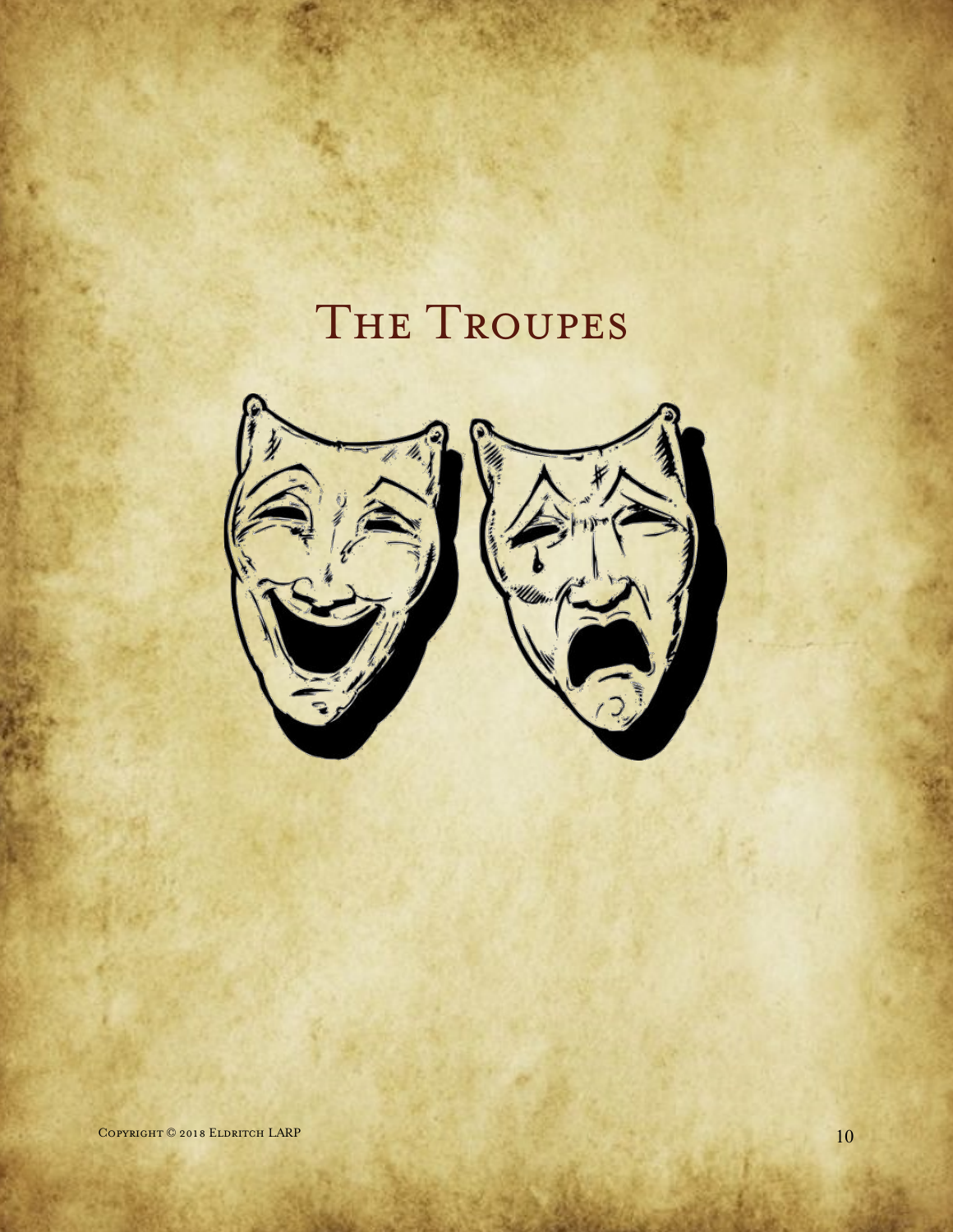#### **SUMMARY**

#### Ranking and Seniority

**TROUPER** 

**JOURNEYMAN** 

**TRADESMAN** 

**MASTER** 

**RINGMASTER** 

#### **LOCALES**

#### GOLDEN HALL

The Free City of Orn rests luxuriously on the southwestern coast of Arnesse and is the only part of the continent not under the rule of the King. The stories behind why the Free City became free is lost to time, but it is said that its origins predate the Great War and that it was one ruled by Dragon Princes from a distant land. Today, the city is ruled by a council of Merchant Princes and is the wealthiest city in the known world. Orn is a labyrinth of winds, crisscrossing alleys, narrow crookback streets, and markets. It is also home to the largest trading port in Arnesse and a center of both learning and culture. Here, beyond the reach of the King of Arnesse, lies the Golden Hall, headquarters of the Cirque. Built of solid sandstone, this impressive structure dominates a significant portion of the Wheel of Gold, where much of Orn's commerce takes place.

The Golden Hall is named so for its great hall that is covered in pure gold. From the very walls themselves to the adornments, the wealth and prestige of the Cirque is on full display for all to see. It is to the Golden Hall that all Privilege is ultimately paid and it is to the Prophet, Ringmaster of the Free City of Orn, that all other Ringmasters reluctantly bend a knee. Many have speculated what terrible power this mysterious Ringmaster must have to force so many insidious powerful people to bend to their will. The Golden Hall also contains the headquarters of the Nagas, the mercenary company exclusively employed by the Cirque. They have at least a thousand trained soldiers within the city at any time to ensure the safety of the guild's investments and properties. While the Golden Hall is functional as a commerce hub, half of the colossal structure is dedicated to the administrative

offices required to run and organize a faction as large and diverse as the Cirque.

#### THE ROYAL EXCHANGE

Situated in the Artisan's Quarter not far from King's Market, is the Royal Exchange, the Cirque's guildhall in Highcourt. It is a modest building that, while well appointed, resembles many of the others around it. More so than other guildhalls, the Royal Exchange is a functioning center of business for the Cirque and at any given time of the day, is often bustling with merchant caravans. There is a section of the Exchange dedicated to auctions, all manner of going up for sale on the block daily. Those wishing to sell nearly anything can come to the Royal Exchange and likely be offered a fair price for their goods.

Given that Highcourt is one of the largest trading centers in all the Kingdom, the Exchange is one of the busiest guildhalls in Arnesse. To the casual observer, it can be a dizzying hive of activity that often seems more like organized chaos than efficiency. But appearances can be deceiving, as the Ringmistress of the Cirque, Midnight Rose, keeps a tight watch over the operation and even tighter books. Those that are careless or lax find her to be unforgiving. Those who would steal or seek undue profit for themselves find her overly efficient in plugging leaks. Few guildhalls in the Kingdom are as profitable and those Cirque who work there and are successful often find their purses significantly fattened by the experience. That being said, while the Cirque of Highcourt are an exceedingly urbane lot, they are extremely political. Competition here is fierce and often fatal, an atmosphere that Midnight Rose encourages to ensure she works with the best.

#### THE LYCEUM

The Aragon city of Taliesin is the second largest trading venue in Arnesse. Situated at the South end of the Aurean Road on the borders of Tarkath, it sees an immense amount of trade from cities both north and south. Ruled by Lord Rylen Aragon, the city has come under new leadership within the last decade. Under the previous rulers from House Pyon, the city was little more than a haven for criminals and the outcast. Now, Lord Rylen and his Corveaux wife have restored order and profitability to Taliesin. Under the Pyons, the Cirque as a formal business entity could not exist. The Troupes were long ago run out of the city and the guildhall had been reduced to rubble. As a sign of good faith to the Cirque, Lord Rylen had a new guildhall built in the city's Golden Quarter. Named the Lyceum, it is an impressive structure made of white Tarkathi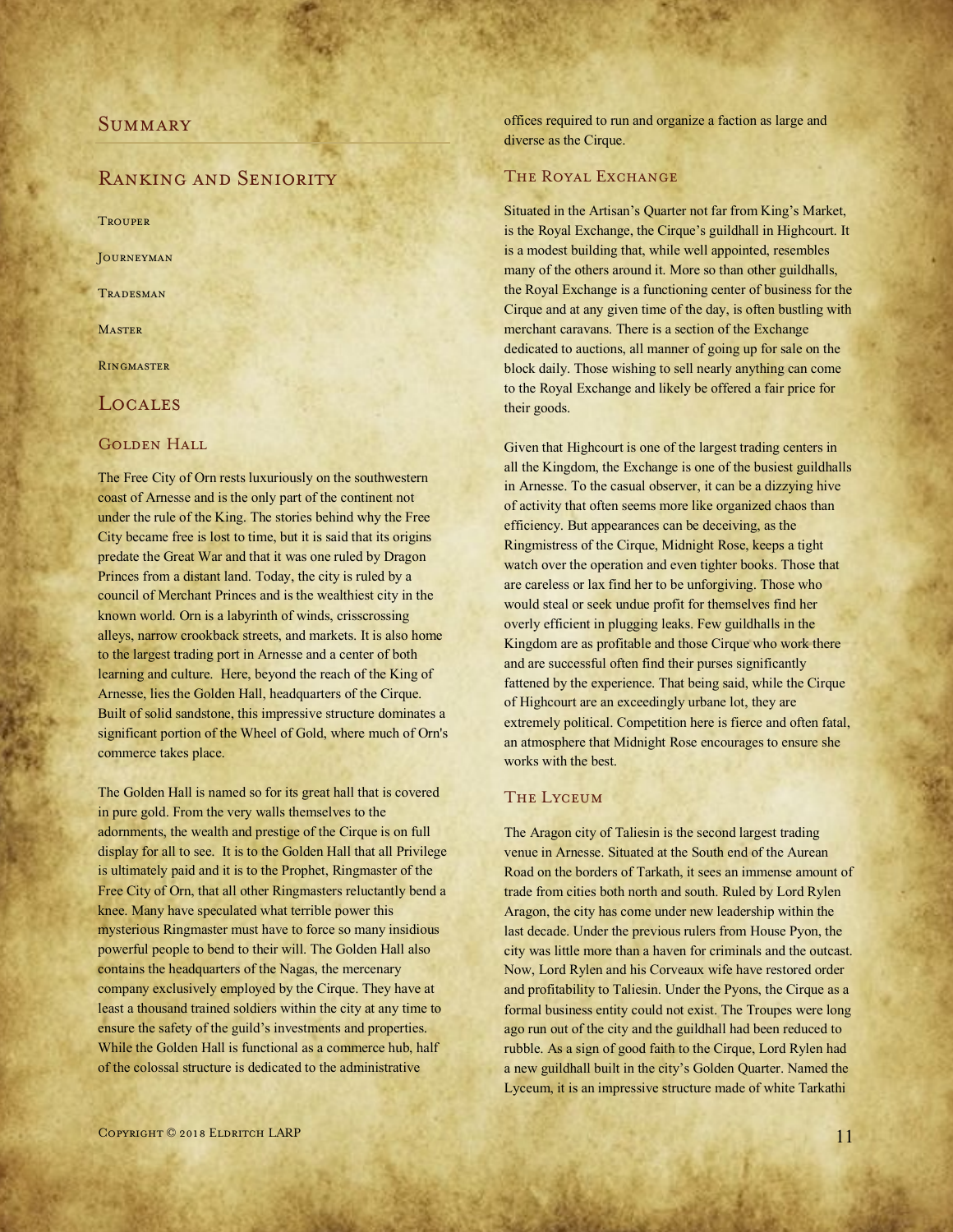stone and marble. Built in the style of the Southern Lords it is considered one of the most beautiful and luxurious guildhalls.

Few are permitted to explore the Lyceum's halls but it is said to contain not only the expected amenities, such as offices, workshops, and storage, but also those befitting a noble, like baths, a theater, gardens, and several very well-appointed suites. The Ringmaster of Taliesin, Grandpa Hussan, makes his home here, taking full advantage of his wealthy lifestyle and fine apartments. Hussan has been in the Cirque many years and was once in charge of the Black Market within Taliesin. When the city came under Lord Rylen's rule, he saw the rebuilding of the guildhall as an opportunity to increase his station and leave the Menagerie. Grandpa Hussan and his Troupers wear their newfound riches, wealth, and position like ill-fitting clothes, a fact which is rumored to rub the Lord and Lady of Taliesin the wrong way. There are whispers that House Aragon grows tired of Grandpa's ham-fisted administration and excessive, nouveau riche lifestyle, and that they seek to replace him with someone they feel can better represent Taliesin and support their future vision of the city.

#### THE PRESTIGE

The city of Scrow in the Hearthlands is known far and wide for being the biggest trade hub in all Arnesse. Nearly every trade good taken overland between the North and the South flows through its twisted, muddy streets. It would be easy to believe that Scrow is a city of bustling markets, but its streets are surprisingly devoid of any signs of business or commerce. This is because the Cirque does not encourage craftsmen and merchants within the city, instead choosing to simply tax and fleece those foreign trade caravans that pass through Scrow on their way north and south. The few craftsmen and merchants that do operate in the city are heavily taxed by Privilege to Carmilla, the Ringmistress of Scrow, and her ruthless gang, the Ten Knives. Most of the Cirque in Scrow don't make their money through legitimate means, but have stakes in a business, skim money from some endeavor, steal it from one another, or just beat it from people outright.

Cirque operate out of a run-down former theater known as the Prestige. Whereas once it hosted shows and performances, now it is little more than a den of vice and iniquity. There, Carmilla and her Ten Knives spend their 'hard-earned' coin on drink, gambling, and sex. Carmilla largely uses the Prestige as a front for her many businesses, including a brothel known as the Sword and Sheath. The Ten Knives teach no craft, take no apprentices, and produce very little, but they have grown fat off the rich trade that flows through the city. As long as they pay a kickback to Lord Paragon

Frederick Blayne, they are free to do as they like. The fact that Carmilla is also the sister of Lord Frederick's wife also makes them almost immune to any level of prosecution under the King's Law. It is said that the Lord Paragon uses the Ten Knives as an off-the-books city guard to handle affairs that require special kinds of attention.

#### THE CHARNEL HOUSE

Far to the north of most civilized cities of Arnesse, lies the freeport of Scyld. Overseen by House Rourke, it is a town of ruffians, scoundrels, and brigands, where few laws are honored and only the strong survive. One would think that the Cirque would not operate out of such a dangerous location, especially considering their tense relationship with the Lords of the Sea. But Scyld is the largest trade port in the North and despite the odds, the Cirque have carved out a presence there. Scyld is not like most towns and does not have traditional markets and merchant shops. The number of actual legitimate shop-fronts and permanent markets is low because of the amount of smuggled and illegal goods that come through the town. Instead, goods are moved by a variety of merchants who set up temporary 'pop shops' or auctions throughout the city. As a result, the Cirque of Scyld have become experts at transporting and selling goods, regardless of their legality.

Some say that that the only reason the Cirque has prospered in such a hostile place is Mama Bones, the Ringmistress of Scyld. Rumors about her origins are the source of many a tavern tale, but the most common seem to agree that she is a bone priestess from the Everfrost who was once an advisor to the former Ringmaster, Ozymandius the Fat. When he died under extremely mysterious circumstances, Mama Bones took leadership and, according to the stories, had all Ozymandius's former troupe murdered in cold blood. She then allegedly raised their bodies from the dead and kept their spirits captive, enslaved to her will. The Death Jesters, as they are now called, serve Mama Bones and no one else. The troupe operates out of an abandoned temple of Lirit that the locals call the Charnel House and what goes on within is a source of wild speculation and dread among the local populace. It's common in Scyld to say that if someone goes missing in the night that they either ended up on a ship that's already far out to sea or lying on a slab in the Charnel House. It is likely the terrifying and mysterious nature of the Scyld Cirque that allows them to be so successful, keeping others well out of their affairs.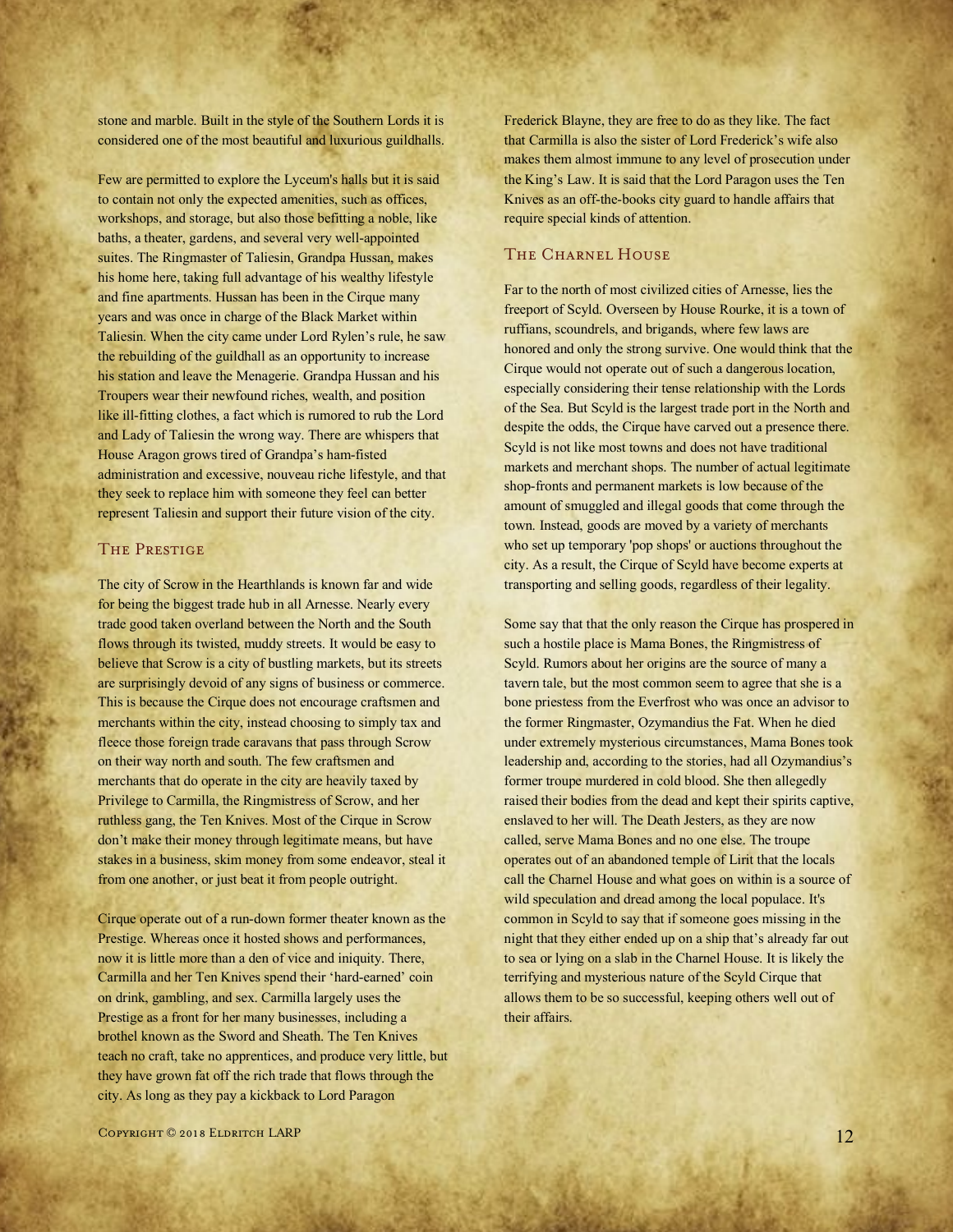#### Usher Hall

The city of Ember in the Dusklands is a hub of industry and production in Arnesse. The forges of the city are said to burn day and night, hammering out goods and products to feed the Kingdom's war machines. There, in the heart of Ember Alley, sits Usher Hall, a massive iron and stone construction that serves as a physical testament to the craftsmanship of the Cirque who make the Dusklands their home. For centuries, the great forges of Usher Hall have made some of the finest works of metal in the Kingdom. Smiths and artificers alike came from all around to train and perfect their craft. Usher Hall is especially unique as it is said to contain an anvil made of dragonsteel, one of the few metals that can hold up to forging weapons and armor of unique and rare alloys. Until a few years ago, the Ringmaster of Ember was Osbern the Hammer, a famed smith that held leadership in the Cirque for the better part of thirty years. He was to be the last in a long line of honorable and respected tradesmen that had run the Cirque in Ember. For centuries, an agreement stood where the smiths of the Cirque and House Richter would work side-byside for the greater benefit of the house and the Kingdom.

When he died, Vinson the Groom, an outcast member of Carmilla's Ten Knives, brought in a gang of ruffians named the Iron Bloods and took over the Cirque in Ember. Being as many Usher Hall's Cirque were not skilled in fighting, they quickly surrendered and accepted Vinson's leadership. Since then, the forges of Usher Hall have grown colder and less and less apprentices are taking up the crafts. Vinson has made it no secret that his preference is for a man who can fight. As a result, the Iron Bloods don't take many crafters among their ranks but ruthlessly extort the tradesmen of Ember for Privilege. This upset a delicate balance that has existed for centuries between House Richter and the Cirque, and Lord Paragon Hawken Richter has taken notice. Since Vinson has taken over, Lord Richter has been trying to find a way to get the Ringmaster removed and replaced. Vinson, aware of Lord Richter's distaste for him, has sworn that he will see the Lord Paragon undone and has already taken steps to encourage dissent among his nobles.

#### KING'S HALL

The city of King's Crossing in the Midlands is second only to Scrow in caravan traffic of the Kingdom. Ruled by Lord Garamond Corveaux, this city has seen a resurgence of late with the revitalization of Taliesin and the political maneuverings of his wife, the Bannon-born Lady Jocelyn. King's Hall lies just off center in King's Crossing and is in

many ways a spoke for trade caravans coming from the north, south, east, and west. Even the Royal Exchange in Highcourt pales in comparison to the sheer amount of goods that come and go through this guildhall every day. Overseeing it all is Otho the Raven, Ringmaster of King's Crossing. Otho is known for two things. He is an exceedingly intelligent man that is said to plan things out to excruciating detail. The second is that he keeps meticulous records about everything from contents of merchant caravans and their destinations to the affairs that go on with the wealthy and powerful of King's Crossing. Otho's network of spies and informants is rivaled only by the Sisters of the Fayne Moirai and of House Aragon.

While Otho keeps much of what he elucidates a secret, he is known to use it from time to time to keep the peace or gain an advantage. He takes the keenest interest in the affairs of rival troupes nearest him in Taliesin, Scrow, and Highcourt. Otho is served in his ends by the High Street Kings, who are a regular sight within Weaver's Cross, the central district of King's Crossing. The High Street Kings are largely a benevolent and even helpful force in King's Crossing, serving to keep the peace and ensure that the caravans continue to run effectively and on-time. Otho is the only Ringmaster who has refused to have the Nagas in his service. Instead, the High Street Kings serve as guards for the guildhall and local caravans. Rumors say that this is because the Corveauxs have little tolerance for the presence of such a disdainful mercenary company within their borders. Despite his incessant information gathering and espionage, Otho remains one of the most upstanding and benevolent Ringmasters in all Arnesse.

#### Major Members and Figures

#### **The Prophet**

Age: ??

The leader of the Cirque is a figure shrouded in mystery. The Prophet is the head of the Cirque within the Free City of Orn but is also the strongest and most respected Ringmaster in Arnesse. It is expected that all Privilege for the organization is ultimately paid to Orn and the Golden Hall. Rarely seen in public, the Prophet appears as a figure shrouded in ornate white robes whose face is covered in a mask of gold. Whether the Prophet is a man or a woman is unknown and irrelevant for all intents and purposes. Legends say that they simply walked out of the wastes of Tarkath over a century ago offering a prophecy to the Cirque that has borne fruit many times over. There are those who whisper that the Prophet is immortal and still others who say they are different people who take the mantle of leadership when their predecessor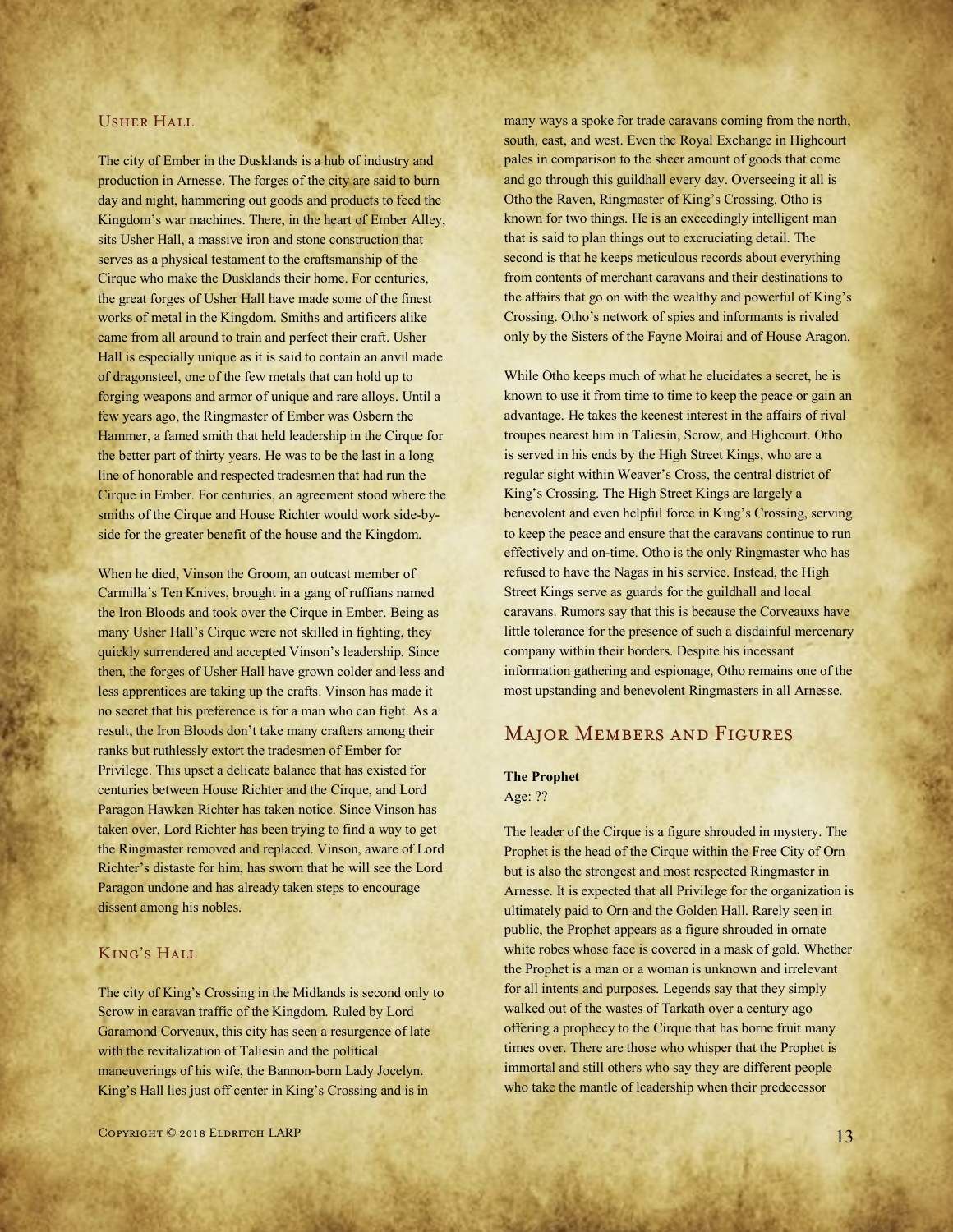dies. Another popular rumor is that the Prophet is actually a secret member of the Fayne Moirai. One thing for certain however, is that the Prophet has led the Cirque on a successful and profitable path for decades. While many have sought to depose them of power, the Prophet's mysterious and elusive nature have made making any direct moves against them very difficult. They are represented to the world by a series of emissaries that travel Arnesse and serve as their eyes, ears, hands. While the Prophet's secretive nature has led some to believe they are ignorant of the machinations within the Cirque, the wise within the organization know that there is a good reason why some of the most dangerous and dreaded figures in Arnesse fear the white-shrouded figure.

#### **Grandpa Hussan**

#### Age: 56

In an organization full of extreme and eccentric personalities, Grandpa Hussan is no exception. He appears as a lean, older man in his fifties, skin tanned to a deep brown, rough and wrinkled like old leather. Those who meet him are often disarmed by his affable nature and warm, welcoming demeanor. He is a teller of tales and singer of songs, a lover of life, women, and drink. But the wise know that Hussan is as much a snake as any Ringmaster and that his pleasant exterior hides the heart of a man who spent decades leading an underworld menagerie full of murderous thugs and blackmarket merchants. It is only in recent years, since he stepped into the leadership of the Cirque in Taliesin, that he has affected the air of one more urbane and civilized. As Grandpa revels in his newfound wealth and lavish lifestyle, he speaks often of his youth in the Free City of Orn, where he grew up on the streets, having to scrape by on scraps. These days the Ringmaster spends much of his time in the Lyceum, hosting parties, feasts, and performances. While he bathes in his heated baths and enjoys the company of beautiful women and men, his organization is beset on two sides. The Cirque in Taliesin has grown wealthier in the last decade, but much of that success has seen its way into the hands of the leadership alone. This has created a growing divide among the Krait troupe, that some feel is going to soon lead to open conflict. It is also said that Lord Rylen Aragon, the ruler of Taliesin, encouraged by his Corveaux wife, grows weary of Hussan's very public excesses and generally lawless behavior. While he has yet to do so, it may only be a matter of time before Rylen seeks to have him replaced. Hussan, confident in his ability to "…manage the people as he always has," is content to enjoy himself, no matter the cost.

#### **Carmilla, the Bloody Bitch** Age: 46

Scrow is a city of incredible dichotomies. The newfound wealth of House Blayne represented in the central Magnus District is a glimpse of a city on the brink of greatness. But within the shadows of its majestic buildings and resplendent rectorix sits Old Town, home to some of the poorest and most deplorable living conditions in Arnesse. It is into the world of the latter that Carmilla was born. She and her older sister, Paloma, were the beautiful daughters of the local Cirque Ringmaster, Vitus Pilar. Of the two, Carmilla was the most like her father, little more than a street urchin and thief from a young age. Paloma proved to be unsuitable for the streets, her father paying to have her educated and groomed as a prize for a proper husband. Vitus determined that Carmilla, made unmarriageable by a nasty facial scar received during her first knife fight, would succeed him as Ringmaster. Paloma would go on to marry Lord Paragon Frederick Blayne and Carmilla would take her father's place as head of the Cirque. Carmilla's a product of the brutal streets of Scrow. She is cold, unforgiving, cunning, and murderous. This has earned her the title, "The Bloody Bitch," but few would risk calling her that to her face. A lifetime of surviving in the slums of Old Town has taught her not only wisdom, but how to be deadly in combat. She has a quick temper and little patience for fools. Those who garner her ire quickly find their throats slit, or worse. It's said that Carmilla harbors resentment towards her sister Paloma, who inherited a life of luxury and privilege, while she was forced to live forever in her shadow. She is also known to have an intense rivalry with Vinson the Groom of Ember. The origins of the feud are well documented in that Vinson and Carmilla were once lovers, but had a falling out when Vinson found another woman. On the day of Vinson's wedding, Carmilla found them and killed his bride by having her eaten alive by rats as he watched. In a rare display of mercy, or perhaps love, she let Vinson live. He fled to the Richter city of Ember in the Dusklands. There, he took over the Cirque and formed his own troupe named the Iron Bloods. Since then, Vinson the Groom has vowed to get revenge on Carmilla at any cost.

#### **Midnight Rose**

Age: 38

Midnight Rose is a bit of anomaly in the Cirque. Everyone knows that the Cirque almost exclusively recruits from the lower classes and those of noble blood are rarely allowed in, let alone permitted to obtain significant rank. Though she has done her best to hide it, many know that Midnight Rose was once a highborn, a daughter of the Suthwater Corveauxs.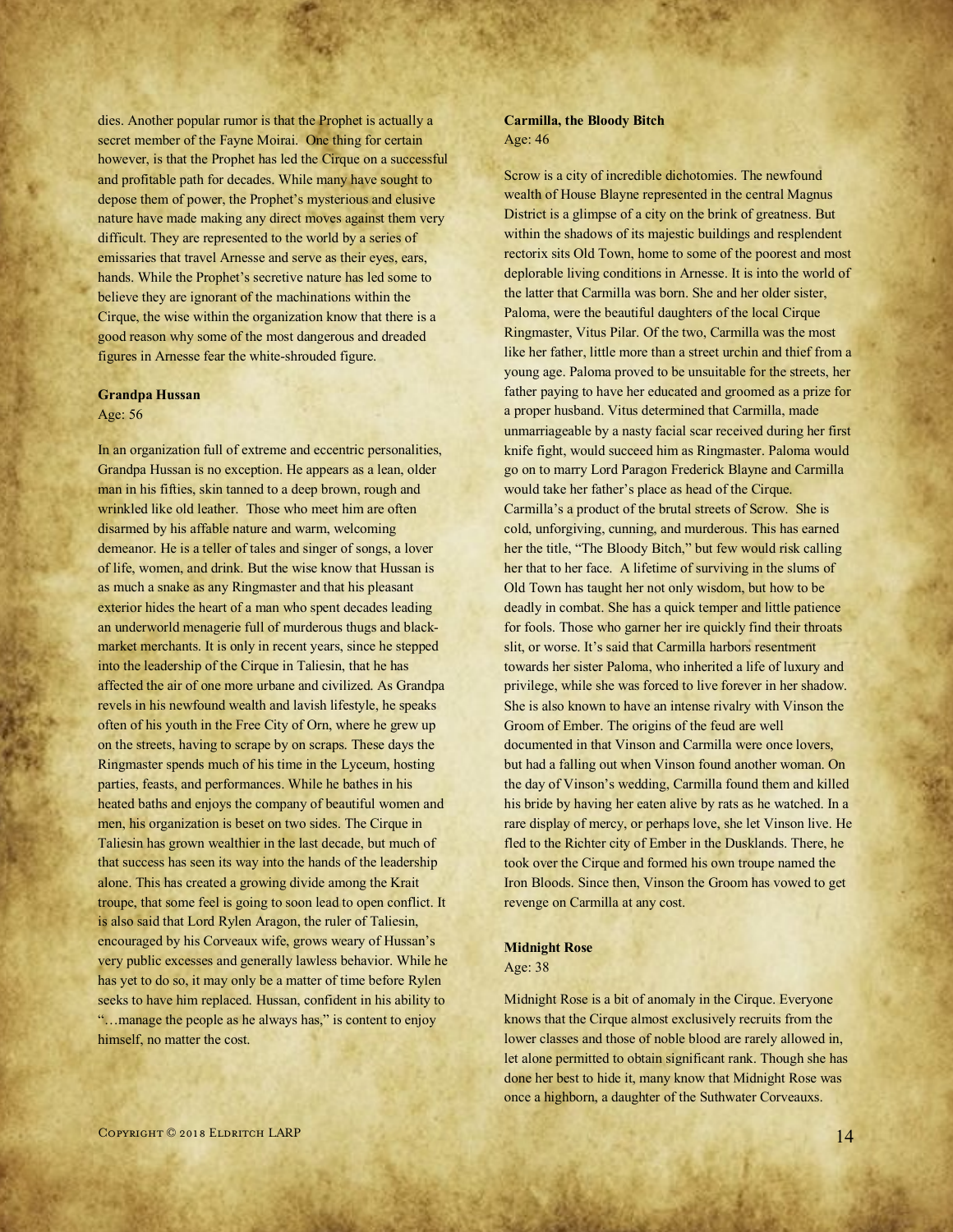When she was barely a teen she was taken hostage by the Cirque and held for ransom due to some outstanding familial unpaid debts. Unable to pay the ransom, the family instead abandoned her. She was then sold to the Menagerie and forced to work off those debts as both a servant and prostitute. Rose was owned by the Meangerie for many years and while she suffered incredibly, she also learned much. At age nineteen she killed the Menagerie Underking who owned her, Laren Longfingers, and instead of returning to her ancestral roots, turned her back on the Corveauxs and formed a troupe of her own. By twenty-five she was the head of a powerful troupe known as the Blue Bloods and paid a visit to her family in Orgonne. She killed her father and mother in cold blood along with both her older brother and older sister. Rose only left her youngest brother alive as he was not old enough to have done anything to help her. Rose then changed her name to Midnight Rose, donning the blue of Corveaux yet darkened to almost black. She would go on to prosper in the Cirque, rising in the ranks until she was eventually assigned to Highcourt as the Ringmistress by the

Prophet. Midnight Rose is a cool, efficient, and extremely bythe-book woman who does not suffer fools. Those who have tried to court or seduce her have found she has little time for emotions or other pleasantries - she's killed more than one man who's tried. She has been raised by the Cirque and sees whatever she has today as just recompense for the horrors she endured to get to where she is.

#### **Vinson the Groom**

Age: 40

The Cirque of Ember were once focused almost exclusively on the art of crafting. That was until Vinson the Groom came with his band of Iron Bloods, driving out or killing the old leadership. Vinson grew up on the streets of Scrow as a member of the Ten Knives, under the leadership of Vitus Pilar. Vinson has always been a hot head and bully since he was young. A good-looking man, he was a bit of a heartbreaker and well known for his string of lovers. Vinson rose quickly through the ranks of the Ten Knives until he was one of Vitus's Masters, running a whole district of Scrow. He would go on to become lovers with Carmilla, Vitus's daughter and heir apparent to leadership of the Cirque, for several years. Vinson, never satisfied with his lot in life, found the daughter of a wealthy merchant and fell in love. Seeking to escape the life, he jilted Carmilla, marrying the merchant's daughter in secret. Carmilla found out and caught them both. She spared Vinson but made him watch as his new bride was eaten alive by rats. Vinson fled the city but swore an oath he would see Carmilla dead by his hands. Since then Vinson has turned into little more than a nasty cur with no regard for his

own life - this makes him exceedingly dangerous. He sees the Iron Bloods as a tool to accomplish his goals and he will use the Cirque's power as a means to his vengeance. There are plenty in Ember, Scrow, and even the Noctuary who want to stop him, yet thus far he's proven cunning enough to not only stay alive, but one step ahead of his enemies. Given House Richter's interference in his business of late, Vinson has recently made it no secret that he wants to see Lord Paragon Hawken Richter removed from power by his own hand. The Ringmaster is playing a dangerous game of intrigue that involves many powerful figures in the region. It would take but one misstep to send all his plans into chaos and ruin.

#### **Mama Bones**

Age: 60+

Of all the major Ringmasters in Arnesse, the least is known about the leader of the Cirque of Scyld, Mama Bones. There are many rumors as to her origins, but the only thing on which anyone can seem to agree is that she's from the savage north of Everfrost. Those who have met her describe an elderly woman likely past her sixtieth winter, her eyes milky white with blindness. She dresses in the style of the northern clans, all animal pelts and furs with jewelry made of bones and sinew. True to her namesake, she often has her face painted in black and white to resemble a skull or death mask. To look at her one would not think she would lead a troupe in the Cirque but ever since she was brought to Scyld by her former employer Ozymandius the Fat, Mama Bones has made it her home. While she may appear blind, those that claim to have made her acquaintance say that she knows and sees much. Unlike many Ringmasters, Mama Bones seems largely unconcerned with the affairs of goods, commerce, and coin. She seems to be playing some other game entirely and is perhaps using her role to some mysterious end. There are some who say she is searching for something and few could think of a better place to look than one of the most exotic ports in all Arnesse. The rare times she is seen is public, she is always accompanied by a band of her Death Jesters and her massive brute of a bodyguard known as Blood Skull, for the skull mask he wears, said to be covered in the blood of those he has slain. Under previous Ringmasters, business in Scyld had proven to be quite lucrative but under Mama Bones it's grown stagnant, the flow of Privilege to the Golden Hall out of the city slowing to a trickle. While quite a few in the Cirque are dissatisfied with what is happening in Scyld, even more are scared of what Mama Bones will do if threatened. Considering the risks involved and the existing relationship with House Rourke, some Cirque leaders have considered abandoning Scyld altogether, shifting their resources to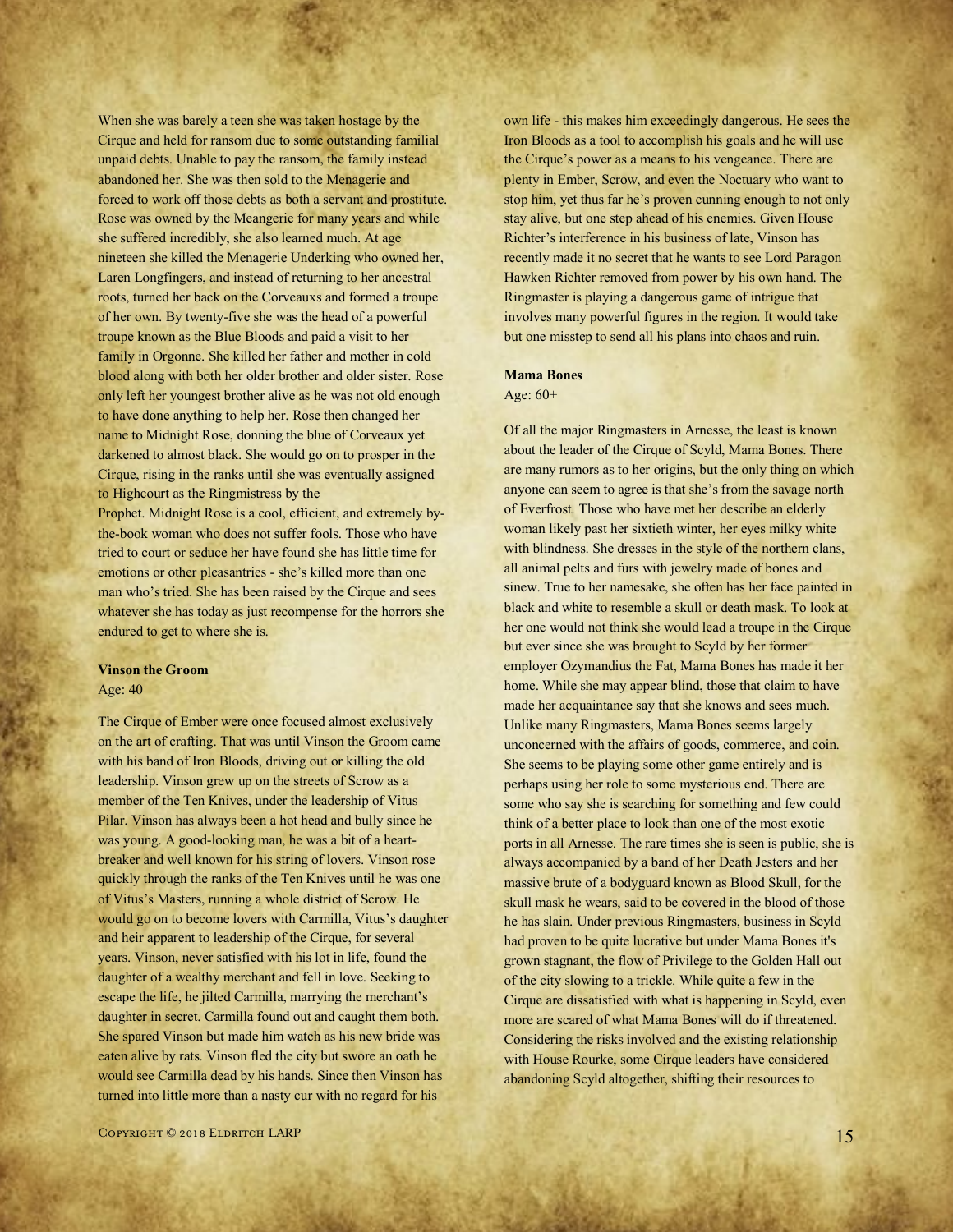Ringmistress Ruby the Razor at Grimfrost Keep.

#### **Otho the Raven**

Age: 42

Otho the Raven has an interesting history. Before he joined the Cirque he was a member of the Apotheca and served as a magister to Lord Jean Luc Corveaux, the father of the current Lord of King's Crossing, Garamond Corveaux. Otho was a fine magister and good at his job. That was until he met Justine, a local merchant and fell desperately in love with her. Instead of breaking his vow of celibacy he left the Apotheca amid a great deal of controversy. He was forced to swear an oath to never reveal or share the secrets or knowledge he learned. Where it not for his connections among the Corveaux noblility, he may not be alive today. But Otho has proven true to his oath and never shared what he knew; even today he is reluctant to talk about his time in the Apotheca. He married Justine and became a merchant, quickly proving he was as skilled in trading as he ever was in the arts of the Apotheca. He was eventually recruited by the local Cirque troupe, and he quickly moved through the ranks given his acumen at both record-keeping and information gathering. In time, he became a Master, presiding over his own section of the city. Soon after, he came across information that implicated the current Ringmaster of King's Crossing, the Sandman, in an attempt to kill the son of Lord Jean Luc, Lord Garamond. Apparently, members of the Corveaux family, led by Lord Garamond, had come out strongly against the Cirque's corrupt Nagas and were actively trying to get them removed from King's Crossing. Otho informed the Corveauxs and the Sandman was arrested, tried, and executed. Otho then stepped into the position of Ringmaster, backed by his troupe of High Street Kings and the Lord of King's Crossing. He immediately causes controversy among the Cirque when he dismisses the Nagas from the city and replaces them with his own High Street Kings. Otho has been Ringmaster for the better part of four years and is still consolidating his power. He has the backing of the Corveaux noblility and many allies, yet those who served the Sandman and the Nagas still lurk in the shadows, waiting for a chance at their revenge. Otho is a brilliant, quiet sort of man that reflects his many years as a magister. Only a fool would mistake his placid demeanor for weakness. He is more well informed than most anyone in Arnesse and is known to be as brutal and efficient as any in the Cirque when cornered. He and Justine have four children and in the sea of thieves that is the Cirque, Otho is at his core a decent and grounded family man.

#### THE TRADITIONS OF THE TROUPES

#### Carnie Code

Whomever has said there is no honor among thieves is mistaken. From the earliest days, the Cirque le Soir had a code kept among its players; a set of rules all were expected to follow and from which none were exempt. This code came to be known as the Carnie Code and while the rules have changed greatly, the name has survived to the modern day. When the Menagerie formed in 643, the Carnie Code was modified to include a separate set of rules for them. These rules are one of the few things which bind most Cirque, especially those in the Menagerie. While some parts of the code are guidelines and not often punishable, there are some that are considered grounds for very serious punishment up to and including expulsion from the Cirque, or even death.

Many Cirque violations of the code are not resolved via formal legal proceedings. Typically, an accusation is made in public that the code was broken. The accused can then either admit to the violation or deny it. If the accused admits to the violation they can try to make it right or they can elect to submit themselves to the "will of the crowd" and let their fellow guildmates judge what punishment is appropriate. Those Cirque who are popular or feared among their ranks will often elect to submit to the will of the crowd and rely on the fact that people will go light on them. If the accused denies the violation, it is then taken to the highest-ranking guild member present, who then hears the evidence and decides an outcome. The Ringmaster is the ultimate authority in Cirque justice and can override any decision. They don't do it often because they like to keep the peace among their ranks.

Cirque disputes are generally resolved in one of two ways. Either one or both parties "making good" to settle the dispute or will elect to settle it in a "Ring of Blood." The Ring of Blood is like a duel in that two parties settle their dispute through martial combat, the defining difference being that there is generally no arbiter, no agreements, and no rules. A ring is drawn on the ground and both combatants cut their hands before they enter, vowing not to leave the circle unless one or the other is dead. Their bloody hands are then tied together and the two are left to fight, indicating their bond in blood. The Ring of Blood is often a last option for many as it is almost always lethal for one or both combatants.

I. Honor the code and no law before it. II. If you are caught, you acted alone.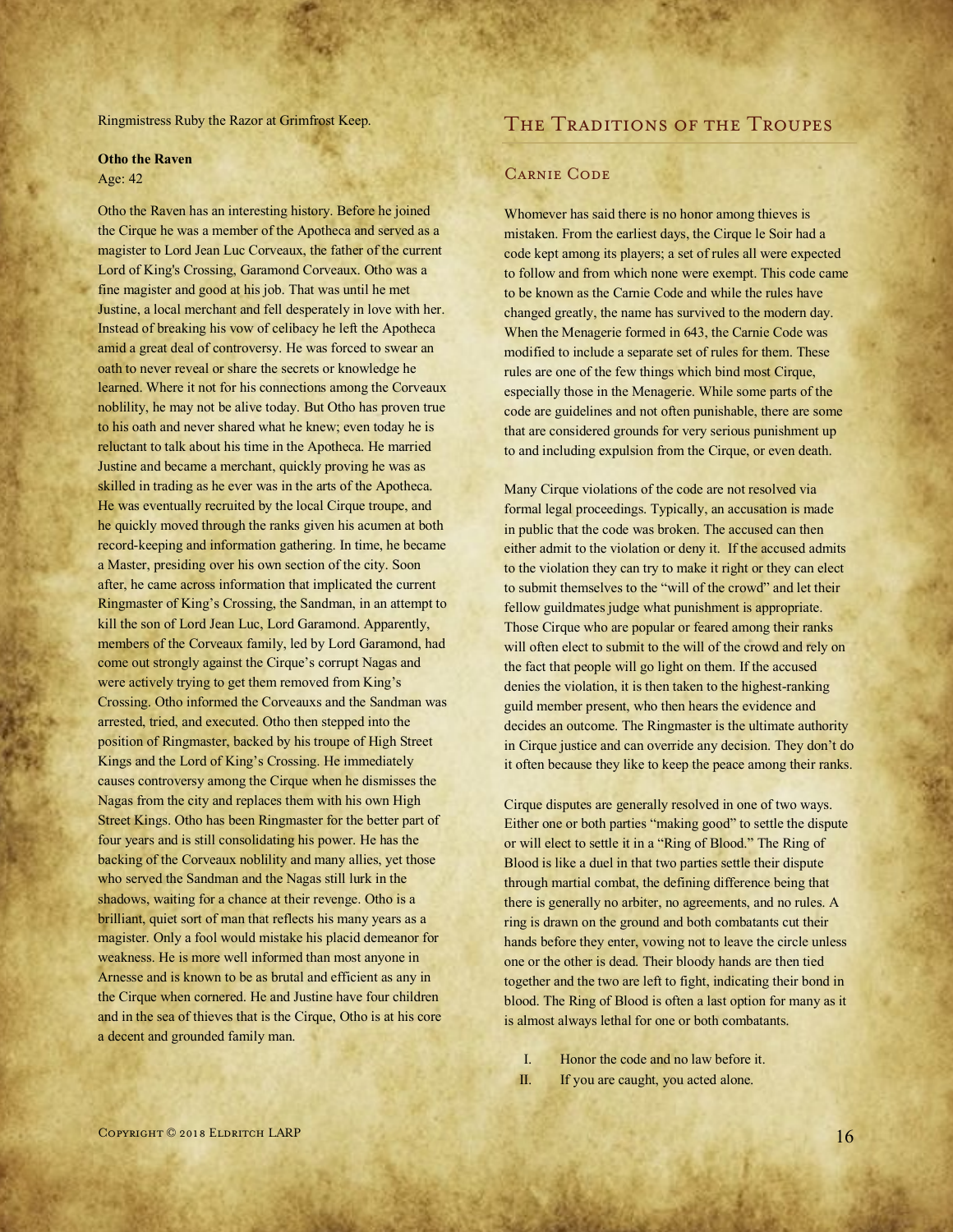| Ш. |  |  |  |  |  |  |  | Never betray the guild or its secrets to outsiders. |
|----|--|--|--|--|--|--|--|-----------------------------------------------------|
|----|--|--|--|--|--|--|--|-----------------------------------------------------|

- IV. A deal is a deal.
- V. A contract is a contract is a contract.
- VI. Place nothing above profit.
- VII. Do not tarnish the reputation of the guild with your actions.
- VIII. Be honest in business.
- IX. You have no business in the black market.
- X. Defend the guild against all who would do it harm.

#### Carnie Cant

Those who hear people in the Cirque speak will often swear that they're speaking their own sort of language. And they would often be right. Over the years, the Cirque has developed its own lingo which has come to be known as Carnie Cant. These words and phrases are born from the days when it was a performance group, but since then, terms have been added or altered. The Cirque uses the cant to further distinguish itself from non-Cirque, yet it also has had the added benefit of allowing guild members to talk about those things they may not otherwise want others to elucidate. Particularly those matters of the illicit or illegal. The Cant can vary from region to region, but there are some terms which have become canon in the speech.

**Showman's Rest** – Name of a graveyard used by the Cirque to bury their members.

**Route** — The way travelled by a Cirque caravan from town to town.

**Route Book** — Like the "captain's log" of a ship, the route book contains notes about each stop.

**Roustabout** — Slang term for a worker who gets paid to work for the Cirque but is typically not a member.

**Ringmaster** — Highest rank in the Cirque. In charge of a broad area of Arnesse and all its Guild Halls.

**Rat Sheets** — Posters with negative claims about the opposition.

**Privilege** — The fee paid to the Cirque for the right to have a presence at a market.

**Pitchmen** — The public face of the Cirque, acting as diplomats or negotiators.

**Picture Gallery** — A Cirque who's covered in tattoos, typically related to the deeds they've done.

**Paper** — Posters or advertisements for a market. **Paid Off in the Dark** — Term for a bribe or a buy-off. **Opposition Paper** — Advertising posters put up by competing merchants.

**Night Riders** — Bill posters for competing markets or merchants, who posted paper for their employers in a civil fashion by day and tore down or covered up the bills for their competition by night.

**Mud Show** — A smaller market often in rural areas. **Midway** — The term the Cirque use to refer to the market or marketplace.

**Boss Hostler** — The man who is the boss/leader of a Cirque caravan.

**Tentmaster** — The master of market who collects the market fees and makes sure everything runs smoothly.

**Hits** — Good places to paste posters and advertisements. **Heat Merchant** — A merchant who's selling items that are often less than legal.

**Grouch Bag** — A small bag or purse worn under the clothing, carrying valuables.

**Zanies** – Cheap thugs who dress like clowns usually used for hits or intimidation.

**Wood** – Term used for something phony used to dupe someone. Wooden coins in a bag to make it feel heavier. **Trouper** – The lowest rank in a troupe.

**Toby news** - Gossip and rumors from the street.

**Taps** - Regular customers who come back to a market to buy again and again.

**Tack Spitter** – A person who puts posters up.

**Swag** – Goods, usually low in quality but cheap.

**Style** - Strike a pose that invites applause. Often used in the phrase, "Style and smile."

**Stand** - A place a caravan stops and sells.

**Stalls** – A places where merchants sell their wares. **Spectacle/Spec** - The name for when the Cirque caravans come to town and put up a market.

**Sledge Gang** – A name for a crew of workmen not in the Cirque undergo construction efforts on behalf of the guild. **Fink** — Anything broken.

**Clem** — A fight.

**Cirky** — Slang terminology for anyone in the Cirque. "He's a Cirky, just like us."

**Candy** — Very cheap goods often encased in deceptively impressive packaging. Or a low-quality item that looks good but is not.

**Cake** — Money made through easy business deals, usually from gullible customers.

**Bunce** — Profits.

**Bill** — An advertising poster.

**Two-Way Joint** — A deal that's so good that both sides make out well in it.

**Touch** — The price asked (and inevitably gotten) for an item or deal. "I moved those items for a five-gold touch."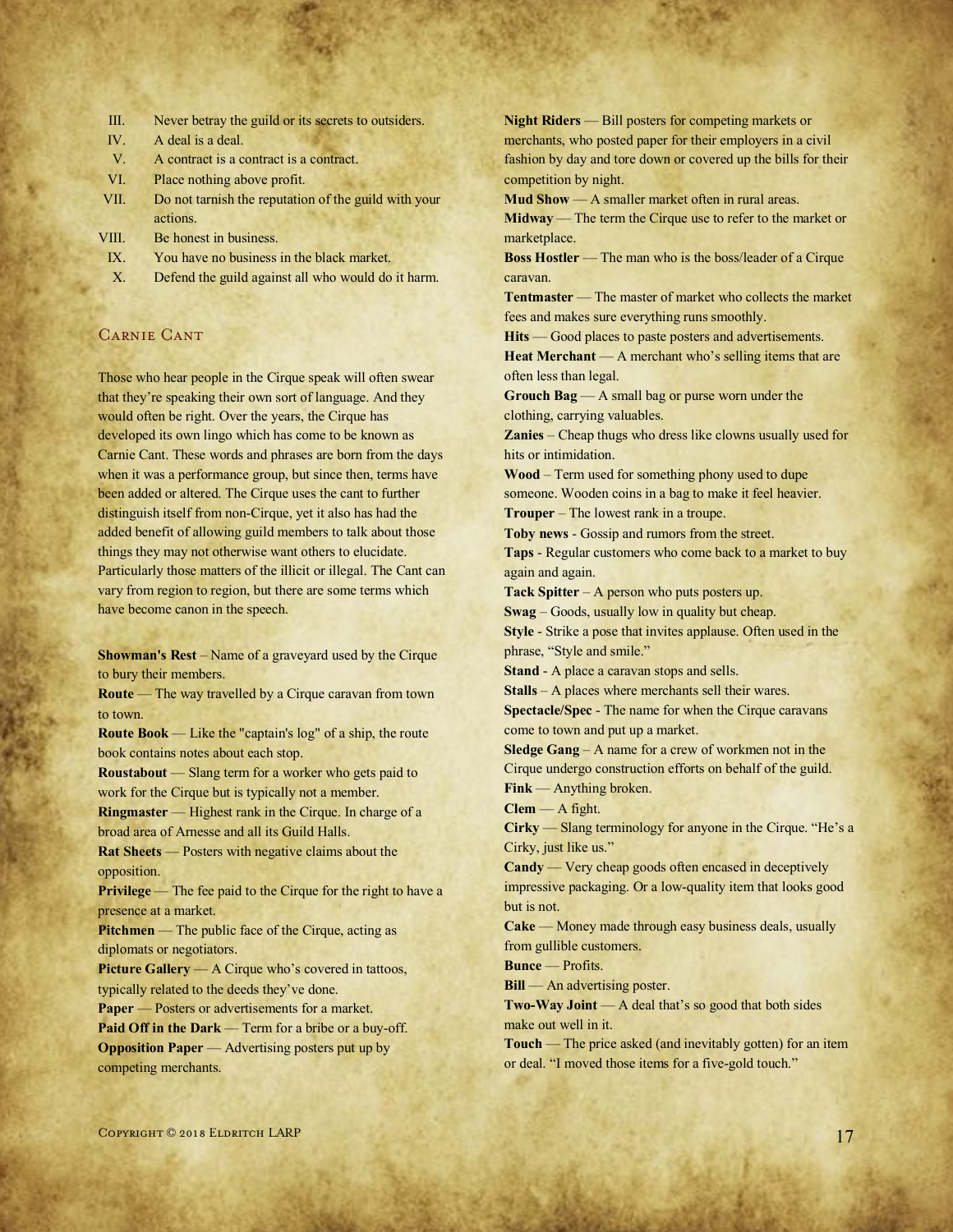**Strong-arm** — To put a lot of pressure on someone for a reason, usually to pay money or agree to a deal.

**Slick** — To slick someone is to catch them in the act of doing something.

**Score** — To separate a mark from a significant amount of cash.

**Mark** — Someone you believe to be a conspicuously easy victim. It can have a sinister intent to indicate someone to be killed.

**Freak(er)** – The name usually given to a member of the menageries.

Nut — The "overhead," or operating expenses of an endeavor or the base cost of the item. A merchant or crafter always seeks to "make the nut" and begin making a profit above expenses. "I can't charge you any less than three gold and still make my nut."

 $X - A$  guarantee of exclusivity. An X may be purchased, or it may be offered to sweeten the deal. If you can't work because someone else has the X, you've been "X'ed out." **Earner** - A member who brings in a lot of money for the guild.

**Eat Alone** - To keep for oneself; to be greedy. **Lookie Loos** - Non-Cirque individuals. **Ducat** - Term sometimes used to refer to coins.

#### CIRQUE CULTURE

The Cirque consider themselves a breed apart from the rest of Arnesse. Though they would not deign to betray their feelings, there is a sense of camaraderie among their number that has, over the years, developed into a sort of xenophobia. The Cirque will entertain, do business deals with, and even fraternize among non-Cirque. But when it comes to sharing secrets or getting close to non-Cirque, many members of the guild are reluctant to let others anywhere near their circle. This has a lot to do with the fact that many of the Cirque have seen a great deal of hardship, finding their way to the guild through difficult roads and frequent persecution based on their lot. When they found the Cirque, it was a place that accepted them, regardless of their background, who they were, or what they'd done before. This ultimately created a culture where "outsiders" or "Lookie Loos" were not welcome within the Cirque's inner circles. This is especially true for those of noble birth. Most Cirque don't trust nobles as far as they can throw them. Entanglements with the nobility only go so far as pleasantries and matters of business. Almost all in the guild will do their best to stay out of politics and complicated schemes with the highborn.

Perhaps as an extension of their own cultural xenophobia, members of the Cirque tend to be extremely factionalized, even within their own ranks. When a Cirque troupe or menagerie sets up in a town, they lay a claim to their own bit of territory and broadcast this to any other groups in the area, expecting others of their ilk to honor their claim. This means that any Cirque who enter another's territory are expected to do so unarmed and only remain if they are permitted to do so. To do otherwise is to invite a fight, the results of which can be lethal. The victors will also often take captives and ransom them back to their troupe or menagerie for a handsome profit. Though wars are uncommon, it is not unheard of for two factions to come to blows for control of prime territory, to settle disagreements, or just over personal matters or slights that escalate too far.

#### The Nagas



The Nagas are the personal mercenary company in retainer to the Cirque. They are easily identified by their symbol  $-a$ dagger entwined by a serpent, and many members are well known for wearing dark armor and clothing that has serpentine motifs. The Nagas are broken into groups they call "Nests" that are stationed within guildhalls throughout Arnesse. Any prominent member of the Cirque can a Naga garrison in an amount commensurate with the size and profitability of their location or personal wealth. The local Cirque are expected to pay the Nagas their standard rate of service and house them in suitably decent accommodations. For smaller guildhalls, the amount of Nagas they keep onsite is largely dependent on what they can afford.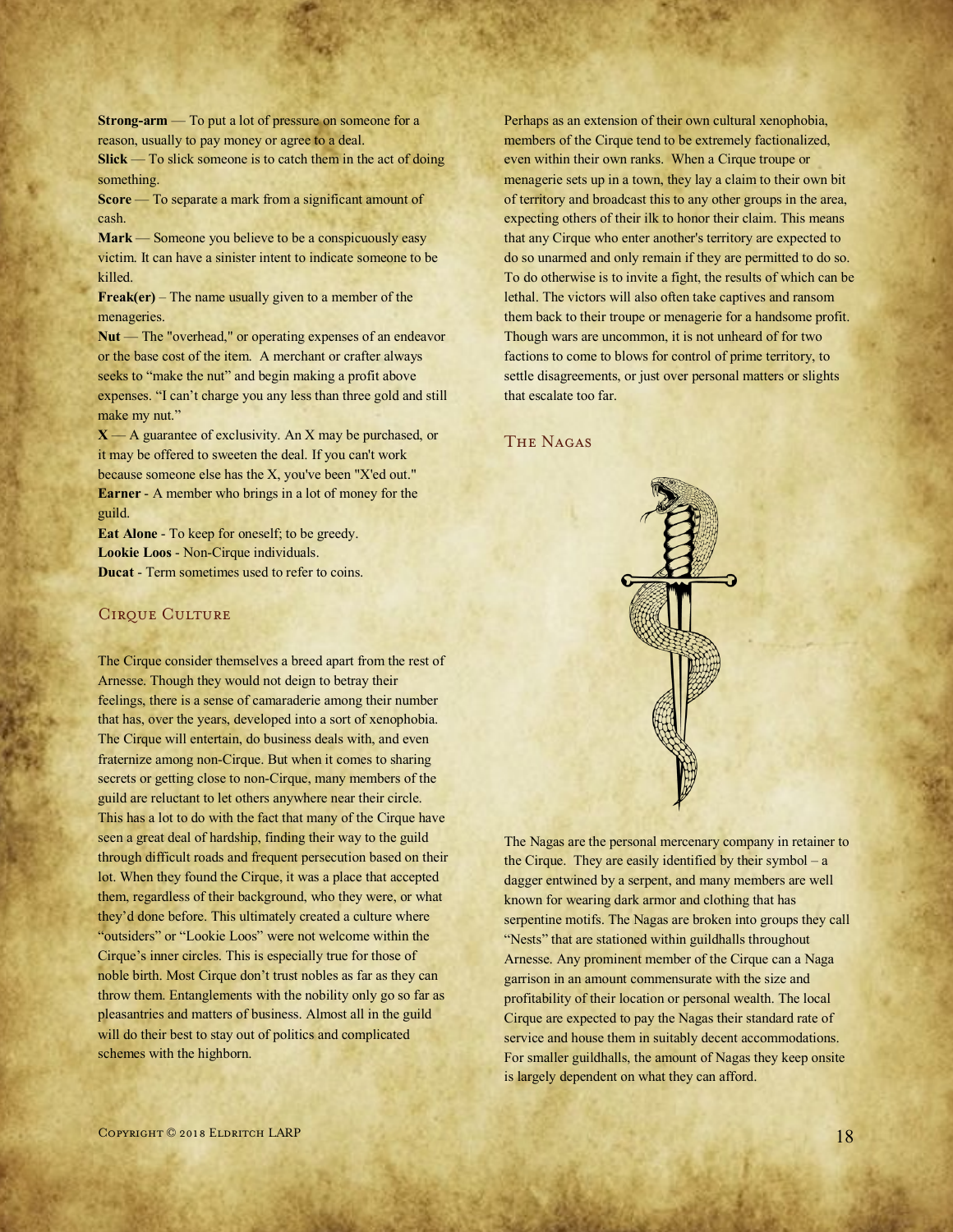The Nagas are used to guard the guildhalls, patrol markets, or escort caravans. There are rumors that the Nagas are sometimes used for less reputable tasks, but the mercenary company undeniably contends that they are no one's hired thugs. Indeed, this small but capable group has proven time and time again that they are both well trained and deadly in combat. They are best known for light weapon fighting and often employ a dizzying array of movements and acrobatics in combat. True to the snake symbolism in their sigil, it is not entirely uncommon for them to employ poisons in combat, a fact that has instilled fear in many of their opponents. The Nagas may be in the employ of the Cirque, yet their loyalties only extend as far as the coin they are paid. While in most cases, these mercenaries side with their employers, there have been several prominent cases where they disagreed with a prominent Cirque leader, who shortly thereafter found themselves defenseless when a rival came calling.

#### PRIVILEGE

The concept of Privilege was implemented in accordance with the Cirque's monopoly on crafting and trade. Privilege is defined as a set amount of coin that is paid to the Cirque by a merchant or tradesman who is doing work or selling goods within a troupe or menagerie's domain. Those who pay the Privilege find that they receive reasonable placement at most local markets for a reasonable rate. They also find regular and reliable access to local goods and supplies. The last benefit is that they have the full protection of the Cirque, both at market and away from market. Thieves and bandits are a common sight in Arnesse and few merchants or tradesmen can afford to hire any sort of regular protection. Those who fail to pay find that they are often shut out entirely of local markets, lose access to local goods, or are charged exorbitant rates for nearly everything. They may be socially shunned and if they continue to fail in their payments they could be brought up on charges for failing to obey the King's Law. So too are there stories of them also having unfortunate accidents, their goods or shops destroyed in a fire or having a bad run-in with some thugs who mugged them and took their coin. There is a minimum amount of Privilege that must be paid, but some local Cirque leaders have been known to demand more during a very lucrative period or in very wealthy areas.

In each region, only a small number of the total artisans, merchants, and tradesmen are members of the Cirque itself. Many work independently or in the employ of a local noble household. For independents, the Cirque will typically collect Privilege from them every month or whenever they are at market, but agreements as to when the individual pays are up

to a local leader's discretion. The Cirque may also accept trade or other items in lieu of coin, but this is a rare exception. If a merchant or a craftsman is in the employ of a noble, they are still expected to pay Privilege. Since many of these individuals receive stipends however, their lord or lady will often pay the Privilege instead. A noble has no right to exempt anyone from Privilege under law of the Artis Compact. Signed by the King's hand, it empowers the Cirque to collect dues in an amount commensurate to the income of the merchant or tradesman. The local Cirque leader will often assign a member of the guild to oversee collection of the Privilege. This duty has been nicknamed the Ducat Grabber and only those who are greatly trusted are chosen.

The Cirque members are also expected to pay Privilege to their local leader as well, typically in an amount similar to the local merchants and tradesmen. It's not uncommon for those Cirque of higher rank to be asked to pay more, especially if they are in the known employ of a noble or receiving a fixed retainer fee. This Privilege is then collected by the local leader of the Cirque and a portion is kept for the local guild. The remainder is expected to be delivered to the Emissary of the Prophet from the Free City of Orn, typically every three moons. This emissary also acts as an assessor who uses their information on the local market and general wealth of the area to determine if the payment is appropriate. If the Emissary determines that the Privilege is less than expected, this is called "coming in light," and is almost always considered bad. Typically, the local Cirque will be expected to turn over that amount in addition to the expected Privilege on the next visit. Those who "come in light" more than a few times find the cost for withholding profit is indeed more than they are able to afford.

#### **TRADE ROUTES**

The Cirque has established several maintained trade routes between the primary commerce hubs of Arnesse. Though the list below is not comprehensive it covers the major routes commonly known throughout the Kingdom.

#### **Dragon Road**

**Destinations:** Free City of Orn and Taliesin **Length:** 850 Miles **Safety:** Low

This is widely considered to be one of the most treacherous yet lucrative trade routes in all Arnesse. It runs eight hundred miles through desolate terrain and over half the route goes unmarked by any roads or signs. The trade route crosses the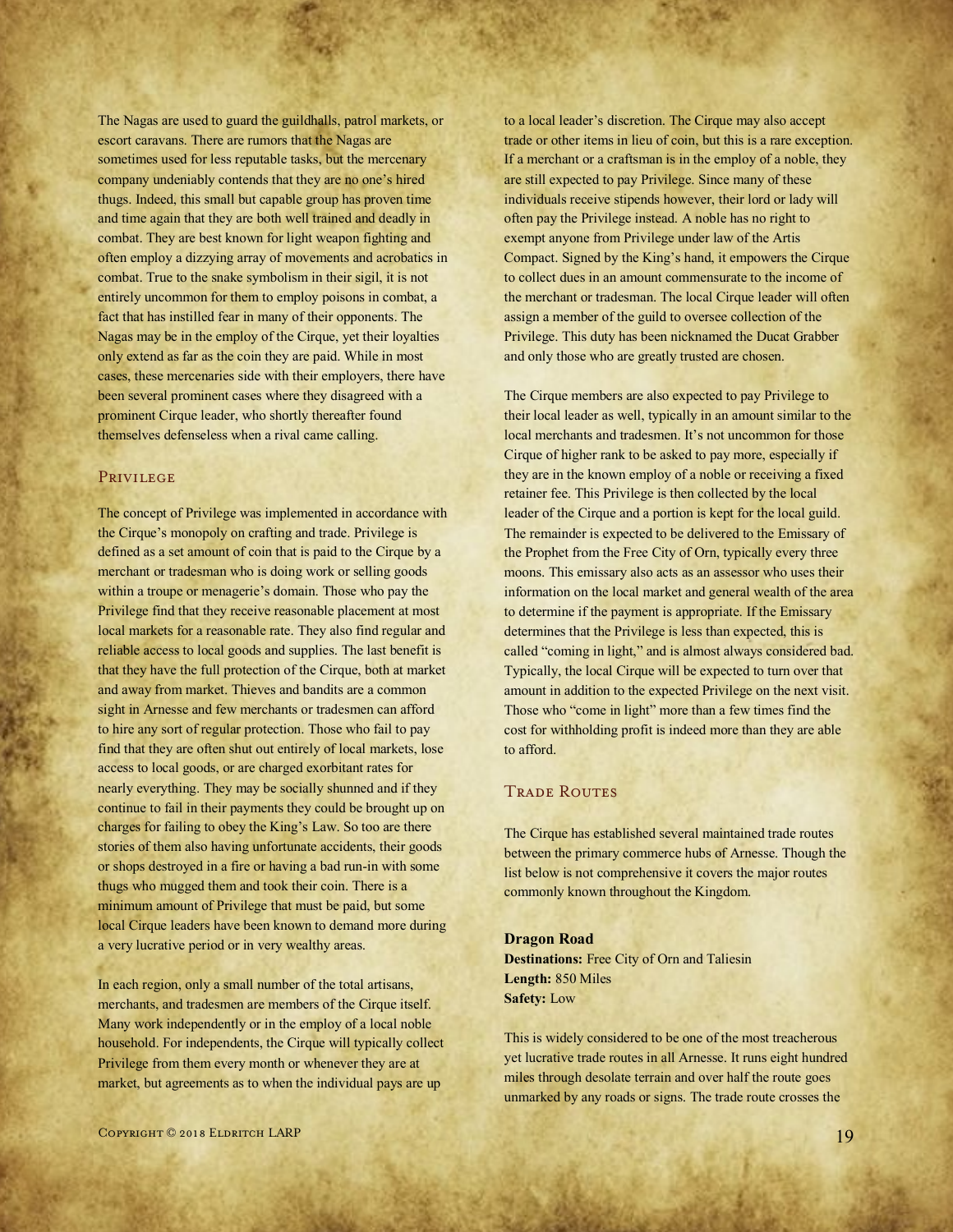boundless wastes of Tarkath from Taliesin, into Tor Amnon, then further South to Tor Oman where it turns Westward along the Scaled Road, through the sirat of Dokaal. Finally, the route leaves Tarkath as it passes beneath the massive Dragon Gate and stretches another two hundred miles across the barren badlands to the Free City of Orn. Natural hazards, weather, and bandits make this trip incredibly dangerous, but the wealth that can be acquired from successfully traversing this road lures many to make the attempt. Most lose their lives while doing so, but the Cirque has managed to establish a reliable caravan named the Crimson Cortege, which makes the journey between the two cities every cycle of the moon. It is named the Crimson Cortege because of the bright crimson flags and wagon covers that denote the caravan and make it easy to spot. While raids are common, especially along the Scaled Road, the Crimson Cortege is well guarded by a band of at least two hundred battle hardened Naga mercenaries, making any attempt at its cargo not without its own perils.

#### **Ashen Road**

**Destinations:** Tyranthis and Taliesin **Length:** 600 Miles **Safety:** Low

The Ashen Road is the only trade route that runs within a single Protectorate and is one of the primary lifelines that keeps Tarkath supplied. The route begins in Tyranthis and instead of running directly across the wastes, it takes the River Emon to the city of Tor Emon. From there, it continues down the River Emon to the sirat of Nekros, near Dragonspire, and then turns northward across the wastes toward Tor Amnon. The route finishes its nearly six-hundredmile journey on the long trek across the Field of Bones into Taliesin. Many of the goods that come out of Tarkath, bound for northern markets, are moved along the Ashen Road. Since much of this route is by river, it is safer than the Dragon Road. The last stretch across the wastes to Tor Amnon and Taliesin however, is still treacherous due to a lack of marked roads and the hostile environment. Bandits are infrequent, but there are occasional raiders, likely based out of either Serapis or Hagga, that will try to take a caravan, which necessitates a compliment of guards. This route is almost never trafficked by traders from the north but it is a sign of respect for non-Tarkathi to have made the journey.

#### **Golden Road**

**Destinations:** Taliesin and King's Crossing **Length:** 350 Miles **Safety:** Medium

The Golden Road is a relatively new trading route and has been established within the last ten years since Lord Rylen Aragon took power in Taliesin. It makes the relatively short and level journey from Taliesin, on the borders of Tarkath, north to the bustling Corveaux city of King's Crossing, passing first through the village of Redwick and Sohten in the Midlands. This relatively easy and profitable route is one of the ways for a trader to make some quick coin and thus the route is often full of carts and wagons hauling all manner of goods both north and south. The route is fairly safe but has certainly become a target of bandits due to the amount of wealth that flows along the Aurean Road. The Corveaux do their best to keep it patrolled, but during the late hours of the night, traders are advised to stay off the road. One of the prevalent dangers of late is traders attacking one another. Given the proximity of caravans it has become popular among some unscrupulous merchants to waylay a rival's wagons and take their goods. These attacks are often lethal as the perpetrators don't want to leave witnesses alive.

#### **Dusk Road**

**Destinations:** Ember and Scyld **Length:** 850 Miles **Safety:** Medium to Low

The Dusk Road is the long, desolate passage along the North Road toward the freeport of Scyld. It begins in the Richter forge-city of Ember and travels northwest, through the lands of House Varga, then within the shadow of the Shards of Acheron across the blasted Plains of Oubliesse as it climbs up into the Barrier Mountains. There, it continues northwest through the Morghyll Pass and into the fel town of Dresden, before descending into the long dark of the Dwimmerhold, passing beneath the Barrier Mountains and finally arriving at Scyld. While this road travels mostly through the lands of House Richter and was once considered to be safe, the shortages in the Protectorate of food and supplies have made caravans an increasing target for raiders and even Richter nobles. This is especially true in the west, where the lands of House Beil have been hit hardest by both famine and disease. Since this road leads to Scyld, it is well known as a smuggler's route. The locals often say that if you lose something in northern Arnesse, you can probably find it somewhere along the Dusk Road. Once, House Richter aggressively patrolled this road and looked for such nefarious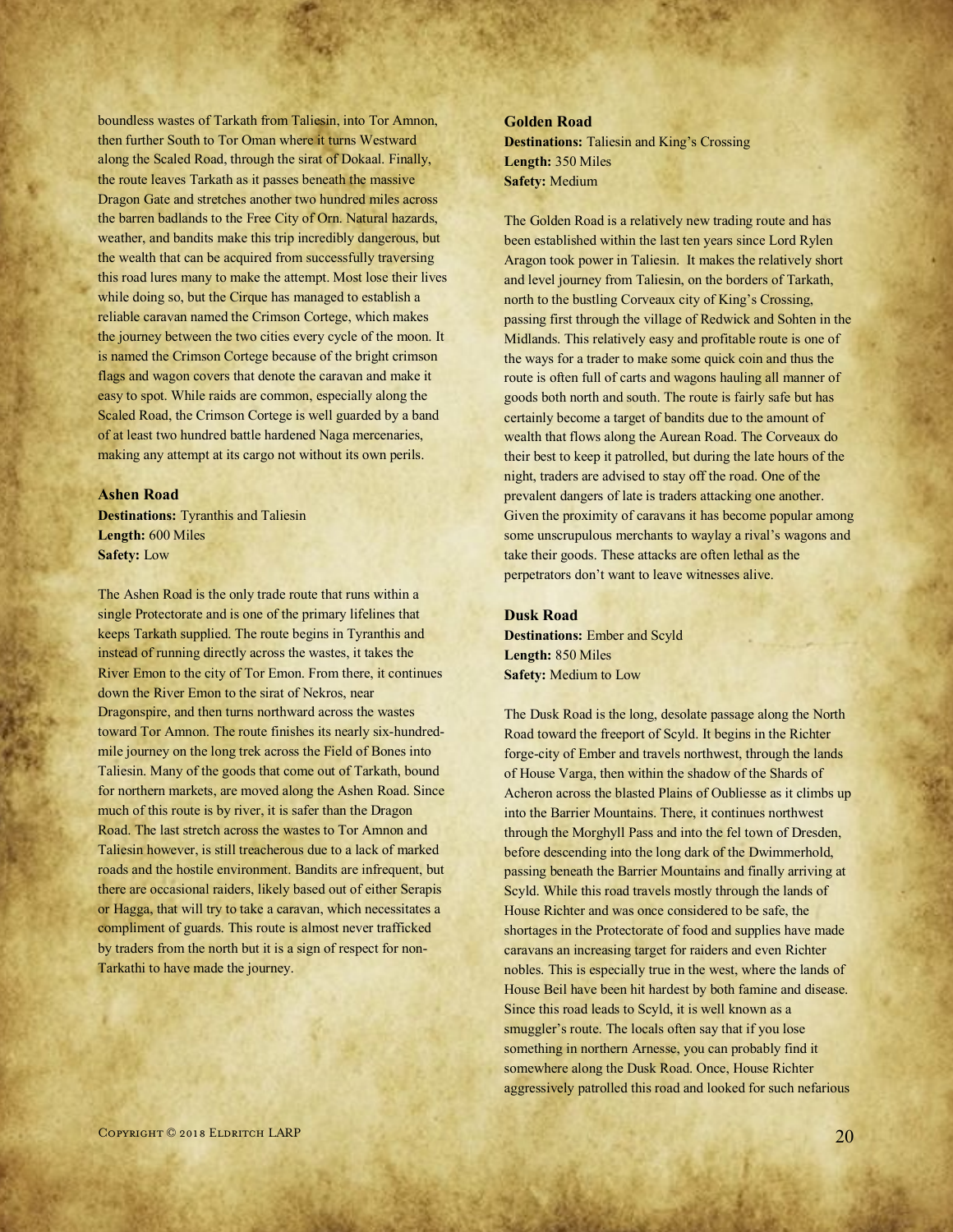activity, but in the last few years that has fallen by the wayside as the house has made less and less distinction between stolen and legitimate goods.

#### **Winter Road**

**Destinations:** Scrow and Grimfrost **Length:** 700 Miles **Safety:** Medium to Low

The Winter Road is also known by many as a lifeline to the north as it provides vital supplies from the south to the lands of House Hale in Everfrost. It begins in the Richter city of Ember and then travels north along the mighty Aurean Road, past the town of Darkhallow and Eisen, and then finally crossing into the Winter Vale, arriving at the fortress of Grimfrost. Though this road has traditionally been very safe, the often-tense relationship between House Hale and House Richter has been the cause of hefty taxes on caravans bound for Grimfrost. There are tales of Richter lords raiding caravans to take goods they feel were rightly owed to them because of raids from House Hale. A prospective merchant should also be aware that those very same raids which target House Richter, occasionally target caravans along the Winter Road. Given the tensions in the north between House Innis and House Richter, there are even rumors of Innis raiding parties making their way as far in as the Aurean Road in attempts to disrupt trade. Just in the last year, two caravans have been found riddled with arrows, and dead to the man. Despite the dangers and high taxes, this road is one of the most lucrative in Arnesse given that the markets of Grimfrost pay extremely well for the luxury or exotic goods of the south.

#### **Merchant's Road**

**Destinations:** Highcourt and Free City of Orn **Length:** 400 Miles **Safety:** Medium

The Merchant's Road is one of two trade routes that brings goods out of the Free City of Orn and into the Kingdom of Arnesse. This relatively short and easy passage leads approximately four hundred miles up the Coast Road and crosses into the borders of the Sovereignlands near Caer Cadwyn, the ancestral home of House Bannon. This route is unique in the Kingdom in that is very lucrative, but also very exclusive. The Cirque's leadership in the Free City of Orn only sells a limited number of writs permitting use of the Merchant's Road. They are expensive, limited, and very hard to come by. The acquisition of such a writ is a rare and treasured thing, for it gives the merchant the ability to import rare, exotic goods into one of the wealthiest cities in Arnesse – its capital of Highcourt. Also, the road is fairly safe, but the two hundred miles a caravan has to travel through Orn's territory can be somewhat treacherous as bandits and raiders still make their home in hideouts among the hills to the west. The Cirque is willing to provide protection for caravans for a price. Once one crosses into the Sovereignlands, the risk of attack is minimal as the Bannon lands around Caer Cadwyn, the fief known as Wolfhome, are some of the best patrolled and most secure lands in the Kingdom. Wolfhome is also well known as a popular vacation spot for Arnesse's wealthy during times of favorable weather. This fief features several open-air markets that are prime opportunities for merchants to make a healthy profit.

#### **King's Road**

**Destinations:** Highcourt and King's Crossing **Length:** 800 Miles **Safety:** High

The King's Road is by far one of the safest trade routes in all of Arnesse. Starting in Highcourt in the West, it runs along the legendary Vermillion Road to the castle of Caddock Tor, through Mistdale, and onto Castle Dorston and Silverdale in the east. It finally passes through the mighty gates of Caer Stormholme along the Eastwatch and then covers a short distance across the Midlands to King's Crossing. This route is considered safe and easy, and unless a merchant takes bigger risks to attempt to take goods beyond King's Crossing, it is not as profitable as some others. Most traders will make the run along the Merchant's Road and the King's Road, from the Free City of Orn to King's Crossing, to increase their profits. Trade in this territory is also already well established and many coasters and trade companies already have stakes in importing and exporting to the Sovereignlands. Those who wish to change those existing arrangements will have to have friends in high places or an immense amount of coin. The people of the Sovereignlands are also reluctant to trust outsiders and much of their internal trade is handled by a single Cirque troupe known as the Royal Coaster, who retains its own mercenary guards - the Red Wolven. The weather is also a major factor on this trade route. The Sovereignlands can often be rainy and this can turn even the best roads to a muddy mess, limiting travel by wagon. The River Ard runs the entire distance, controlled by a single troupe of Cirque called the Ferrymen who charge exorbitant fees for nonmembers. During the Winter, deep snows are common and both the roads and the river are often blocked. Trade nearly comes to a halt through the Sovereignlands during the Winter season.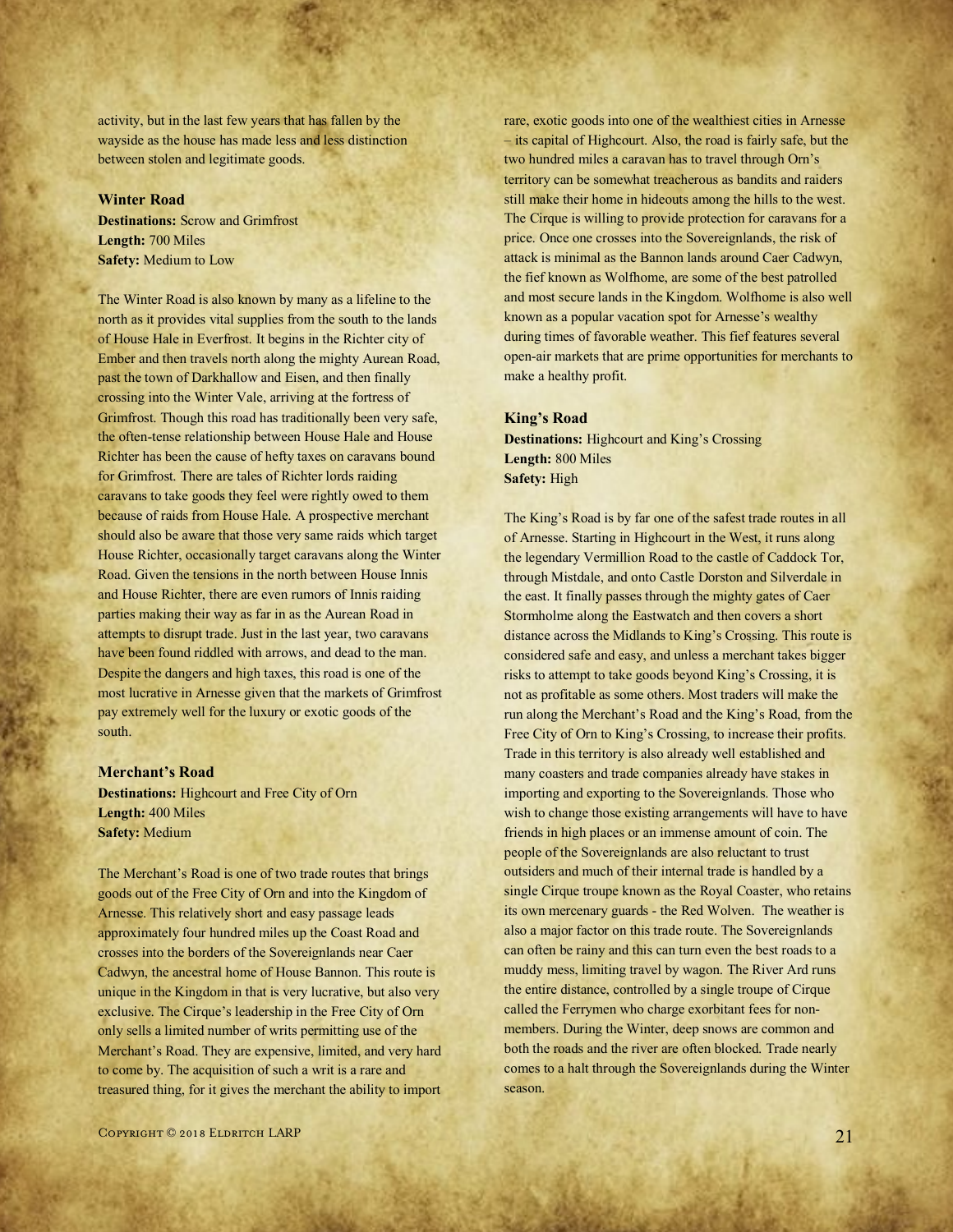#### **Green Road**

**Destinations:** King's Crossing and Orgonne **Length:** 700 Miles **Safety:** High

One of the most scenic and beautiful routes in the Kingdom is the Green Road, which stretches from King's Crossing in the West, all the way across the Midlands to the ancient city of Orgonne on the Eastern Coast. Along the way, it passes through the towns of Belburn and Kettering, along the River Kallea and the Gryphon River, past the Keep of the Ninewells, home of House Penrose, and then onto Orgonne. One can follow the Vermillion Road the entire way and parts of it can even be navigated by river. Most merchants are torn over which is the easiest route in the Kingdom, and many are hard pressed to disagree it is this one. Generally moderate weather, paved and well-guarded roads, and access to lucrative markets make this the first choice of many who are seeking to get into the business of commerce. But, as with all things, there is often a catch. The first is that the Corveaux are very particular about who they let trade along this route. The Ringmaster of King's Crossing, Otho the Raven, has a great deal of say over which caravans can frequent the Green Road and those who are friend to the Cirque are given preference. Second, the taxes are high to travel the road and it is considered among the costliest routes for a caravan to travel. Third, as with the Sovereignlands, there is very little room in the market for new movers and shakers without an individual knowing someone or having a lot of coin to buy your way in. The Corveaux are also extremely diligent in monitoring the merchants who use the road. Anyone caught smuggling, dealing with the black market, or involved in any sort of violation of the King's Laws is typically brought to judgment and even if not found guilty, often banned from the Green Road, the Dawn Road, and Golden Road – a blow that puts most merchants out of business.

#### **Dawn Road**

**Destinations:** King's Crossing and Scrow **Length:** 300 Miles **Safety:** High

The Dawn Road leads along the Aurean Road, North out of King's Crossing and toward Scrow in the Hearthlands. It is one of the shorter, but more heavily regulated trade routes in the Kingdom and is also part of the primary vein of trade along the Aurean Road. As one travels toward the border of the Midlands, they would notice the road is heavily patrolled by outriders and knights of House Urqhart, a vassal of House Corveaux, who stop and search every caravan and person they encounter. Those who refuse to be searched are usually attacked, beaten, and searched anyway. Those who resist are often put to the sword and their goods confiscated. House Urqhart claims it is looking for contraband entering or leaving the Midlands, but in truth are looking for serfs being smuggled into the lands of House Corveaux, hoping to earn freeman status. Once one crosses the border to the Hearthlands, though it is only one hundred miles, the road is diligently watched by brigands and thieves who lay in wait for weakly defended caravans or travelers they can rob. They have a habit of capturing those whom appear to be a likely ransom, leading many to conceal their finery or dress modestly. The Fervent Order of the Vellatora, for all its claim about defending the weak, neglects to guard the roads at all, leaving this "lesser duty" to the house troops of the Blayne nobles, who in many cases are more corrupt than the highwaymen. The Cirque in Scrow are also legendary for seeing that every merchant caravan that enters or passes through the city pays a heavy tax. It is said that when you enter Blayne lands as a merchant, you ought to carry two bags of coin. One to keep, and one to pay your way.

#### **Woodland Road**

**Destinations:** Scrow and Lydiard **Length:** 200 Miles **Safety:** Medium

The Woodland Road leads out of Scrow and is one of the shortest trade routes in the Kingdom. Once beyond Scrow's walls, it runs along the Old Forest Road, across the border and into the lands of House Innis and stops at the town of Lydiard. This journey is fairly easy, and the Old Forest Road is well kept. While in the Hearthlands, there is a threat of lurking highwaymen who would seek to waylay the undefended, but once one enters the Thornwood, the woodswards and Knights of the Ivy who guard its borders ensure that no bandits ever cross over. It is not an uncommon site to see the severed heads of would-be bandits stuck on wooden poles along the Old Forest Road near the border of Innis lands. Lydiard is overseen by House Brevis, a vassal to House Innis, and has become a bit of a trade hub since no other trade is allowed deeper into the Thornwood without express permission of House Innis or an invitation from one of its vassals. Thus, the Old Forest Market of Lydiard, has developed into one of the finest in the entire region and has brought a great deal of wealth to the once small town. When a trader arrives in Lydiard they will often sell their goods directly to the market there and then leave again. A whole group of merchants work only out of the Old Forest Market, buying goods and then reselling them to the Innis representatives, who then transport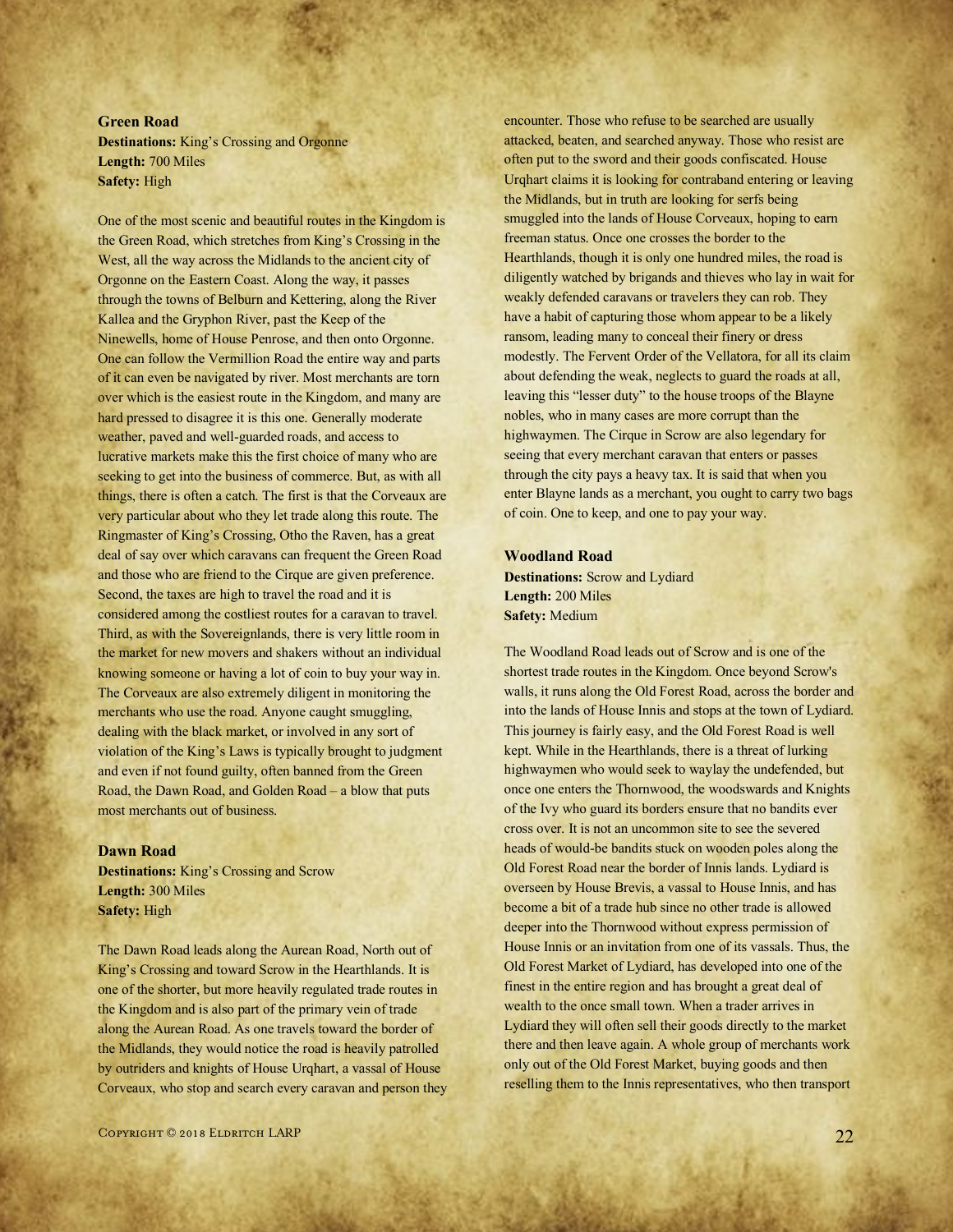them deeper into the Thornwood in caravans of their own. On rare occasions, a merchant or trader is given exclusive permission to travel deeper into the Thornwood with their caravan or goods, usually under heavy guard from the troops of House Innis. It is said, however, that access to the Thornwood can be bought, for the right price.

#### **Dark Passage**

**Port:** Scyld **Destination:** Boundless Deep **Safety:** Low

Scyld is a freeport claimed by House Rourke in the far Northwest of Arnesse. It is a lawless place that is a dark, undesirable destination for most crews. House Rourke enforces little in the way of laws here save their own personal code and the taverns along the dockside are full of roustabouts and salty sea dogs of the worst sort. Still, this port sees a wealth of goods and coin flow through it on any given day and the Rourkes welcome ships flying all banners to come and trade their wares. The market for smuggled and stolen goods is even larger than that of legitimate wares and Scyld is the top destination for any smuggler in the north who is looking to move their cargo. Few non-Rourke ships come to these waters without at least one warship as escort. Once the ships are in port, they are said to be under the protection of Lord Paragon Tybold Rourke, though this does not mean the crews of these ships can't get in a good amount of trouble when they go ashore to drink in one of the many taverns or partake of the pleasures found in one of Scyld's infamous brothels. Many legitimate sea captains refuse to go anywhere near the "cursed" waters of Scyld, but there are those who take the risk. As long as they don't pry too deeply into their origins, merchantmen and traders are able to purchase goods at a fraction of their normal prices.

#### **Black Passage**

**Port:** Tyranthis **Destination:** Soundless Sea **Safety:** Low

While some may call Tyranthis a city, there are many who say that it is only a freeport disguised as one. Owned by House Vaith of the Aragons, the Vaiths are well known for their close ties to House Rourke. It is easy to look upon the gleaming spires and white stone and believe that this port is a safe-haven, but as one pulls closer and sees the ramshackle and run-down state of its streets and the general dockside chaos, it's clear that it may not be. Darkness lurks in the shadows of the ancient edifices of Old Tarkath and persons of ill repute flourish, plying their wiles upon the unsuspecting.

Taverns and brothels line the streets, catering to all manner of appetites. The truth of Tyranthis is that it is a city which pretends to be something benign to take advantage of those who cannot see it for what it is. Still, the wealth of Tarkath flows in and out of this port, so there is indeed legitimate coin to be made here. It is this fact alone that keeps many merchantmen visiting this port, despite the risks. Blackwatch Bay, the largest Rourke freeport in the South, lies barely a day's sail away and raiders are almost always lying in wait for merchantmen hulks who are sailing into and out of port. Lord Damon Vaith, the ruler of the city, claims to do his best to keep shipping lanes clear, but many feel he is simply passing information along to raiders on the best prizes to take.

#### **Western Passage**

**Port:** Highcourt **Destination:** Boundless Deep **Safety:** High

The deep waters of the Bay of Thrantis are home to the second largest port in all Arnesse, Kingsport. Scores of ships come and go from Highcourt each day and easily two dozen or more lay at anchor in the bay. Many of these ships are bound for the Free City of Orn, while others are headed north to ports in the Dusklands or the Vale of Shadow. This is one of the safest ports in Arnesse and House Bannon's crimsonsailed war galleys are always present within the bay and patrol the waters north and south for a hundred miles or more. Fishing is also an incredibly lucrative and profitable trade and Kingsport is home to countless boats that make their living seeking the bounty of the sea. Even more fishing vessels come into the port from the smaller villages along the coast such as Falder's Kray. Highcourt is the largest city in Arnesse and is a truly cosmopolitan destination for crews who anchor in her harbor. The Bannons welcome all ships flying friendly flags but keep a careful list of those who come in and out of the bay. Those who are deemed unwelcome for whatever reason are either prohibited entry, detained and arrested, or simply destroyed, depending on the whims of the harbormaster. Kingsport also maintains the largest shipyards on the Western coast of Arnesse. Here, the Bannons continue to grow and maintain their naval forces, which are currently second only to House Rourke in strength and size.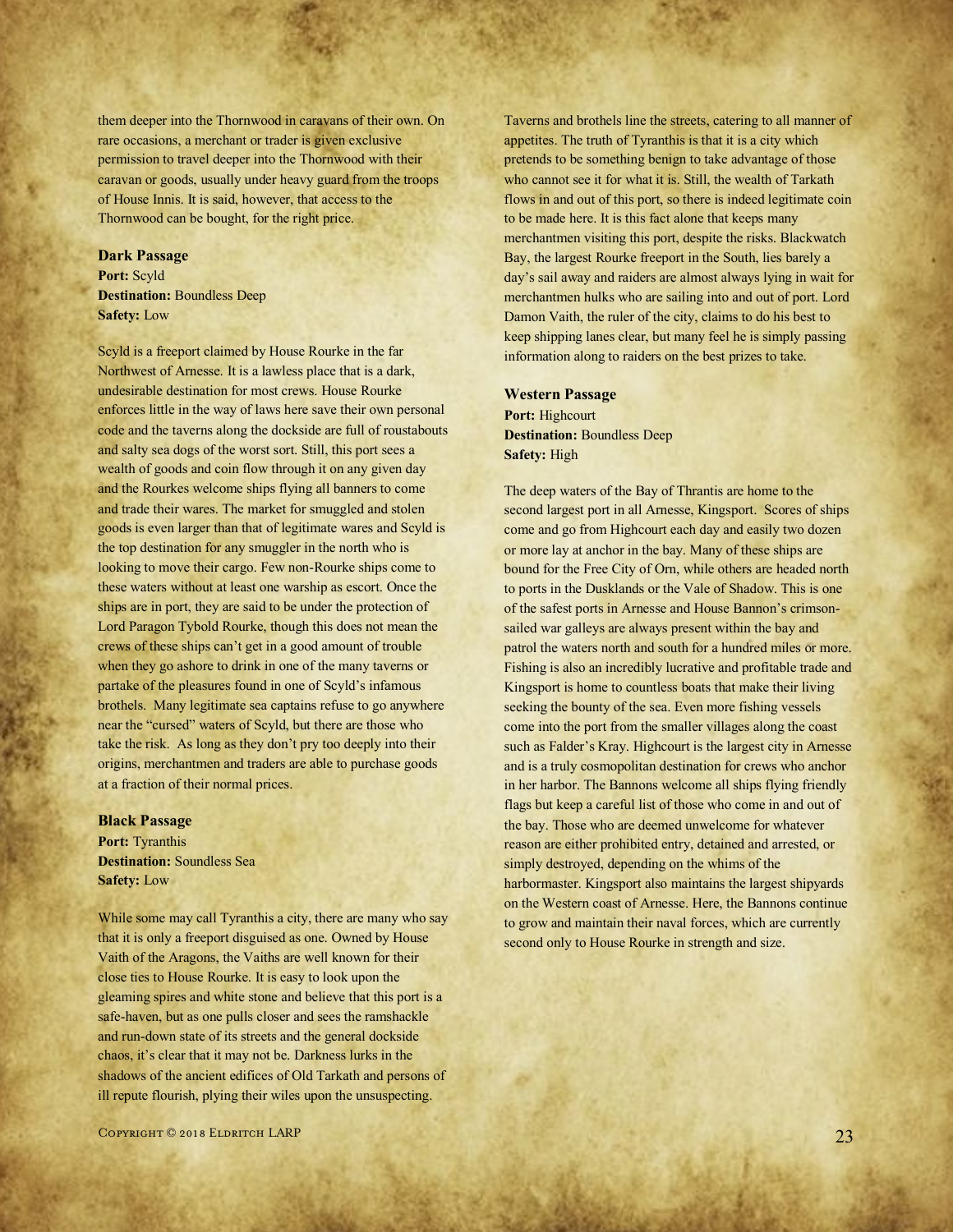**Knight's Passage Port:** Orgonne **Destination:** Soundless Sea **Safety:** Medium

Orgonne, also known as the City of the Sea, is the dominant port city in Eastern Arnesse. Sitting atop a cliff, the city has an impressive view its surroundings and ships can see this shining beacon from miles away. Below the cliffs sits the Low City, a second town that has grown up in the shadow of the cliffs above. It supports the docks as well as many of the city's markets and low-income districts, and is well patrolled by knights of the Vermillion Order who keep crime and violence to a minimum. Ruled by the Corveaux family of Suthwater, the city has experienced a resurgence of prosperity of late due to the diligent efforts of its ruler Lady Jeanne Corveaux. Despite her efforts, these waters can still be dangerous to travel as the Corveaux naval force is not as strong as that of their counterparts. The waters immediately around Orgonne are well patrolled by warships and other light interceptors, but further away from the city, raiders are known to lurk and prey upon those merchantmen who come to the area undefended. The city itself is not as cosmopolitan or large as others, housing only thirty thousand or so souls, but the immediate area around Orgonne is a popular vacation destination for many in the Midlands and beyond. Most ships that come here enjoy the warm waters and white-sand beaches, using it as a bit of a vacation themselves. Fishing is the top industry in the city and being as this is one of the few major warm-water ports in Arnesse, the abundance and quality of the seafood is renowned across the Kingdom.

#### PRICE LIST

As part of the monopoly granted to the Cirque by the Artis Compact, the guild regulates and mandates prices on goods throughout the Kingdom. They do this via a centralized price list that is maintained by every local guildhall. The list extends to all raw and finished goods, and any specific services associated with trade or craft. For example, how much a Hexen charges for their services is not regulated by the Cirque but how much a smith charges to repair armor or a trader charges to transport goods, is covered. The prices are considered the minimum that can be charged for a good or service though merchants or tradesmen are always welcome to charge more. This is particularly true if there is a shortage of a particular item or good in an area. They are encouraged to do so as Privilege is based on the prices listed on the sheet. This sheet is typically maintained by the Golden Hall in the Free City of Orn and price lists are delivered by the

Emissaries of the Prophet to the major guildhalls every three to four moons.

Under the Artis Compact, the Cirque can mandate prices for any merchant or tradesmen, and even those not in the Cirque are entitled to be paid the listed amounts. Those who charge less are punishable under the King's Law yet will normally receive a visit from the Cirque long before that ever happens. Be it under pressure from fines and the law or the Cirque's troupers, every merchant or tradesmen eventually complies with the price list. The Cirque has even been known to visit those merchants or tradesmen in the employ of nobles and remind them of the lucrative opportunities that lie outside of working in their household. The most talented of these merchants or tradesmen are sometimes offered membership in the guild, sundering their existing relationship with the noble and abolishing any established oaths of fealty. This has led to no small amount of friction between the Cirque and the nobility, but it has also encouraged lords to be more generous with their retainers for fear that they will be poached by the guilds.

#### THE ARTS

#### **TROUPER**

Troupers are members of the troupes who dedicate themselves to both the protection and administration of the local guildhall. While merchants and crafters have affairs which keep them busy, the troupers focus on ensuring that the guildhall runs smoothly and is well defended against external and internal threats. This can include tasks like managing the treasury, being a strategic leader, or helping to maintain logistics. Troupers are often specialists in combat and many are well-trained in martial arts. Most ducat grabbers come from the troupers and a large number of Ringmasters and other highly ranked Cirque are drawn from among their ranks.

#### **MERCHANT**

The merchants consist of those who focus most of their time on the sale or transport of goods. They are often seen running caravans from city to city, a job that can often take them far afield from their local guildhall. A surprising number of merchants don't call one guildhall their home but move between a number of them. This job allows for an incredible amount of freedom but is also very dangerous, as the roads and passages of Arnesse are often fraught with brigands and beasts alike. Those merchants who choose to remain in one location often oversee the incoming and outgoing caravans in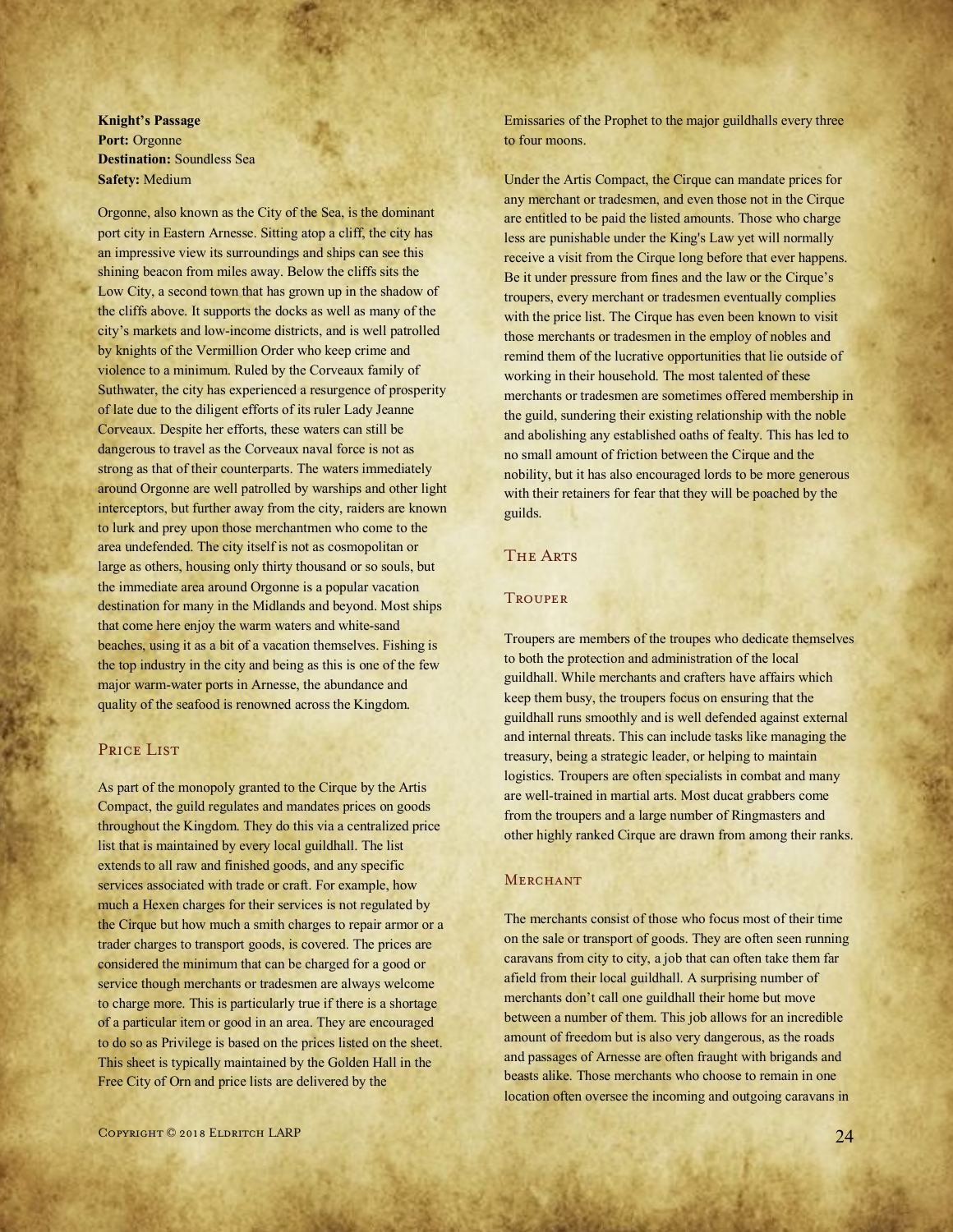a guildhall's region. While leaders from the merchants are less common given their frequent movement, there is a greater chance they will be promoted to lead a caravan as a boss hostler, a respected and important position responsible for a considerable amount of assets.

#### **TRADESMEN**

Tradesmen are those troupers who are primarily focused on the crafting and creation of goods and items. They are members of the Cirque who are typically the least involved with day-to-day affairs as they have their own business to run. Unlike merchants, they are rarely called from their forges or workshops, staying close to the area in which they make a living. For this reason, tradesmen who do have time to take away from their businesses are more likely to rise into the ranks of the Cirque administrative and leadership roles. A master crafter has a considerable amount of soft power and status among the Cirque as they hold personal skill in high regard. The guild considers them almost as voices of wisdom as most crafters are very thoughtful and meticulous and it is common that Cirque leaders consult tradesmen for counsel or advice.

#### THE TROUPES OF THE CIRQUE

Though there are literally dozens of troupes within the Cirque both major and minor across Arnesse, some of the strongest and most well-known groups are listed below.

#### Jackals

The Jackals are the top troupe in the Cirque. They work out of the Free City of Orn and are led by the Prophet. All told, they number an estimated two thousand strong, many of whom are troupers well trained in combat. The Jackals are known to operate like their namesake and often scavenge the Free City and beyond for whatever might be abandoned or forgotten. This has led them to become perceived as junk hoarders, their operation built upon sifting through what they find for things of value. It's commonly known that they employ bedraggled street children to sift through what they find for a few coins a day.

The Jackals are known to be masters with exotic weapons such as spears, bolas, whips, and nets. They work as a group to take down foes and often fight in light armor so they can take advantage of their incredible maneuverability. All Jackal fighters are trained in acrobatics and use them to devastating

Copyright © 2018 Eldritch LARP 25

effect; to evade or pursue people on the winding, narrow streets of the Free City. The Jackals also have a bit of a reputation for not fighting fairly, especially in situations where they are plainly outmatched.

The highest-ranking members of the Jackals wear ceremonial headdresses that resemble their troupe sigil - a werejackal with an elaborate ceremonial headdress. All the Emissaries of the Prophet are drawn from the ranks of the Jackals and quite a few of the Nagas as well. In the Free City of Orn, being a Jackal is a mark of status and seeking membership in their guild is a common way that those of lower birth might ascend to make a name for themselves. The Jackals have few troupe codes, training and living in small groups who inevitably grow close to one another, much like a family. It is rare to see a Jackal outside of the Free City of Orn save when they are on a mission or escorting a Cirque member of rank.

#### **KRAITS**

The Kraits are the troupe local to the city of Taliesin. Once, the Kraits were a Menagerie, but when Grandpa Hussan took leadership of the Lyceum guildhall, appointed to Ringmaster status by the Prophet, they became a troupe. The last ten years has been a growing experience for the Kraits and while their members have adjusted to a life outside the underworld, they are still among the most corrupt Cirque that anyone could encounter. They take their name from the deadly poisonous yet shy krait, which is known for its beautiful black banding. The guild is not very combat oriented, and it is fairly small, having only about five to seven hundred members spread across Taliesin and Tor Amnon. It has access to some of the finest poisons and poison-makers in Arnesse outside of the Apotheca and when necessary, it employs them to deadly effect against rivals and enemies.

The Kraits are known to wear garb befitting life in Tarkath though tend to favor some kind of black banding on their outfits, that, much like a poisonous snake, warns those who would confront them to stay away. They also are known for wearing an excessive amount of snake imagery and quite often keep snakes as personal pets. Unlike some other troupes, the Kraits don't often contribute to the community. They have some tradesmen and merchants, but by in large do little but collect the taxes on caravans and Privilege from local merchants and tradesmen. The economy is booming in Taliesin and they are happy to siphon off a bit of that coin for their own personal use. If one is looking for a Krait, they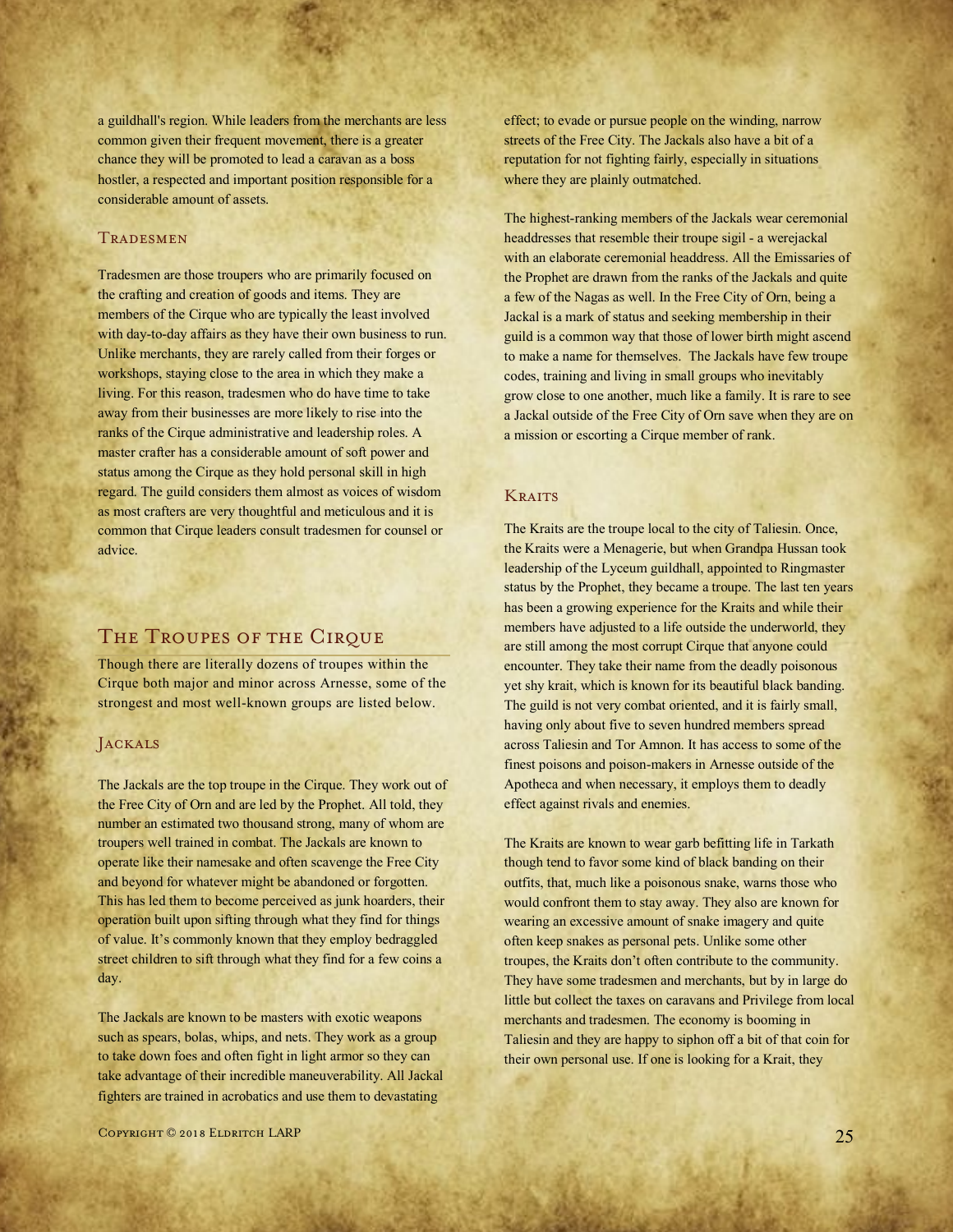often can find them patrolling in one of the Golden City's many drug dens, taverns, or brothels.

The fact that the Kraits do little more than extort the populace and use Taliesin as their personal playground has caught the attention of Lord Rylen Aragon and his Corveaux wife, Lady Emmeline. There are whispers that the Lord of Taliesin grows tired of these reports and has already confronted Grandpa Hussan about the need for the troupe to clean up their behavior. The Kraits have few personal codes other than the fact that they tend to be both highly competitive and often fight amongst themselves. It is not uncommon for a Krait leader to have literally poisoned their way into their position.

#### Ten Knives

The Ten Knives are considered by many in the Cirque to be little more than a band of highwaymen, thugs, and ruffians. Under the command of their Ringmistress, Carmilla, the Bloody Bitch, they have held the streets of Old Town in their thrall for the better part of two decades. They are also the largest troupe in Arnesse, numbering at just over three thousand strong, most of which resides within Scrow. While there are a few merchants and craftsmen who are members, the Ten Knives prefer to extort the non-Cirque craftsmen and tradesmen for coin whenever they can. Despite this, a larger than average amount of merchants are members of the Knives as Scrow remains one of the top trade cities in the Kingdom.

The Ten Knives are masters of street and back-alley combat and all are well trained in the art of light, easily concealed weapons, particularly the dagger and the throwing knife. The Ten Knives tend to distinguish themselves by wearing red, in particular a red sash around the waist. The troupe is organized into smaller gangs that are led by Masters and assigned to different parts of the city. These individual gangs don't often get along, and are likewise encouraged by Carmilla to settle any disputes with raw violence. Within this city itself, the Ten Knives are both feared and respected among the people. Lord Paragon Blayne has stated that he prefers the locals police themselves and in the absence of house guards, the Ten Knives are the law and justice. This gives the troupe enough authority and legitimacy to almost have the run of Old Town. But even as the Ten Knives protect and help the lower class, they mercilessly abuse and extort them at every opportunity.

The culture of the Ten Knives is very focused around survival of the fittest and members regularly test each other in combat or other challenges to see who is the strongest or most

cunning. Those Knives who wish to ascend in rank usually do so via a series of challenges to prove they are worthy or to unseat the existing leader. It's also very common among the Ten Knives to run some kind of "side hustle" or business to make a little extra coin. Most of these businesses are illegal in nature and run the gamut from gambling to brothels, to petty thievery and forgery. Almost all disputes among the Ten Knives are resolved with the Ring of Blood but rarely is it to the death. Most members of the troupe would rather show their dominance over their opponent and then have them live with the shame of defeat than give them the mercy of death.

#### LORDS

Considered by many to be the most orderly and disciplined of the troupes, the Lords are based out of Highcourt. Those who spend time among them often leave feeling more like they have spent time among a noble household than a Cirque troupe. Midnight Rose runs the Lords and she does so with an iron fist covered in a velvet glove. The Lords are one of the smaller troupes, numbering less than a thousand. While they have martial members among them, their troupers are not focused on combat, but administration and logistics. Highcourt is such a massive trade hub that the Lords spend a great deal of time keeping the wheels of commerce heavily greased. They also have a substantial number of merchants among them in addition to some of the finest artificers and craftsmen in the realm.

Being in such close proximity to the Grand Court has an effect on everyone who comes in contact with it and the Lords are no exception. They dress and act like the gentry and nobles with whom they so frequently interact, though not a single one of them, save Midnight Rose, is a highborn. While some nobles may look down on their regal name, the Cirque only derives satisfaction from their obvious displeasure. The structure of the troupe is very rigid, with higher ranks being given great deference and authority over those they oversee. Midnight Rose is the ultimate authority and prefers to keep the Lords busy by constantly inviting them to prove their worth. It is from those who do so that she selects her leaders. Success means promotion and failure means demotion. Spectacular failures are often rewarded by expulsion from the troupe and even the city. Given that increases in rank usually mean significant raises in wealth, competition among the Lords for rank and notice is high. Though it rarely goes this far, it's not unheard of for a particularly heated rivalry to turn lethal. The Lords are known to make lavish displays of wealth in their clothing and jewelry, but are most proud of the pets they keep and train. Exotic birds of prey, wolves, and even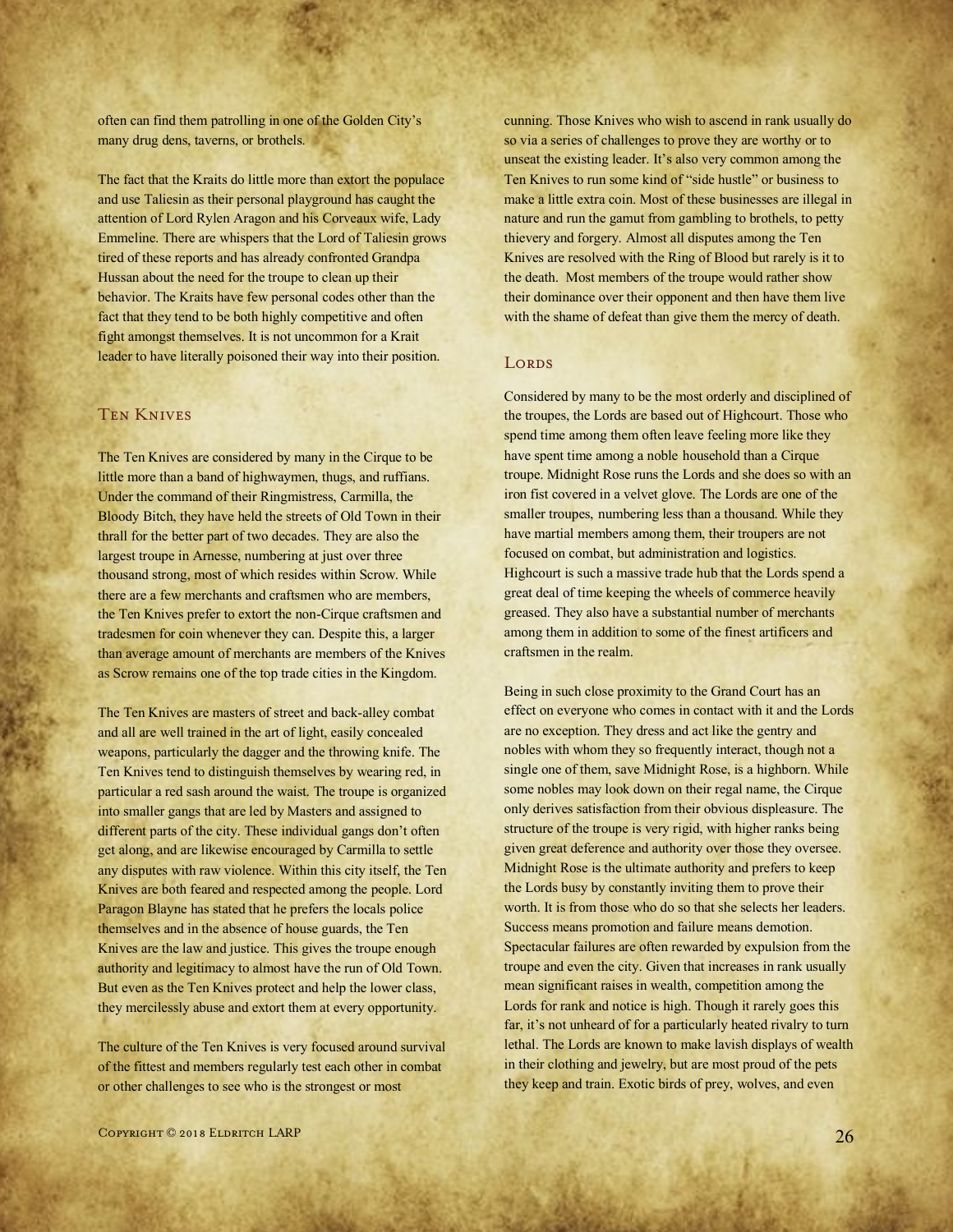big cats are kept by the guild. One Lord is even said to have a basilisk as a pet.

In addition to their own significant resources, the Lords have the backing of powerful allies within House Bannon. They also have connections built up with many of the members of the Grand Court and the King's Council, particularly the Lord Exchequer. Through these connections the Lords stay well informed on both the goings on in Highcourt and the rest of the Soverignlands. It is sad that for some time, Midnight Rose has had higher aspirations than to merely lead the Cirque in Highcourt. As the Prophet has become increasingly withdrawn in the last few years, she has reached out to the other Ringmasters in the hopes that they would back her as the new leader of the guild. Thus far she has been rebuffed but is said to have plans in the works backed by powerful, wealthy patrons who are willing to fund her expansion plans, with or without the cooperation of the other Ringmasters.

#### IRON BLOODS

A newly risen power within the Richter city of Ember, the Ironbloods are led by the ruthless Ringmaster, Vinson the Groom. Upstarts though they may be, the Ironbloods have grown quickly by recruiting from the ranks of the people and absorbing several other large troupes of the Dusklands. As a result, they are approaching two thousand members, many of whom are troupers and combat-ready. This certainly makes the Ironbloods among the top Cirque military powers in Arnesse, along with the Jackals and the Ten Knives. Unlike many troupes, there are deep divisions within the Ironbloods. Since Vinson took power as Ringmaster a great many of the old guard have been held hostage to the current leadership.

Once, the troupes of Ember were almost exclusively focused on craftwork but now Vinson's new regime has them making weapons and armor for a war that is quickly closing on two fronts. The Ironbloods are in active conflict with the Ten Knives of Scrow and if the two ever cross paths, it is certain to come to blows. Vinson has also sworn to see the Lord Paragon of House Richter, Hawken Richter, unseated from power and risks bringing the wrath of a great house down on the Cirque. While some Ironbloods are eager to crack skulls and prove themselves, others are worried this might be the end of the Cirque in the Dusklands. Vinson feels confident in his chances and continues to recruit from the ever-increasing ranks of dissatisfied commonfolk who flock to the cities looking for aid and purpose. Rumors are spreading that Vinson has been working to get his hands on a larger number of firearms and even canons from allies within House Richter. Were this to happen it could radically change the balance of power among the local Cirque and, given his distaste for the current Richter rulership, possibly even all the Dusklands.

The Ironbloods are easily identified as they almost always carry some manner of hammer. Their cruel calling card is not to kill, but cripple by breaking legs, arms, or hands. The latter is more often employed when a crafter is involved so that their livelihood is impacted, permanently. They also are known for wearing deep grey colors, usually with shades of crimson or wine as an accent. The Ironbloods may number less than other troupes but the average trouper is as wellequipped as a regular soldier in an army, giving them a massive edge in a fight. The Ironbloods have not been around long enough to develop their own customs but among them are practiced the arts of fire and flame. During the festival of Ember Fair in the Dusklands, the Cirque of Ember puts on a performance fit for a king, complete with fire dancers, fire spinners, fire eaters, and a full pyrotechnic display. The Cirque du Feu is a frequent visitor to Ember and has used Usher Hall as their base of operations.

#### High Street Kings

The High Street Kings are one of the newest troupes in the Cirque, having been established four years ago when the former Ringmaster of King's Crossing was found guilty of treason. Since then, Otho the Raven, the new Ringmaster, has risen to power and begun to rebuild a power base. While they are only a modestly sized troupe, numbering little more than a thousand, they have already made a significant impact on the local area. The High Street Kings are by far one of the most forthright and upstanding troupes in the Cirque. While none of them are knights, they do hold a high regard for the people and make a concerted effort to not only obey but enforce the King's Laws. This has made them heroes in the eyes of many commonfolk and well regarded by the Corveauxs. The troupe is identified by their dark blue clothing of a cloak and silver pin of a skull bearing a crown.

The High Street Kings are moving quickly to consolidate power but are still spread very thin. In the wake of the execution of the Sandman, the former Ringmaster of King's Crossing, Otho dismissed the Nagas from service claiming they were too corrupt. The High Street Kings have been struggling to fill their shoes ever since. Be it guarding the Cirque's holdings in King's Crossing or the many caravans that come in and out, they often have barely enough guards to keep them secure. More than once, Otho has had to ask the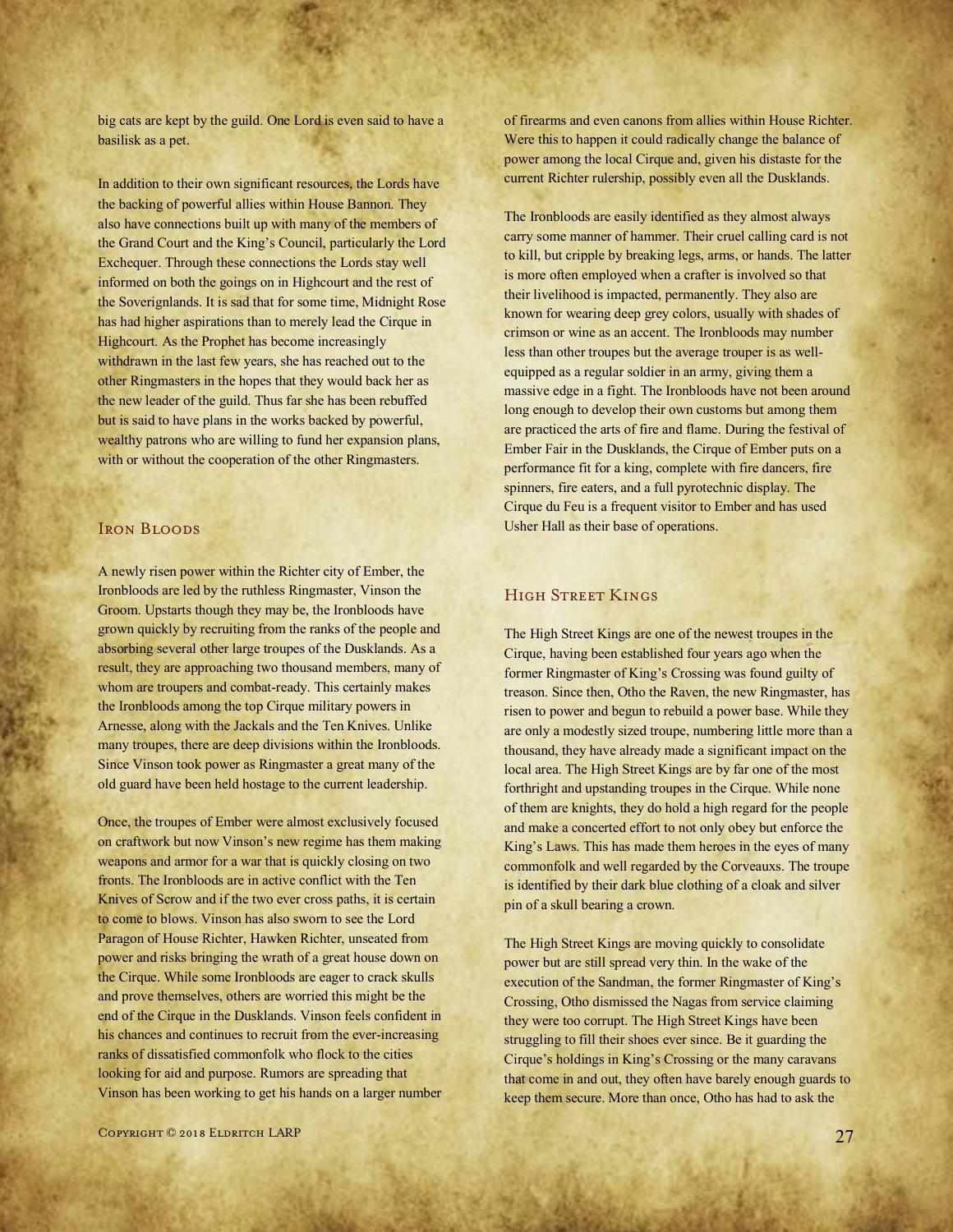Lord of King's Crossing, Garamond Corveaux for the aid of his knights. Much of the rest of the High Street Kings' time is dedicated to managing the many caravans that come and go from the massive trade hub of King's Crossing. They have a large number of merchants among them, as next to Scrow, King's Crossing is one of the largest spokes of commerce and trade in all of Arnesse.

The Cirque leaders of King's Crossing have a long history of manipulating the seen and unseen. Otho the Raven is one of the most informed individuals in the Kingdom, eliciting all manner of information through an extensive network of informants. Though this domain is normally reserved for the menageries, those who wish to pursue the arts of espionage could find few better teachers than the spies of King's Crossing. Otho's rapid rise to power has gained the attention of many. He has powerful friends among the Corveaux nobility and sits at the head of one of the most influential guildhalls in Arnesse.

#### DEATH JESTERS

The Death Jesters are the least understood and most mysterious troupe in the Cirque. Residing in the remote port city of Scyld and led by the strange and enigmatic Mama Bones, they are less like a troupe and more akin to a death cult. Their numbers are shrouded in mystery but it's said they have between five hundred and a thousand members. Rumors abound that Mama Bones has even more troupers under her command, a veritable army that is hidden underground and waiting to strike the unwary. Many of the Jesters are troupers, though there are a fair mix of both merchants and even craftsmen among their ranks. They are perhaps the easiest troupe to spot as they are quite often dressed in black and white, macabre jesters and clowns with faces painted to look like death masks. Those that see a band of Death Jesters on the prowl are right to be terrified for they look like a band of walking dead out for blood.

The Death Jesters are easily the most sinister of the troupes and it is fortunate that they live in a place like Scyld where such things can be overlooked. Those who have interacted with the Jesters say that they seem to act erratically, calm at times and crazed at others. Sometimes they stare for long periods of time into the distance as if looking at something that is not there while others are voraciously focused on a task to the point of ignoring all else. In most civilized areas they quickly find themselves locked up or driven out of the area. There are all manner of wild tales about the Death Jesters -

everything from being possessed by spirits, to the troupe allegedly only recruiting from among the insane. The truth is much darker.

While it is not shared with the public, all the Death Jesters consider themselves reborn into the service of the Cirque. Each of them comes to Mama Bones in their own course, some because they have nothing left in the world of the living and others who merely want to forget. They are taken deep into the crypts beneath Scyld and there imbibe a potion that brings the "little death" upon them. They are then sealed in a sarcophagus with a heavy stone lid and upon awakening, must push the stone lid aside to free themselves. Those that fail to lift the lid are forever sealed within. Those that emerge from the crypt are reborn and accepted into the guild.

From that point on, they belong to Mama Bones and do her bidding without question or hesitation. Every week the Death Jesters gather for a communion and partake of the "Mother's Milk," a concoction of drugs that dulls their senses and strengthens their loyalty to Mama Bones. What Mama Bones plans to do with this crew of unerringly loyal minions is unclear, but it is known that she searches for something. Many Ringmasters fear that she may in fact find what she's looking for. To date, fear of what Mama might do should they try and oust her from the guild has held them powerless.

#### The Carnivals

#### THE SHADOW MASQUERADE

The Shadow Masquerade is one of the many carnivals which travels around Arnesse during the high season that brings with it the favorable climes of the year. They typically are seen in and around the area of the Midlands, Sovereignlands, and occasionally north into the Hearthlands or southern Dusklands. This carnival is shrouded in mystery and only ever puts on shows at night. During the day, the tents are shut up tight and guarded by Nagas. It is called a Masquerade and all performers wear elaborate masks that conceal their identities. Patrons are also encouraged to do the same, often making its guests a mystery as well. Many of their shows feature elaborate and death-defying stunts, many of which seem nigh impossible feats of acrobatics. Quite a few stunts are performed behind a curtain so that only the silhouette of the performer can be seen. They are also known for doing a great deal of work with lights, manipulating them in a way that creates strange and mysterious optical illusions. Magic, or at least the appearance of such, is also a big part of this show, with objects regularly appearing and disappearing, and other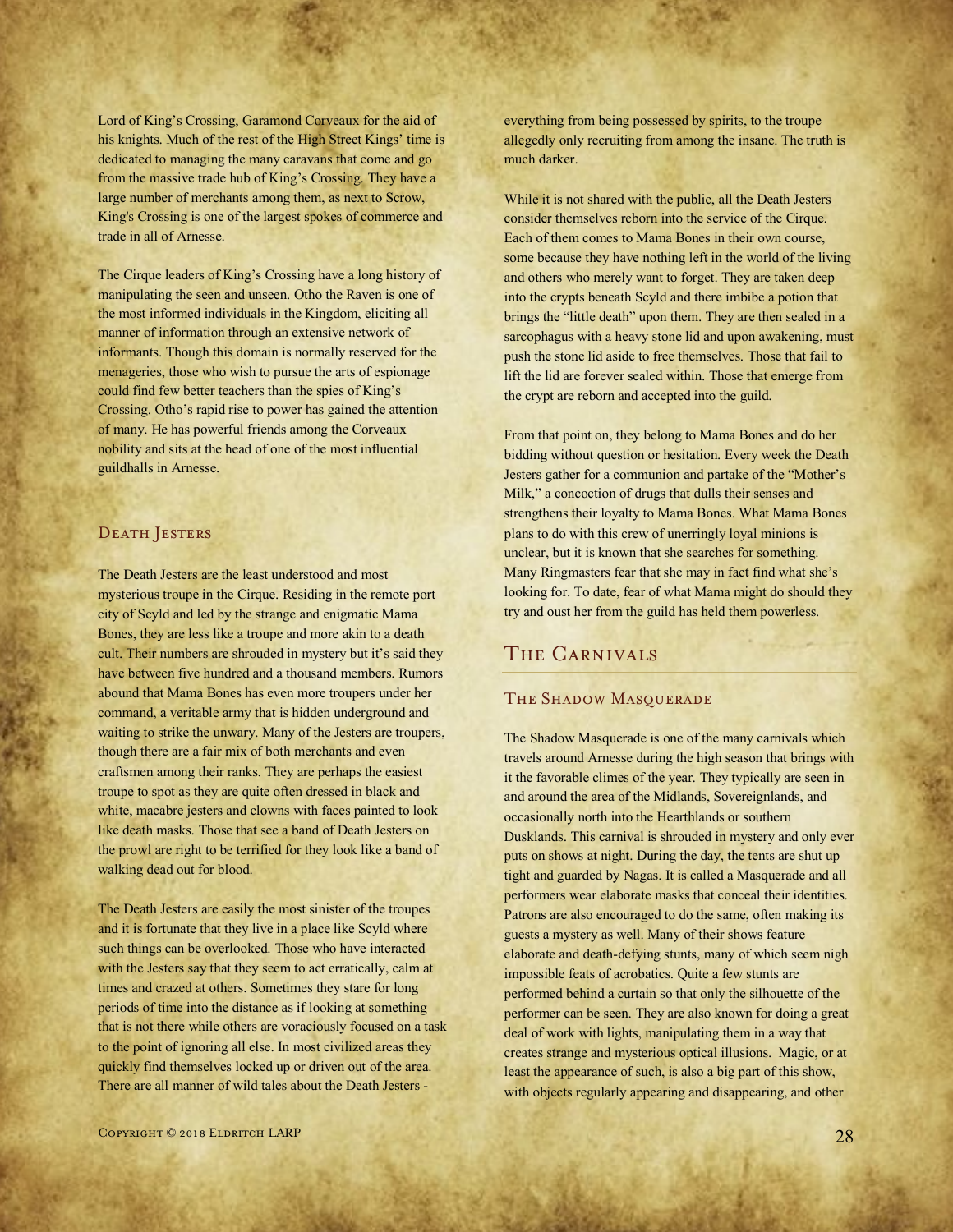mind-bending tricks that have the audience questioning what is real and what isn't. Much speculation has been made about the nature of this carnival, including theories as wild as the performers are actually bloodthirsty vampires and that they actually employ real magic in their shows. The show only runs for two nights and by the third morning, the tents and wagons have all but vanished, only to reappear at some more distant city or town for the next night's showing.

#### CIRQUE DU FEU

The Cirque du Feu was born in Ember, the City of Forges roughly a century ago and is a spectacle unlike any seen in Arnesse. This carnival specializes in fire and pyrotechnics, a rare and dangerous performance art that has claimed its fair share of performers over the years. It travels around all year long, moving through most of the cities and towns along the major roads of Arnesse. The performance itself features fireeating, fire dancing, flame tricks, and pyrotechnic displays. There are even animals involved in some of the stunts, as large cats leap through flaming hoops and riders jump horses over burning obstacles. A clown troupe named the Burner Boys appears to the delight of the audience with tricks and jokes. The carnival is best known for a stunt known as the Dragon's Fire, in which a performer is placed inside a canon and shot out amidst a blaze of flame and sparks. In addition to the show, there are shops with sweets and other carnival food as well as games that can be played for prizes. The current Ringmaster of the show is Cinder, a burly hulk of a man who's been the head of the show for well over a decade. The Cirque du Feu is one of the most popular attractions in Arnesse and draws huge crowds in any area it decides to stop.

#### House Relationships

The Age of Kings has marked a new era for Arnesse. Each great house struggles to maintain its power and legitimacy through navigating the mazes of power. This process has led many to form unlikely alliances with old enemies and make new and bitter enemies where before there were none. The following details the current state of each relationship as they correspond to this faction. This information is to be taken as in-play by you and other members of this faction.

#### HOUSE RICHTER

House Richter has proven to be a fair to middling customer over the years. Given their heavy industry and history of crafting excellence, the Dusklands in general has proven to be a market that can run hot and cold. Since the eruption of the Shardmount destroyed vast swaths of their countryside twenty years ago, the Richters have been voracious consumers of basic goods – food, wood, and other unfinished products. But their infrastructure has failed to right itself since the catastrophe and today parts of the Dusklands are descending into so much desperation and chaos that doing bujsiness there is a risky. The Cirque has had to assign more Nagas to guard the caravans for fear of troops from noble houses and commonfolk raiding them. This, combined with the friction between the Ember guildhall and the Lord Paragon, have made Cirque relations with the Richters touch and go at best.

After an attack by a Richter noble on a caravan on the Winter Road in reprisal for a House Hale raid on his lands, some of the Ringmaster are calling to halt shipments to the Dusklands until the Richters can guarantee the safety of its shipments. There are also reliable rumors that Vinson the Groom is seeking another option for the Cirque's future there. There are rumors that some of the Lord Paragon's vassals are growing restless with the state of the Dusklands. If these parties are truly desiring to do something about their feelings, the Cirque would certainly have much to gain by backing them in their attempt to resolve the issue. The Richters are seeking to buy goods wherever they can and this makes them reliable customers, but their ability to pay has been in doubt and the uncertain state of their protectorate makes them risky to do business with. Still, the Richters have some of the finest metalwork and crafted goods in the Kingdom and their firearms sell for their weight in gold. If the Cirque were able to acquire some Richter firearms it would be a huge boon.

#### House Innis

The Innis represent a boundless opportunity for the Cirque that has yet to be realized. The Thornwood holds all manner of treasures and any merchant that was able to open that market and get exclusive access would make a fortune. Not even taking into account the rare herbs and bounty of their fields, the supplies of high end wood found nowhere else in Arnesse alone would make the adventure worth it. For now, the Cirque has been limited to dealings with Lydiard and restricted access to the fiefs of Innis and its vassals. But the Innis have increasingly sought to bring themselves out of their forests and join the world. And if the Innis wish to be a world power once again, they will have to open up their land trade and commerce. This means that the Cirque has a rare chance to convince them to change their mind on trade agreements. The Innis are also facing down a conflict with a much better equipped House Richter and all Cirque know that conflicts are good for business. It may be easy to convince an Innis lord or lady to bend a friendly ear to a merchant who was offering goods to keep them well supplied against their enemies. But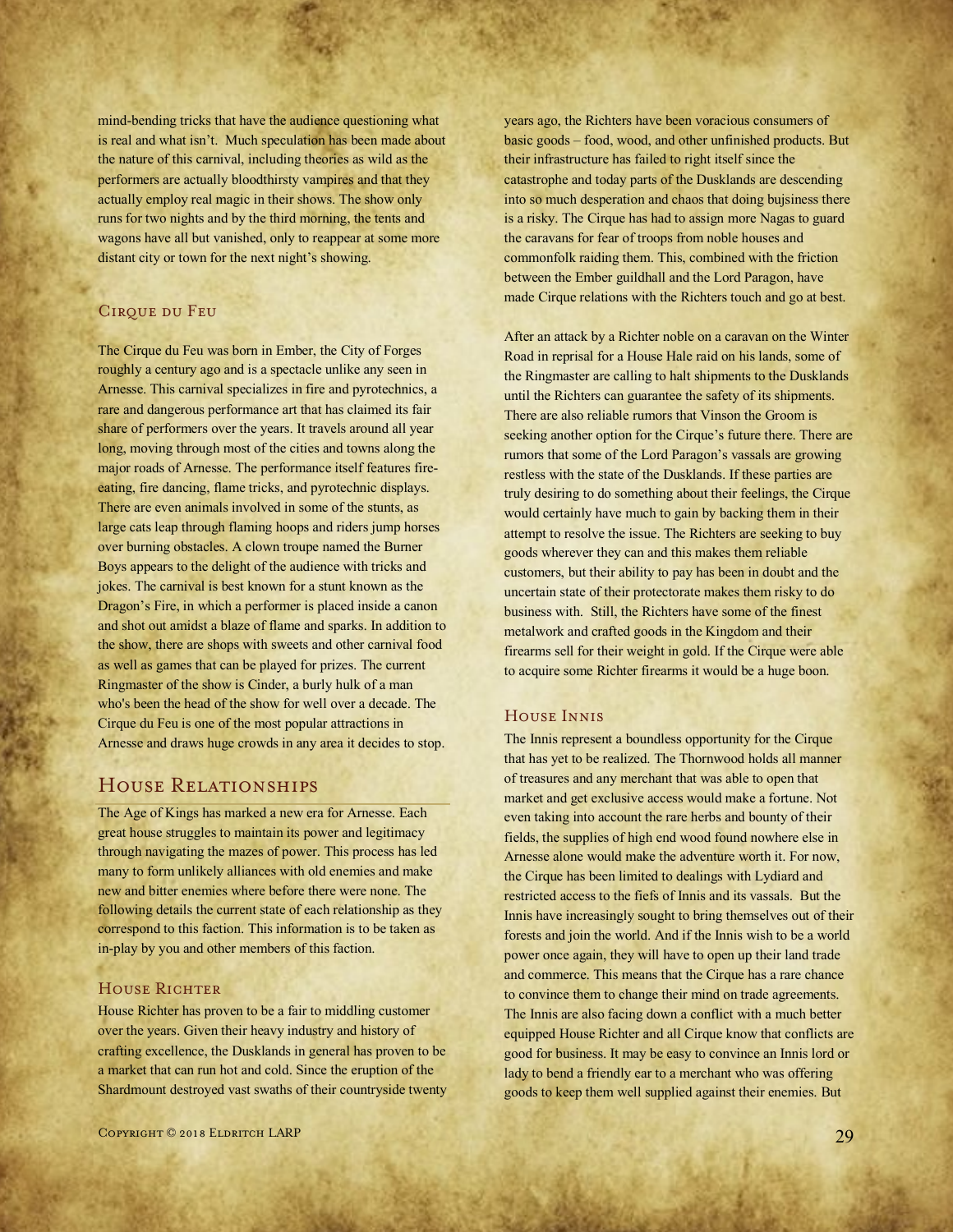the Innis are none to be trifled with. More than one Cirque caravan has met it's end at the hand of their archers and even on a good day they tend to be a reclusive and prickly people. Still, a truly adventurous Cirque may attempt to open talks with them and find out what they needed. The process to building trust with them may be a long one, but they could become a powerful, unexpected ally if handled carefully.

#### House Rourke

The Cirque genuinely don't get along with very few groups. House Rourke is the exception to this. No power in Arnesse has suffered more than the Cirque at the hands of the Rourkes. This may just reflect the fact that the Cirque has the most merchant vessels on the seas, but the Sea Lords mercilessly target their ships because they know they are laden with goods. This has forced the Cirque to employ several warships that help it guard the most valuable caravans, but increasingly it has started to work with Aragon shipwrights to make even faster and more maneuverable ships than the typical cogs, carracks, and hulks. The new merchantmen they are building can make 6-8 knots in good wind, which means they can outrun most of the older ships in Arnesse, can carry more cargo, and are armed with canons. But the state of affairs with the Rourkes has endured for centuries and by now the Cirque expects to write off an amount of loss to piracy each year.

The Cirque has tried many times to parlay with the Rourkes and while they always reach some kind of 'understanding' it is barely a matter of months before a merchantman is raided by a ship bearing the colors of the Sea Lords. In addition to being thieves of the highest order, the Rourkes are also legendary for not holding to their word unless its suits them. The Rourke family has no land to speak of and most resources they own are 'borrowed' or stolen from someone else. All of these factors combine to make the Rourkes an insanely risky and dangerous business partner. Unless they are purchasing something that is for sale, the Rourkes should be the last party that a smart member of the Cirque considers doing business with. Only the Menagerie interacts with them on a regular basis as they are both active in the underworld of Arnesse.

#### House Corveaux

House Corveaux represents the most stable and profitable market for the Cirque. The Midlands are bountiful and supply food and goods to all corners of Arnesse. The Cirque is more active in the lands of the Corveauxs than any other domain in Arnesse. Be it shipping out of the port at Orgonne or the massive hub of trade at King's Crossing, the Vemillion Road is well traveled by Cirque caravans during all times of the

year. Helping this is the fact that the Corveauxs support the efforts and generally work to keep their lands free of banditry and lawlessness. This means that the Cirque must devote less Nagas to help guard caravans and the losses each year to thievery in the Midlands is always low. This would seem like a perfect partnership other than the fact that the Corveaux and their vassals have a long history of idealism and general adherence to the law. The Cirque, which often engages in morally questionable and illegal activity, proceeds carefully, lest those activities come to the notice of the Midlands nobles.

For the Corveaux's benefit, the Cirque has largely kept itself clean of any legal entanglements and avoids running active Black Market operations in the Midlands. It understands should the full extent of the Cirque's activities come to light, it could spell disaster for their operations in the Midlands. Thus, they have done all they can to reassure the Midlands nobles that their operations are all legal. Otho the Raven, the Ringmaster in King's Crossing has done much to build a friendship with the Corveaux family, even going so far as to eject the Nagas from King's Crossing. Though the Nagas still escort some caravans through the Midlands, this gesture has done much to reassure the Midland nobles of the Cirque's good intent. A wise member of the Cirque understands who the Corveauxs are. They can be some of the best business partners, but unless one is willing to uphold a virtuous and lawful life, they should proceed carefully, for not even the strongest of friendship or alliance will deter a Corveaux from doing the right thing. The Corveaux also historically have little love for the upstart House Blayne or the Aurorym faith, a fact that could prove useful if one sought a sympathetic ear.

#### House Blayne

House Blayne is the newest among the great houses and controls the city of Scrow, the central hub of trade in all Arnesse. Perhaps they were truly blessed by their religion to be granted such a boon, for they have done little to earn it. The Cirque deals with House Blayne because it must but has little love for them. The Blaynes are not good investments, plain and simple. They are generally poor with managing their affairs and have struggled in the decade since they were given their Protectorate. Instead of building vital infrastructure necessary for prosperity, they have squandered their wealth on military spending to expand their armies. Meanwhile, they heavily tax all caravans that travel the roads and then do little to keep those roads safe, leaving travelers to be victimized by bandits or worse. However, the Hearthlands protectorate is centrally located and all trade going to the North must pass through it. The Cirque has made arrangements with House Blayne to ensure economic viability, but many of them are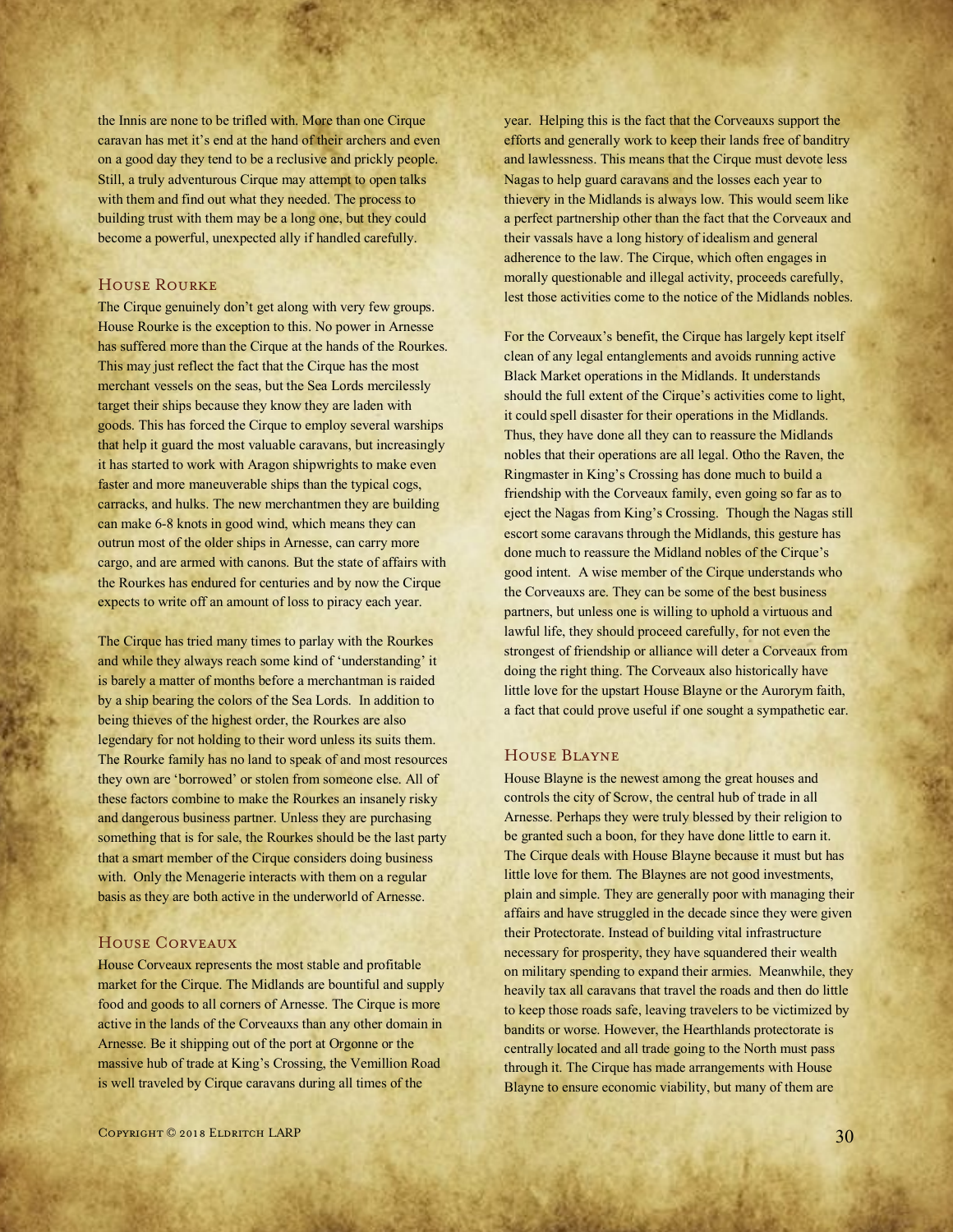suspect and potentially even illegal. Lord Paragon Frederick Blayne is not a moral man and he's found a powerful ally in his sister-in-law, Carmilla, Ringmaster of Scrow. Carmilla has been assigned by the Cirque to keep an eye on Frederick's operations in Scrow and the surrounding cities and thus far she has been able to help keep things largely under control.

But the Cirque mission in the Hearthlands is slowly failing. Instead of attempting to improve the situation there, many Cirque have themselves been tainted by their environment and are as guilty of the same extortion and corrupt practices as the local nobility. An additional concern is the rising power of the Aurorym. Long have the Cirque been warned about the threats of this upstart religion and the Hearthlands are its home. The Cirque's presence in Scrow allows them to keep a close eye on the faith, but it also potentially puts them at risk were the Aurorym to discover some of the Cirque's activities, especially its Black Market dealings. Fortunately, the faith is so focused on their expansion that they have largely neglected to keep a close eye on their own homeland. While the Cirque has no specific plan of action at the moment, they are positioning themselves in such a way that if a change needed to be made, they could be in a position to make that happen.

#### HOUSE HALE

Like the forest of Thornwood, the Everfrost represents a vast, undiscovered market for the Cirque. The hostile environment and unfriendly residents have made it difficult for caravans and merchants to push past the Winter Vale but the market at Grimfrost fortress has been lucrative for those who are willing to make the long journey North. The Everfrost is a barren and desolate tundra that is blasted by snow and ice most of the year. This has made House Hale a massive consumer of goods from the South and any merchant who arrives with goods to sell, especially during the Winter, is sure to make a healthy profit. Of all the Houses though, the Cirque have the least investment in the Hales. They produce very little in the North which means they are not the wealthiest house. Instead the Hales have focused much of their energy on warfare; a good bit of trade the Cirque does with the Hales is in weapons and armor. The Hales do have mines in the North that extract iron and other rare metals that they occasionally offer for trade, but beyond furs, there is not much of value to be acquired.

Still, some Cirque believe that treasures lie undiscovered within the icy wastes of Everfrost and expeditions beyond the Winter Vale by enterprising Cirque happen from time to time. While some Cirque see potential there, the reality is that the Hales are a people used to living with very little and they are not a trading culture. The Hales are known for taking what

they want, when they want, and making due with what they have. Despite this, some merchants have found good success with exotic goods from the South among a few of wealthy nobles of Everfrost, but the cost and danger of transporting these goods that far North is high. A wise member of the Cirque understands that the Hales and their vassals may not be overly concerned with the business of trade and commerce, but that they can be good customers like any other. The Northmen are well known for keeping their oaths at all costs. If one does strike a deal, they should secure it with an oath bond, for it will be a promise that will likely never be broken.

#### House Bannon

House Bannon has been a reliable customer of the Cirque for centuries. So reliable, that the Bannons have turned much of their trade and commerce over to the Cirque to run. The Sovereignlands produce some of the finest craftworks in the Kingdom, so the export of finished goods is a lucrative and profitable venture. The Cirque has a strong presence in Bannon lands and there are guildhalls in nearly every major town in Kingswood. In many ways, the Cirque's partnership with the Bannons is stronger than with House Aragon, but the guild makes far more coin from deals with the Tarkathi. While the Sovereignlands exports valuable commodities like wood and metals, its farmland is sparse and during the Winter many of the roads are all but impassable. This is further compounded by the fact that many of the residents of the Sovereignlands do not welcome strangers to their lands and they do not host local markets save in a few of the largest towns. This has forced the Cirque to create a special caravan known as the Royal Coaster, which travels from hamlet to hamlet, picking up goods and bringing them to trade hubs.

Most of the coin the guild makes in the Sovereignlands is out of the port at Highcourt where they move massive amounts of goods in and out of the city to feed its ravenous appetites. The Cirque is willing to go through many of these hoops and give the Bannons preferential treatment because they know that being kindly regarded by the family of the King is a sure way to stay free of royal entanglements. The Cirque know the Bannons are always good for the money and that they will keep their word. What has them worried lately is the fact that King Giles II has increasingly become focused on matters of morality and there is genuine concern among the Ringmasters of the Kingdom that it is only a matter of time before His Majesty's long gaze turns to regard the Cirque's practices. The Bannons are powerful, wealthy, and generally honorable in any bargain the benefits the. This makes the House of Kings a good partner and ally to have, but any wise guild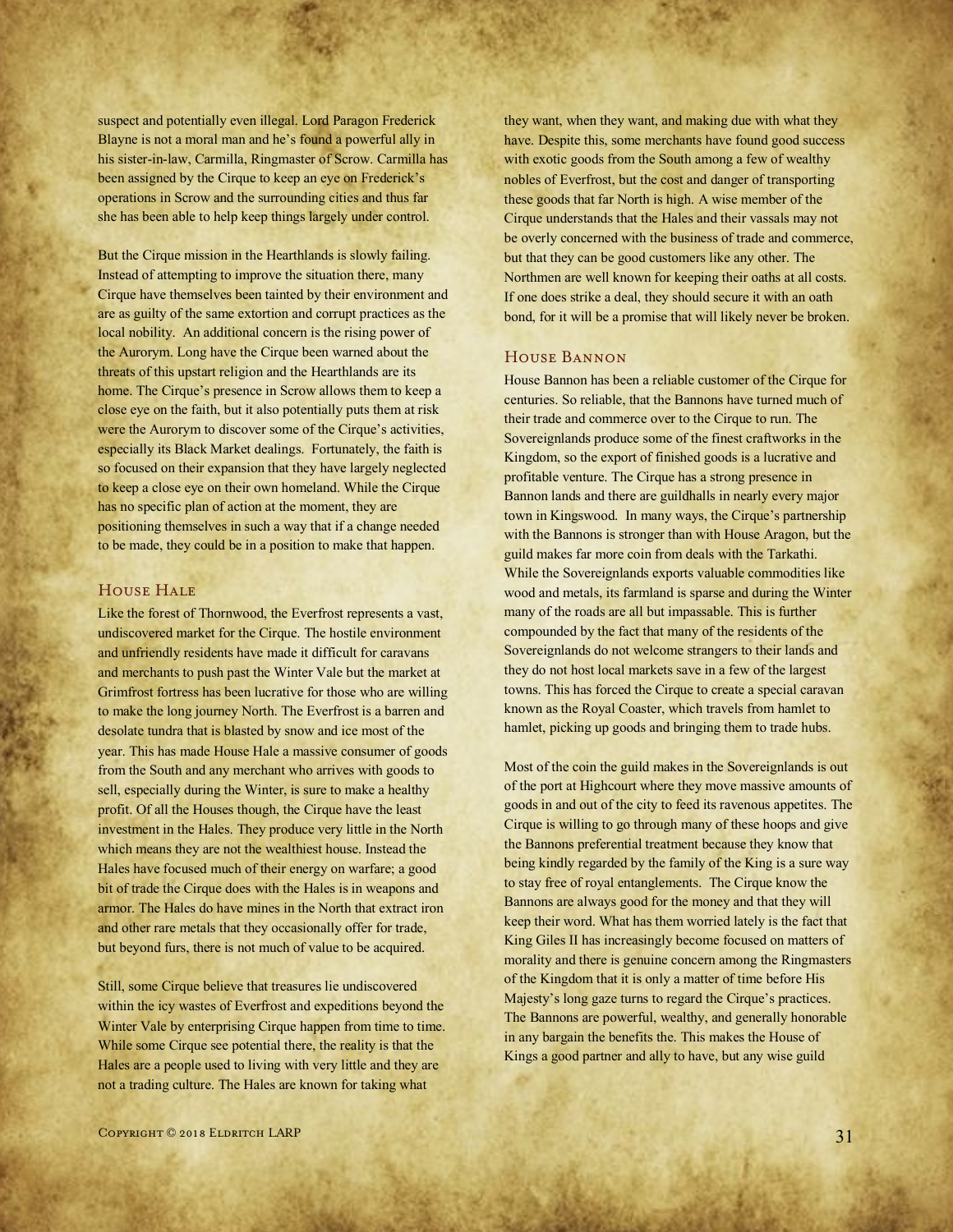member should avoid exposing any potential indiscretions.

#### House Aragon

Though they have had long and often conflicting history with House Aragon, the Cirque recognizes good business. Tarkath is the top provider of exotic and rare goods for the wealthy of Arnesse and the Cirque is more than happy to supply caravans to move those goods out of the South. Given that the Aragons and their vassals are almost always in need of basic supplies that are commonplace in other markets, the Cirque can often trade low cost goods from the North for high value goods from the South. Though the journey through Tarkath is treacherous and difficult, the Cirque is willing to hire the necessary guides to ensure shipments get through safely and with a strong compliment of Nagas, the caravans are rarely lost. A good relationship with House Aragon also ensures a strong trading and business partnership with their ally, the largest commercial power in Arnesse, the Free City of Orn.

The Aragons are also the top suppliers of apothecary goods, including poisons and drugs in Arnesse, and while the troupes don't trade in these items, the menageries are extremely interested in them. House Aragon is also willing to flagrantly disregard the King's Laws, especially within their borders, so it makes the acquisition of illegal goods easy in the South. The only challenge becomes transporting them, but the smuggling of illicit goods is something the Black Market has become very good at over the centuries. In addition, the port of Tyranthis is more than happy to purchase goods with no questions asked at a reasonable rate, which makes it an ideal place for turning stolen cargo into fast coin. Once goods enter Tarkath, it's as if they never existed. The Cirque knows the Aragons are good customers, who pay on time, and hold to their deals. A wise member of the guild would find a way to quickly find some level of business relationship with them.

#### THE APOTHECA

As the primary supplier of apothecary goods in the Kingdom, the Apotheca is one of the Cirque's larger business partners. Many years ago, as part of the Artis Compact, the Cirque agreed with the Apotheca to allow them to have exclusive production rights to those goods as well as regulate their production. In exchange, the Cirque was able to work with the Apotheca to set and mandate prices on apothecary. The Cirque's involvement with the decoction and elixir production is minimal but the Apotheca does often sell its finished goods to the Cirque so they can move them into the marketplace. Few Magisters go out and sell their wares at market as they have better things to do most of the time. The Cirque in general has good relations with the Apotheca as the Magisters

are known to be fair and logical. Beyond the production of apothecary goods, the two factions have very little in common and don't interact often. A wise member of the Cirque would treat a Magister as a reasonable business partner and ensure that they have an arrangement to acquire some of their valuable mixtures. Magisters are also brokers of secrets and keepers of hidden lore. For the right price, it is said that almost anything can be revealed. This fact alone has made the Apotheca a frequent partner with the Menagerie spymasters.

#### The Fayne Moirai

Secretive, mysterious, and powerful, the Sisters are a group that one does not deal with unless it is absolutely necessary. Fortunately, of all the guilds, the Cirque has very limited contact with the Fayne as they don't run in the same circles. Most members of the Cirque have very little interest in the Sisters as they aren't an organization which deals in trade or commerce and don't often buy from the markets. In many ways, they represent the very noble power structure that many of the Cirque oppose. The Cirque have observed that they are very influential in the courts of Arnesse and thus they can be powerful but dangerous allies. A wise member of the Cirque would carefully watch the Fayne and try to stay out of their way unless there was some clear, substantial gain in dealing with one. Coming to their attention can have no good end for it is said they can see the unseen and even predict the future. The Cirque keep and traffic in many secrets that are better off hidden. The reward would have to be great indeed for a guild member to risk having them revealed by a Sister's visions.

#### The Hexen

The Hexen are a small, specialized group of mercenaries that are barely an organization let alone a power in the world of Arnesee. Their trade is in dealing with creatures of the dark and while the Cirque has at times had to hire one to help protect a caravan in a particularly dangerous area, it is rare these two groups cross paths. Most Cirque have likely never encountered one of these creatures so there is a belief among some that these travelling warriors are charlatans who sell their services after putting on a performance to convince uneducated locals that an unnatural beast is about. Still, in the last five years, the Cirque has noticed a sharp rise in the number of incidents involving these alleged monsters. More than one caravan has been lost under strange and mysterious circumstances and the Ringmasters in the Hearthlands and Dusklands have considered the reality that they may have to put Hexen on retainer to guard their caravans in the unlikely, but possible, chance that one of these attacks occurs. A wise Cirque would know the uses of the Hexen and appropriate their services as they are needed. They would be cautious to not buy into the tall tales these fear merchants peddle as the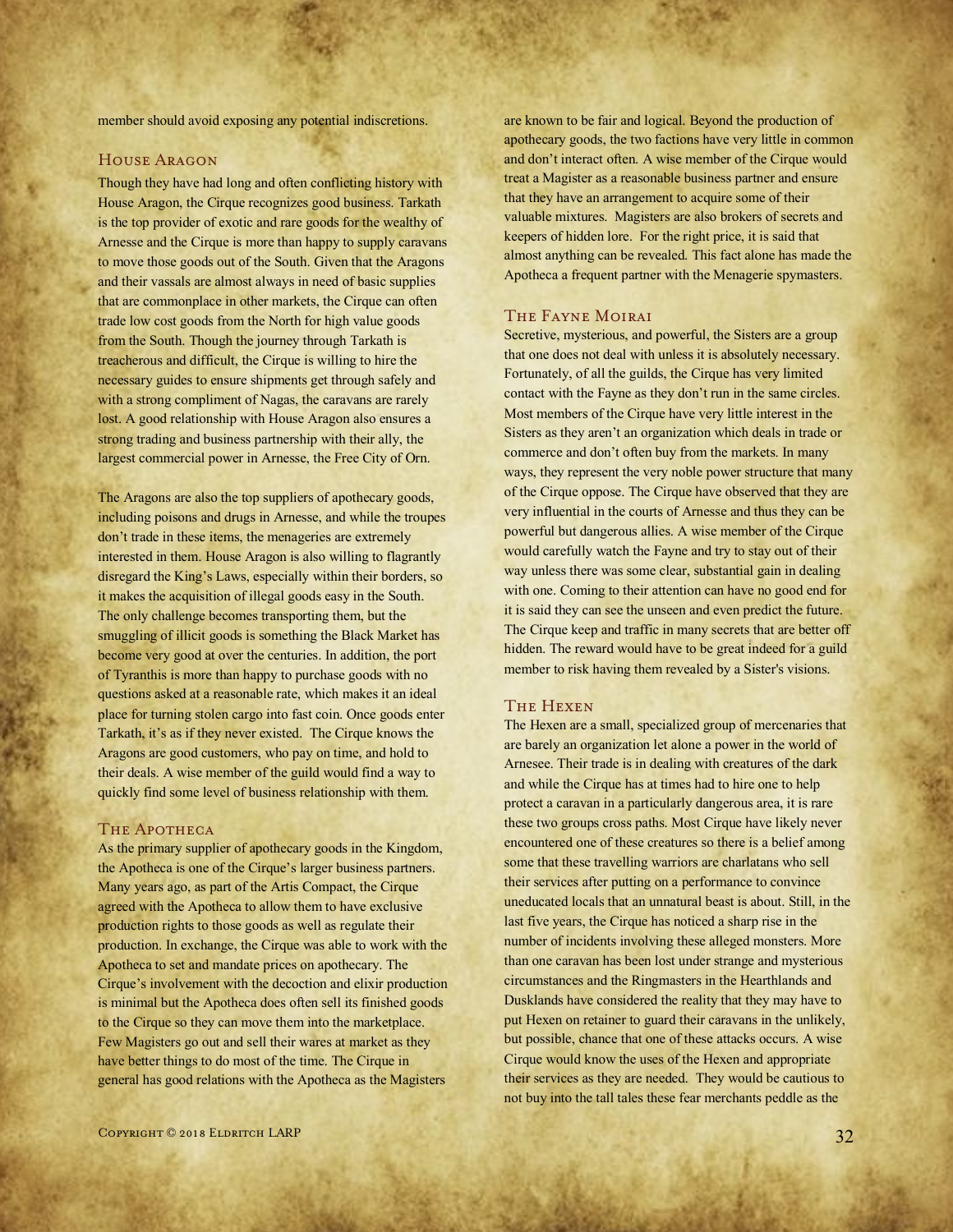very same tales are the source of the peddler's livelihood.

#### The Aurorym

Ever since the Golden Fortunes warned of the Aurorym the Cirque have been skeptical of the faith. This has been further compounded by the fact that the core tenants of the religion 4 Law are an incredible strain on the organization. In addition, the Aurorym share many of the Cirque's perspectives about nobility and the abuse of power, making it ideologically attractive as well.

It goes without saying that the Underlords of the Menagerie oppose these ideas and the fact that some of the Cirque are even considering them is pushing the guild closer and closer to a potential conflict. Recently the guildhall in Hearthlands town of River's End came out and said that its members have decided to convert to the Aurorym faith. This has caused quite a stir and some feel that if more guildhalls convert, that a conflict may be unavoidable. As it is unlikely the guild will pass a mandate on conversion, each guild member is going to have to confront how they feel about the faith in the near future. The Cirque also know that they are not the only guild or faction that is facing this kind of choice and many fear the broader ideological conflict may spark war in the Kingdom.

#### Playing a Trouper

Here's some guidelines for playing a Cirque member in a troupe. Please lean into some of these, even if your character diverges greatly from the average.

Members of the Cirque are generally a diverse, eccentric, and talented lot. They come from all regions but are drawn almost exclusively from the ranks of the lower castes of society. While there are several exceptional cases of highborn who have found their way into the Cirque's ranks, they all have exceptional stories of how they earned the guild's trust. The Cirque is more than just a guild for its members, it is a family and their home. Given the opportunities it provides, there are many who want to join their ranks. As a result, the Cirque is very exclusive and careful about who it invites to join. Many Cirque are recruited from troubled backgrounds, or likewise rescued from unfortunate or dangerous situations by the guild.

The Cirque prefers to bring in members when they are young and easily trained but will take older recruits, especially if they are exceptionally talented. Once it sets its eye on a recruit, money is rarely an object and few obstacles will stand in their way. The Cirque has been known to buy out Serf contracts, rescue prisoners from jail, and even bribe nobles or

officials into releasing someone to their custody. The reason the Cirque is willing to fight so hard and pay so much is twofold. The first is because most of the Cirque believe in the power of redemption and want to fight against oppression and tyranny by the nobles. The second is because it sees some exceptional ability or talent in the person. That can be exceptional ability in a craft or trade, strong leadership potential, or some other gift or talent that makes them unique. One thing is for certain, once the Cirque buys your freedom, your life belongs to them and you are forever after a Cirky.

The Cirque community is strong and their bonds to each other are even stronger. While many Cirque are outgoing and even gregarious toward outsiders, they rarely trust those not in the guild enough to bring them truly into their circle. Given that many come into the guild with few or underdeveloped skills, the Cirque has had to develop a robust training program. The Cirque has one of the strongest mentoring and teaching programs in all of the Kingdom. Apprentices begin as a dull blade are honed into a fine edge with enough time and pressure. Recruits and members are free to choose their path and focus in the guild, be it crafting, merchanting, administration, or even martial combat. The Cirque encourages focusing in a discipline to gain mastery over it and responsibility is given to those who are best fit for the job. While nepotism does exist within the guild, those are often exceptional situations.

As an organization, the Cirque has strong feelings about the social structure of the Kingdom. While they mostly keep their feelings mostly to themselves, few in Arnesse seek equality and fair treatment of commonfolk more than the Cirque. They learned long ago that the way to accomplish their goal was not to revolt but to work to change the system from a position of strength. The Cirque work actively and tirelessly on behalf of the people. Sadly, the lure of wealth and power can corrupt even the most noble of virtues and over time, many members of the guild have forgotten or abandoned this purpose. Whereas once the Cirque was unified in its mission, it is now fractured and the concept of the guild family now generally extends only to one's troupe and rival troupes end up fighting each other for territory or wealth more than for the good of the commonfolk. Still, the Cirque hold no love for the nobility, especially those who oppress the people for their own gain. Those nobles find their caravans don't arrive on time if at all, their prices for goods are just a little bit more expensive or getting their hands on something they want is more difficult.